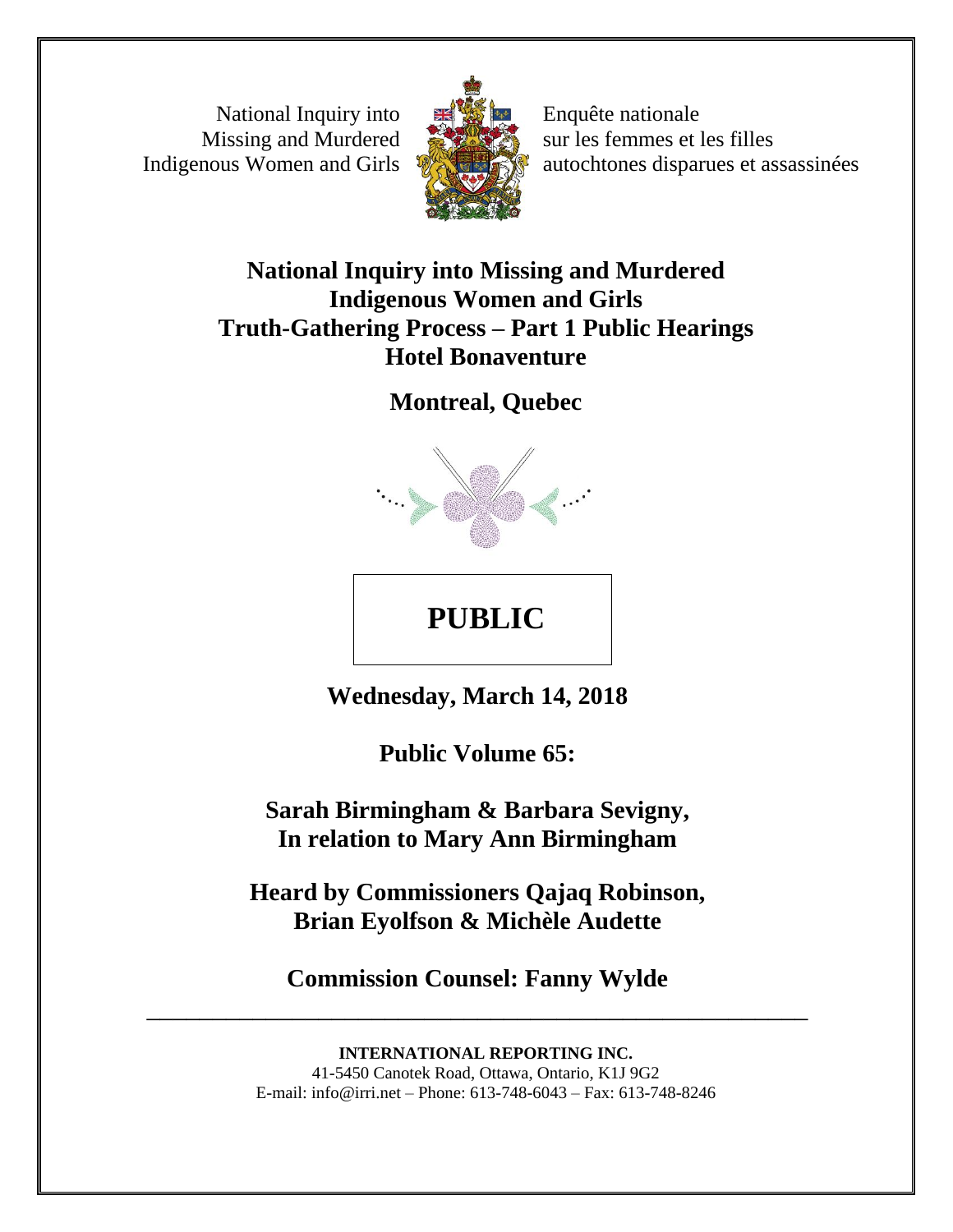### **APPEARANCES**

| Assembly of First Nations                                                                                                 | Daniel Cunningham<br>(Legal counsel)                                                                                                           |
|---------------------------------------------------------------------------------------------------------------------------|------------------------------------------------------------------------------------------------------------------------------------------------|
| Assembly of First Nations Quebec-<br>Labrador                                                                             | No Appearance                                                                                                                                  |
| Concertation des Luttes contre<br>L'Exploitation Sexuelle                                                                 | No Appearance                                                                                                                                  |
| Conseil des Anicinabek de<br>Kitcisakik                                                                                   | No Appearance                                                                                                                                  |
| Directeur des poursuites pénales<br>et criminelles                                                                        | Anny Bernier (Legal<br>counsel)                                                                                                                |
| Government of Canada                                                                                                      | Anne Turley (Legal counsel)                                                                                                                    |
| Government of Quebec                                                                                                      | No Appearance                                                                                                                                  |
| Inuit Tapiriit Kanatami                                                                                                   | Elizabeth Zarba<br>(Legal counsel)                                                                                                             |
| Innu Takuaikan Uashat mak Mani-<br>Utenam                                                                                 | No Appearance                                                                                                                                  |
| Naskapi Nation of Kawawachi-<br>kamach                                                                                    | No Appearance                                                                                                                                  |
| Pauktuutit Inuit Women of Canada,<br>Saturviit Inuit Women's<br>Association of Nunavik, Ottawa<br>Inuit Children's Centre | Beth Symes (Legal counsel)<br>Anne Curley<br>(Representative)<br>Karen Baker Anderson<br>(Representative)<br>Annie Arnatuk<br>(Representative) |
| Quebec Native Women Association                                                                                           | No Appearance                                                                                                                                  |
| Regroupement Mamit Innuat Inc.                                                                                            | No Appearance                                                                                                                                  |
| Les Résidences oblates du Québec                                                                                          | No Appearance                                                                                                                                  |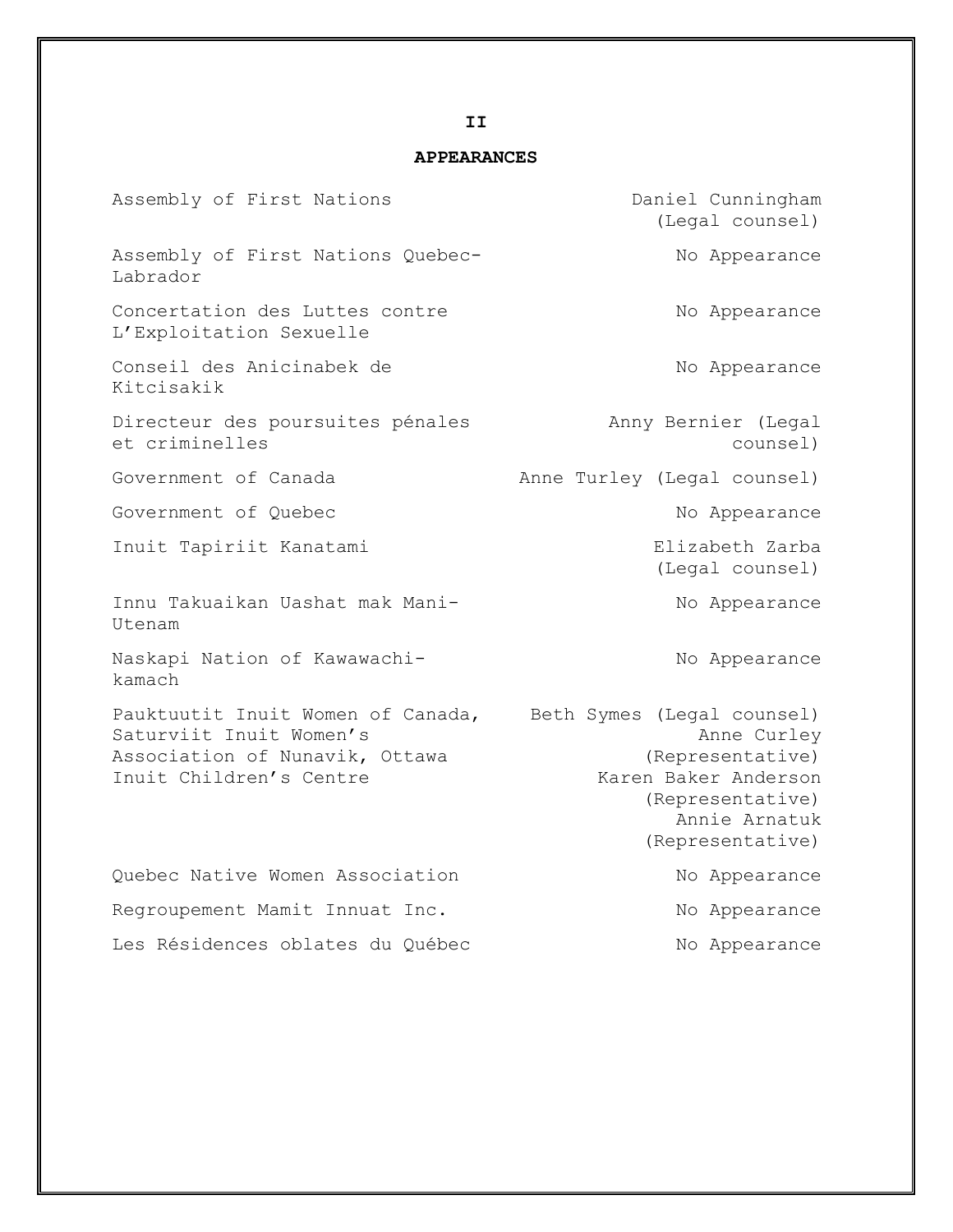**III**

#### **TABLE OF CONTENTS**

#### **PAGE**

## **Public Volume 63: Sarah Birmingham and Barbara Sevigny 1 In relation to Mary Ann Birmingham**

Heard by Commissioners Qajaq Robinson, Brian Eyolfson and Michèle Audette

Commissioners Eyolfson and Robinson spoke English and Commissioner Audette, French. The sequence of interpretation went from Attikamekw into French, then from French into English. Commission Counsel: Fanny Wylde

Grandmothers, Elders and Knowledge-keepers: Melanie Morrison (NFAC), Sarah Nowrakudluk (NFAC), Laurie Odjick (NFAC), Sedalia Fazio, Louise Haulli, Audrey Siegl, Pénélope Guay, Kathy Louis, Oscar Kistabish, Évelyne St. Onge, Bernie Poitras Williams, Laureen "Blu" Waters-Gaudio, Martha Greig, Moreen Konwatsitsawi Meloche, Patricia Kaniente Stacey, Michael Standup, Elaine Kicknosway, Charles-Api Bellefleur, Edouard Chilton, Sharon Tardif-Shecanapish, Winnie Bosum, Priscilla Bosum

Clerk: Maryiam Khoury Registrar: Bryan Zandberg

1 Montreal, Quebec

2 --- Upon commencing on Wednesday, March 14, 2018 at 13:46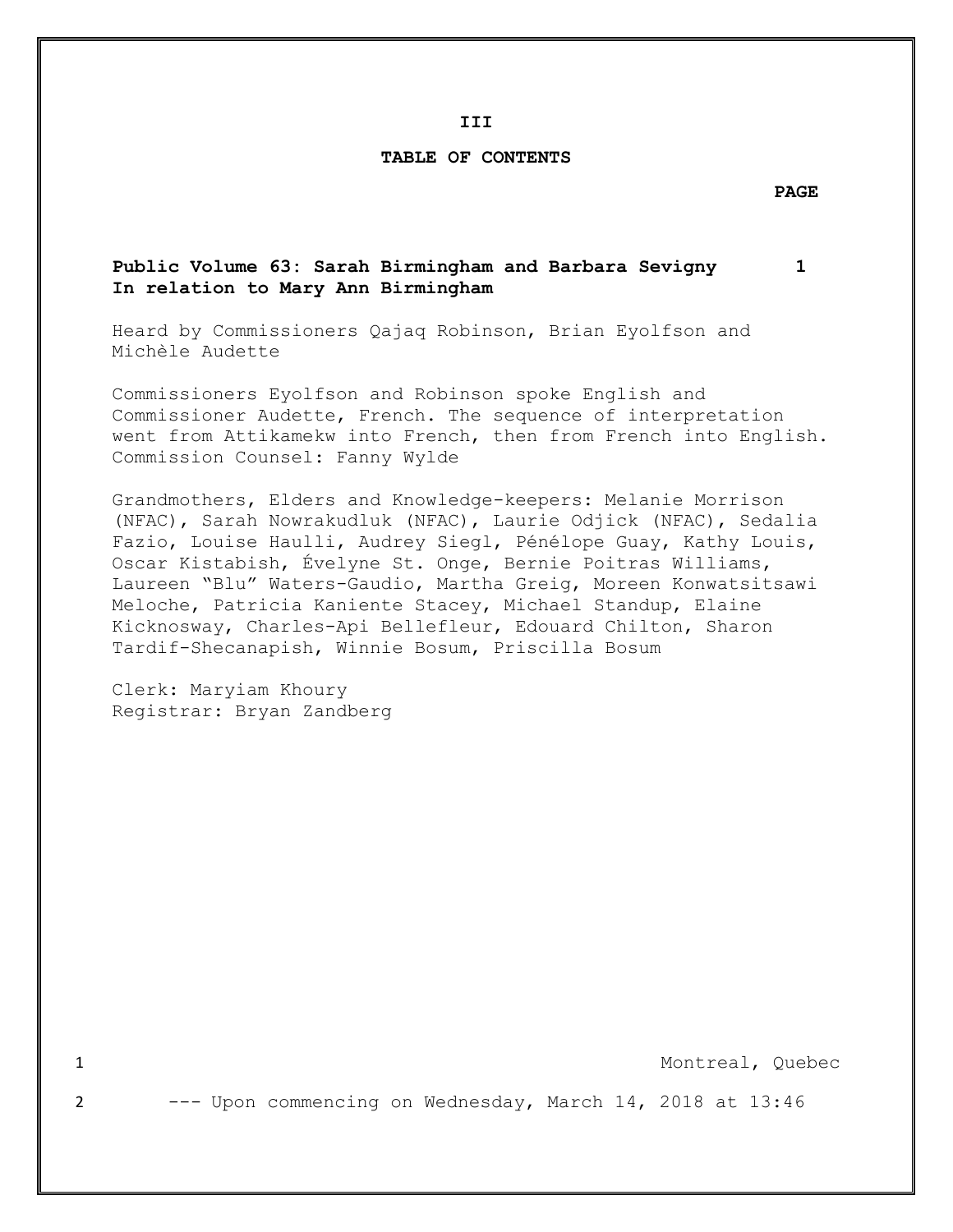| $\mathbf{1}$   | MS. FANNY WYLDE: Good afternoon,                                       |
|----------------|------------------------------------------------------------------------|
| $\overline{2}$ | Commissioners. I would like to present to you our next                 |
| 3              | family. We have here Sarah Birmingham and Barbara Sevigny;             |
| 4              | as well, in support, we have Barbara's husband, Paul, who              |
| 5              | is here to support the family. The family today will be                |
| 6              | sharing the story about Mary Ann Birmingham, who was                   |
| 7              | murdered in Iqaluit, Nunavut, on May 26 <sup>th</sup> , 1986, when she |
| 8              | was 15 years old.                                                      |
| 9              | Before I let the family share their story, I                           |
| 10             | would ask Mr. Registrar to please swear in the witnesses.              |
| 11             | And Sarah would like to provide oath with a Bible; and                 |
| 12             | Barbara, a civil affirmation. Thank you.                               |
| 13             | MR. BRYAN ZANDBERG: Good afternoon, Sarah.                             |
| 14             | I will pass you the Bible, if you can take that in your                |
| 15             | hand. Sarah, do you swear to tell the truth, the whole                 |
| 16             | truth and nothing but the truth, so help you God?                      |
| 17             | MS. SARAH BIRMINGHAM: I do.                                            |
| 18             | MR. BRYAN ZANDBERG: Thank you. Hi, Barb.                               |
| 19             | MS. BARBARA SEVIGNY: Bonjour.                                          |
| 20             | MR. BRYAN ZANDBERG: Do you solemnly affirm                             |
| 21             | that the evidence you will give today will be the truth,               |
| 22             | the whole truth and nothing but the truth?                             |
| 23             | MS. BARBARA SEVIGNY: I do.                                             |
| 24             | MS. FANNY WYLDE: Thank you. So maybe we                                |
| 25             | could start. I would like to ask each one of you to                    |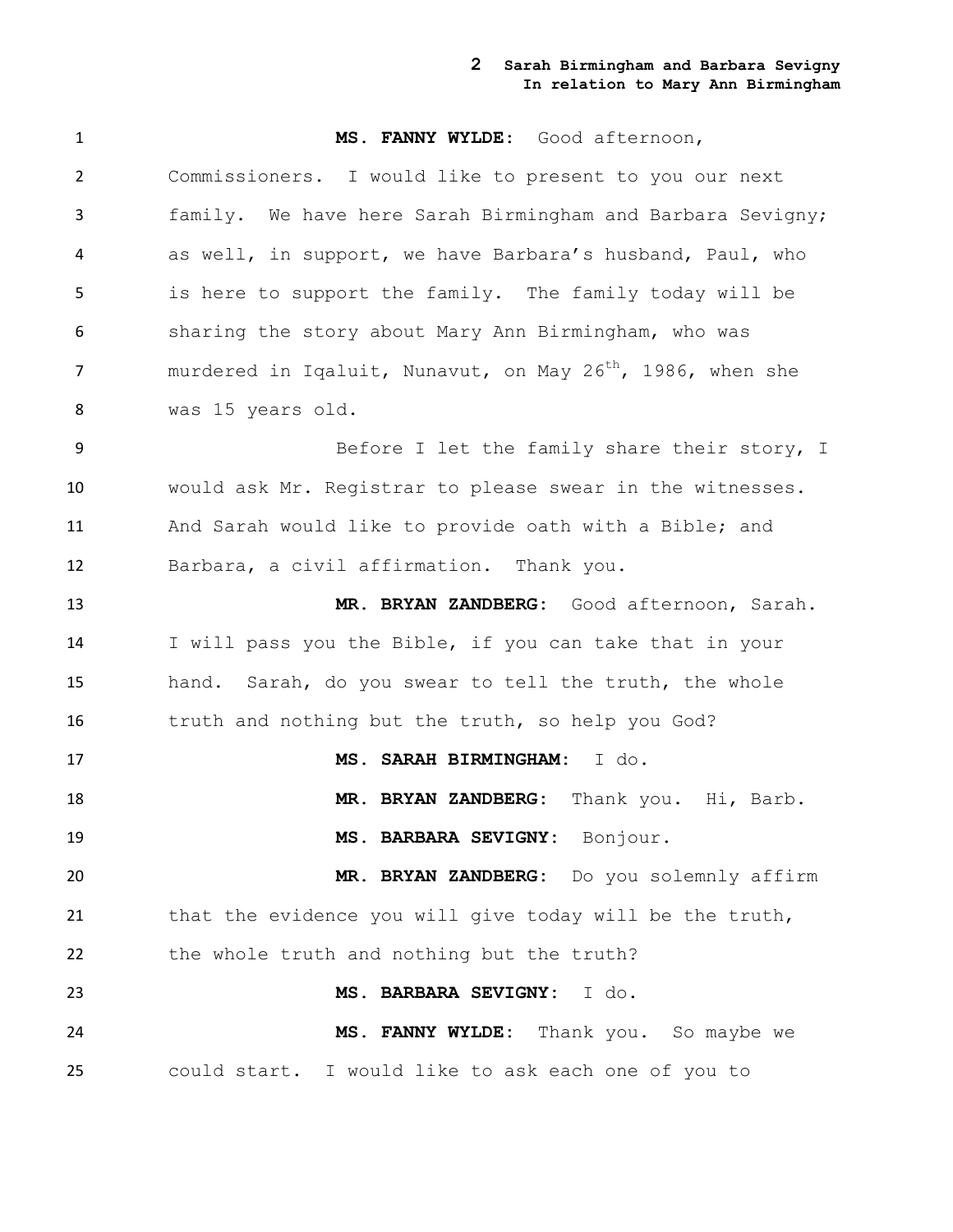introduce yourselves to the Commissioners, and what is your relation to Mary Ann.

 **MS. BARBARA SEVIGNY:** My name is Barbara Sevigny. Mary Ann Birmingham was my sister; she was one year younger than I was.

 **MS. SARAH BIRMINGHAM:** My name is Sarah Birmingham. Mary Ann was my daughter.

8 MS. FANNY WYLDE: So maybe we can start with you, Barbara? Would you like to share today with the Commissioners about Mary Ann?

 **MS. BARBARA SEVIGNY:** It's been 30 years, so it's been a long time. I'm a very private person when it comes to my history. But I decided after listening to many families and having worked as a trauma-addiction counsellor, that we need to put a stop to the violence.

 We need to break the silence of abuse; the domestic abuse, the emotional, verbal, spiritual; you know, women going missing; girls being murdered: we need to start talking about them. Only then can we find a solution as to how to prevent them from happening. Because I notice 21 there is not enough prevention work happening. That's how bI see my history. There was not enough prevention done to protect my sisters and I, or my mother.

 There seems to be a lot of crisis-workers, but no prevention. When my mother was in Montreal with my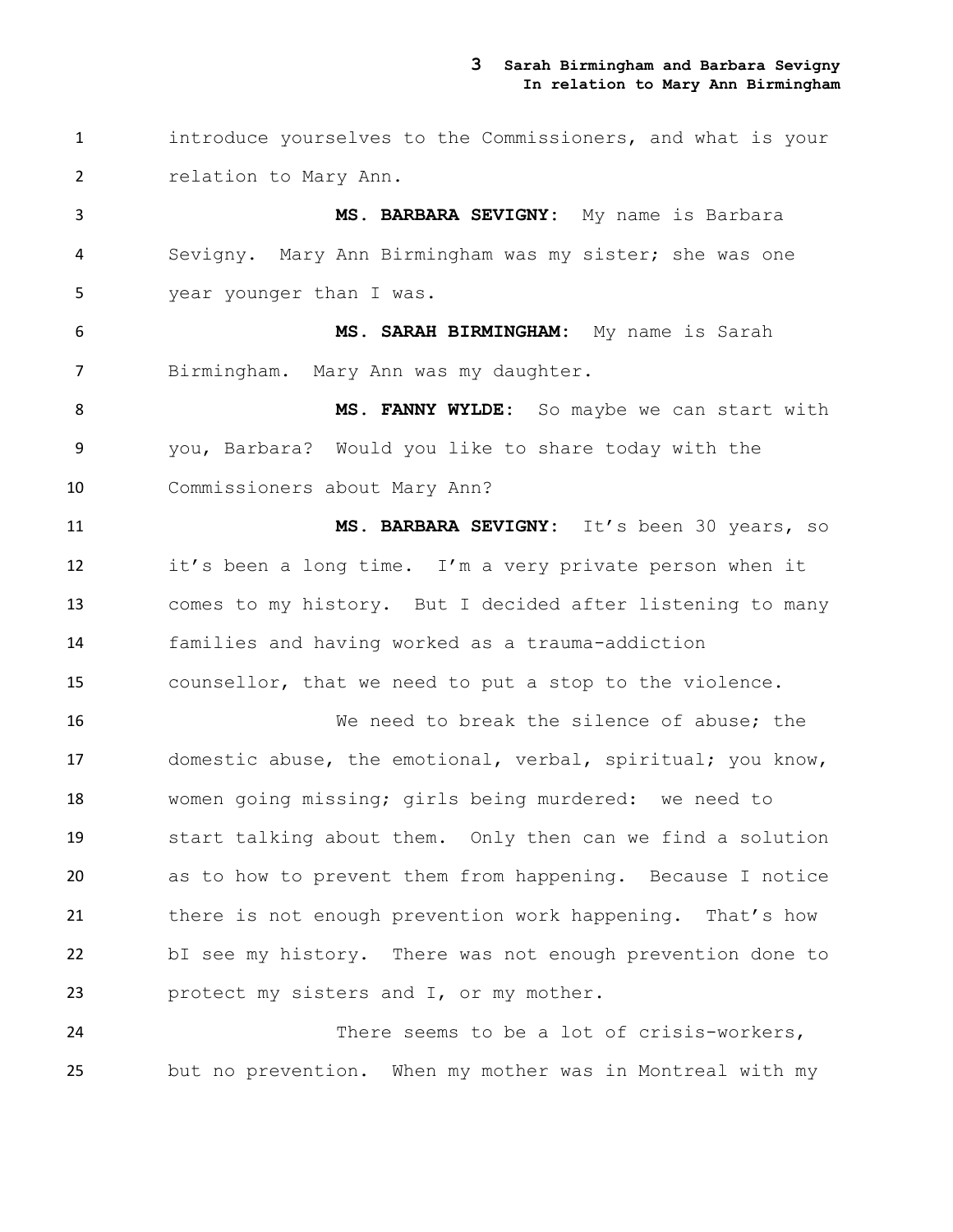little brother, who was dying of leukemia, and I was asked by Social Services -- she had left us, my sisters and I, three of us younger sisters; and my older sister was in Ottawa working at the time. Because it was rushed as I made it back, that she left; and there was a -- I don't know the whole story for that, so I will leave that with my mother. But there was no one to care for us at that time. Her boyfriend at the time was incarcerated for domestic abuse, which happened quite often in the past.

 So he was incarcerated and my mother was in Montreal with my little brother. And I got the call from Social Services to see if I wanted to go comfort my mother, because they wanted, they were going to notify her that there was nothing more the doctors could do for my little brother. So they asked a 17-year-old girl to go comfort her mother.

17 I was kind of appalled, but I'm excited -- I'm only 17, all right, I get to go out of town, right? So 19 I was excited to see my brother and my mother, as sad under the circumstances -- it was sad, but I was excited to see 21 them. And being young, you know, I didn't really think about, you know, what consequences, or should I be planning anything.

 They did ask if there was somebody to care for my siblings, and I said, "Yes, we have a family friend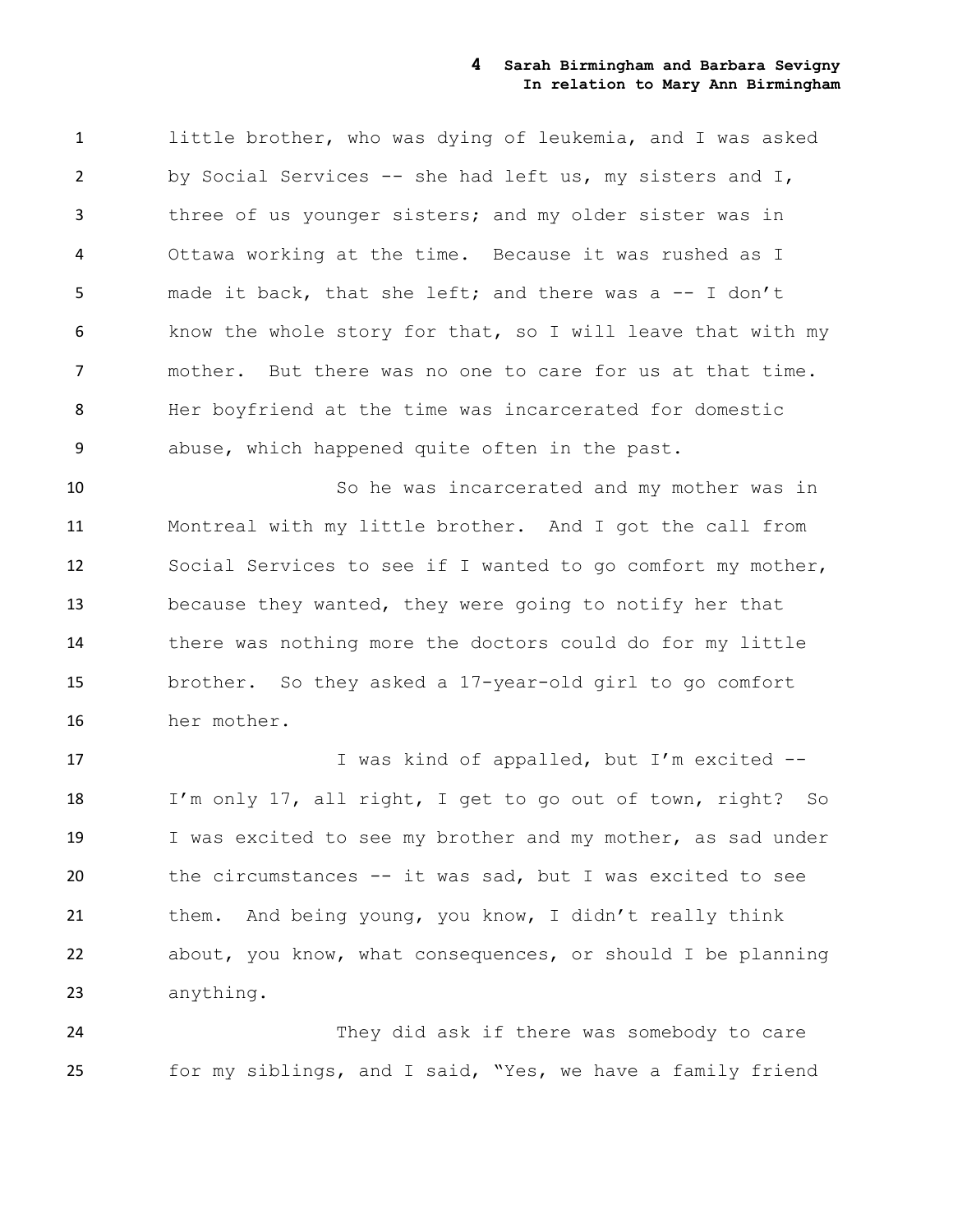1 that comes and goes." So I left it at that; because we felt that, we were safer at home as opposed to being with others, knowing what goes on behind closed doors back then with other family members. We did not want to go to my grandmother's, it was unhealthy there; so I did not want to go there, and I did not want my younger siblings to be 7 going over there. We were safer and happier at home, so I left it at that.

 Because on the biological and adopted side, they were both unhealthy: lots of addictions and abuse on both sides. So I didn't want to, I didn't want to put them in there -- or not put them in the system, knowing that there's, you know, not a lot of good foster parents out 14 there that I was aware of.

 And so I went off to Montreal and you know, provided some comfort and was very happy to see my little brother. But as I was going to the airport, my younger sister, Mary Ann, she went to the airport with me. And you know, we were 17 and I was open to trying marijuana at the 20 time, or hash at that time.

 So we had a few puffs, and I'm giggling, and I'm going off a little bit; but she was the kind of girl who was very outgoing. She knew to have a good time; she was a very bubbly girl, very smart girl. And, because we were very close and it was just her and I, and just a few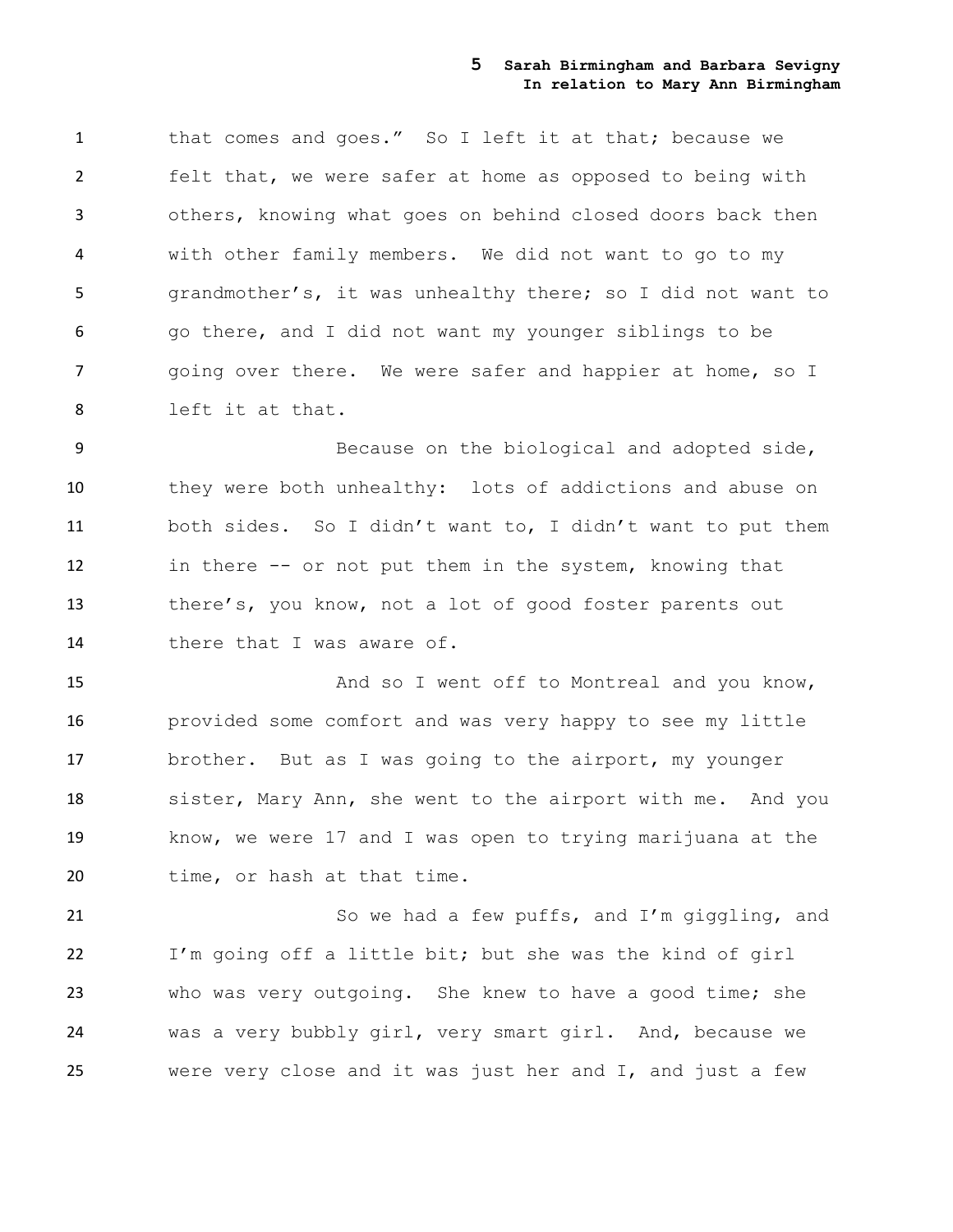puffs, and that's all we need, we don't need the whole 2 joint as -- back then, that was enough for us. And that's what it took.

 So off I went and in Montreal, you know, got to spend some time with my mother and brother. And you know, I don't think my mother knows this to this day, so 7 this is the first time she's hearing this.

8 A family friend and I, who was in Montreal at the time -- I trust him, he's been a family friend for many years. He says, "Let's go to a bar," and I said, "All right," you know, underage and I'm going to a bar. And, it was a strip club; for women, and I said, "Oh, oh no, I can't be here." And I got to drink underage, which was not the first time.

 So I had many stories to tell my little sister. Because she, she like to party. But she was a happy-go-lucky kind of party girl, and she loved laughter, she loved telling jokes. So I was very much looking forward to going home and telling her all my little experiences while I was visiting my mother and brother in Montreal.

**And I had a lift home from a family friend,**  and I couldn't get into the house. He said, "Would you like me to wait?" I said no -- just in case, you know, she was smoking cigarettes and maybe drinking or hung over or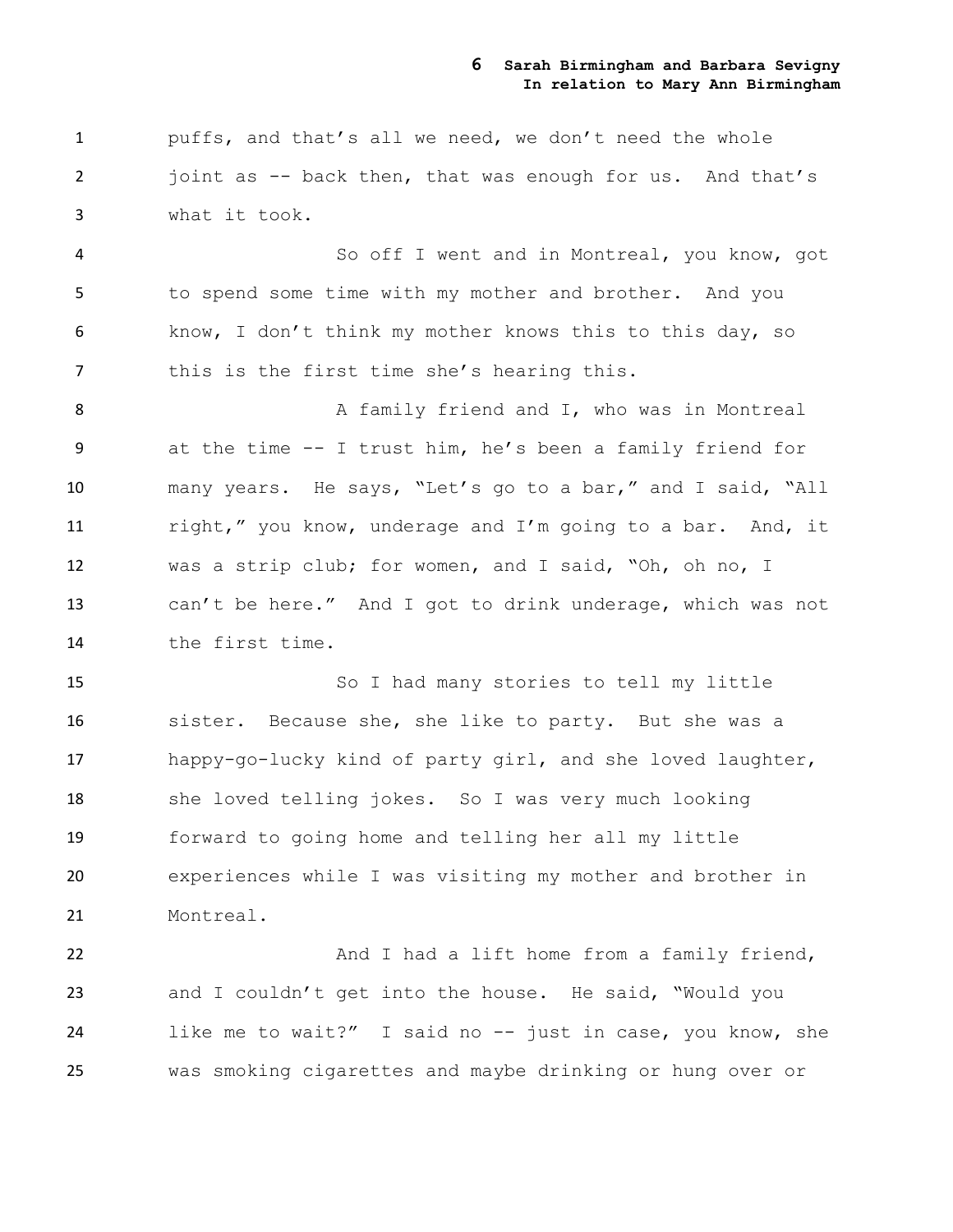something. And the family friend was very strict and he really cared about us girls. And I didn't want him to see if she had been smoking drugs or had a few drinks, out of respect for my sister.

 And I said, "No, you go on ahead, I'll be fine." The door was locked. And I'm thinking, "Something's just not right." I tried to pry open the windows -- because I had a strong sense, I have to get in there -- that was the only feeling I had, "I have to see her, I have to get in."

11 11 I couldn't get in. Actually for a while, I 12 just, I had a little makeup case with a mirror, so I pried 13 the window open with the little makeup case; I was determined to get in the house. Because I felt like, I don't really have anywhere to go, it's just us at the time, it was Mary Ann and I. So I went in and there was just -- awful -- something didn't feel right, but my mind is saying, "But you have to go, something's not right."

 When I turned to the living room, I saw her body on the couch. And then I, I'm saying, "Mary Ann?" I'm calling her out. I, some of it, I blanked out; and I think I'm okay with that. It's just my mind protecting me, but I thought, you know, I wanted her to wake up, but my mind's telling me, "But there's a pool of blood, she cannot wake up." And I think I just froze for a while, not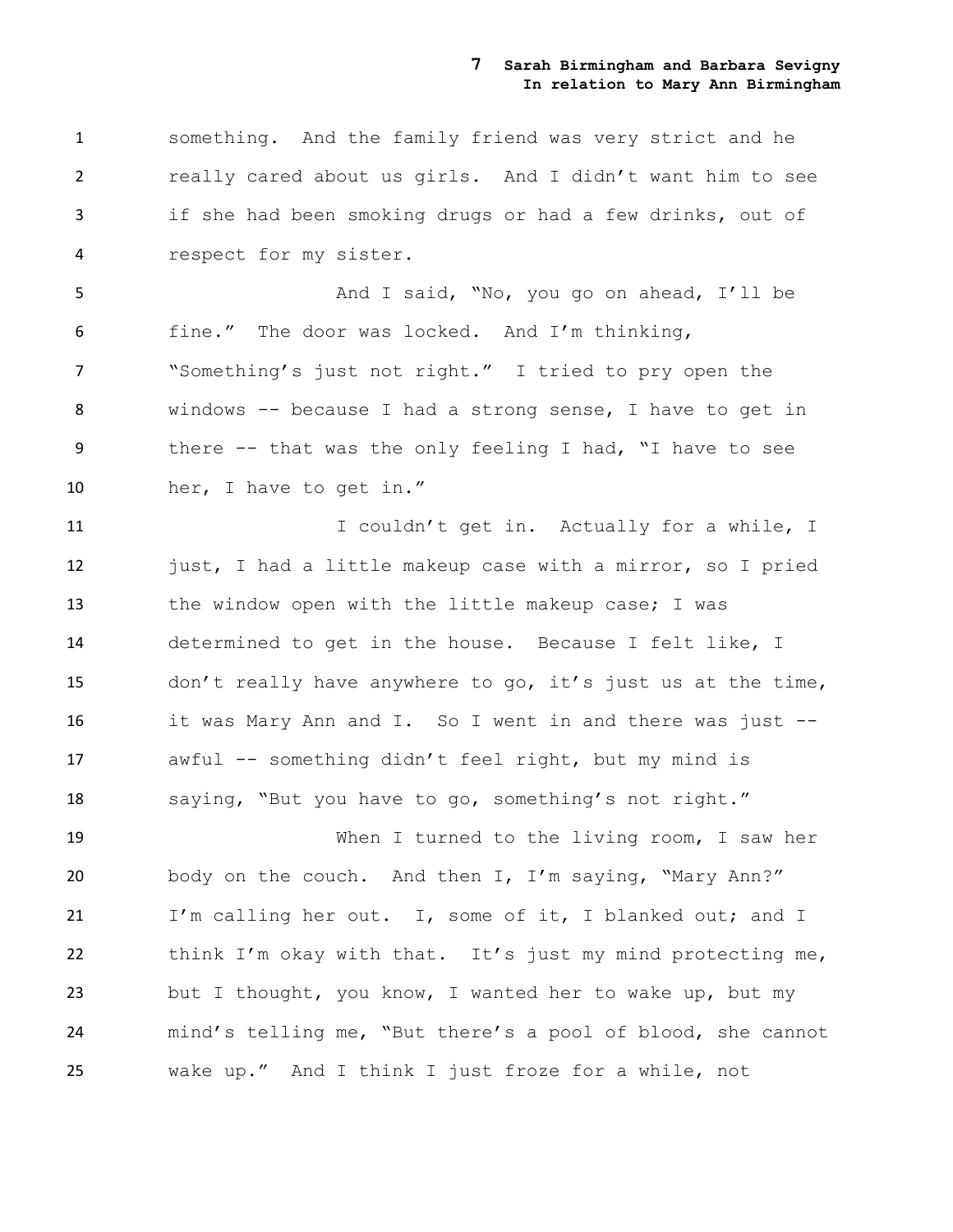knowing, is this for real? Or what do I do? Or, what's happening? And then I thought, "I have to go call the ambulance." Because we had no phone in the house; with mom being away so long with our little brother, there was just no financial support to keep the phones in the house.

 So I went door to door, checking to see whose phone I can use. And I walked in to a poor lady -- I walked into the house, and there's a bathroom, and the poor lady's sitting on the toilet; and I said, "I just need to use your phone." So I called her, I called the 911. And believe it or not, I didn't know this until two years after my sister was killed: My husband had answered my 911 call. 13 And I remember saying, "You have to come and save her. She's dead, but you have to come and save her."

 I didn't know what to do, so I went back to the outside of our house, waiting for the ambulance or the police to come by. And it felt like hours; I don't know how long it took.

 When they came by, they went upstairs to see what was really going on. And then they came down, and one of them stayed very close to me, you know, and apologized for what I had witnessed, very sorry that I have lost a family member. And that allowed me to start crying, to say, you know, "It is what it really is." Because a part of me was in denial and in shock.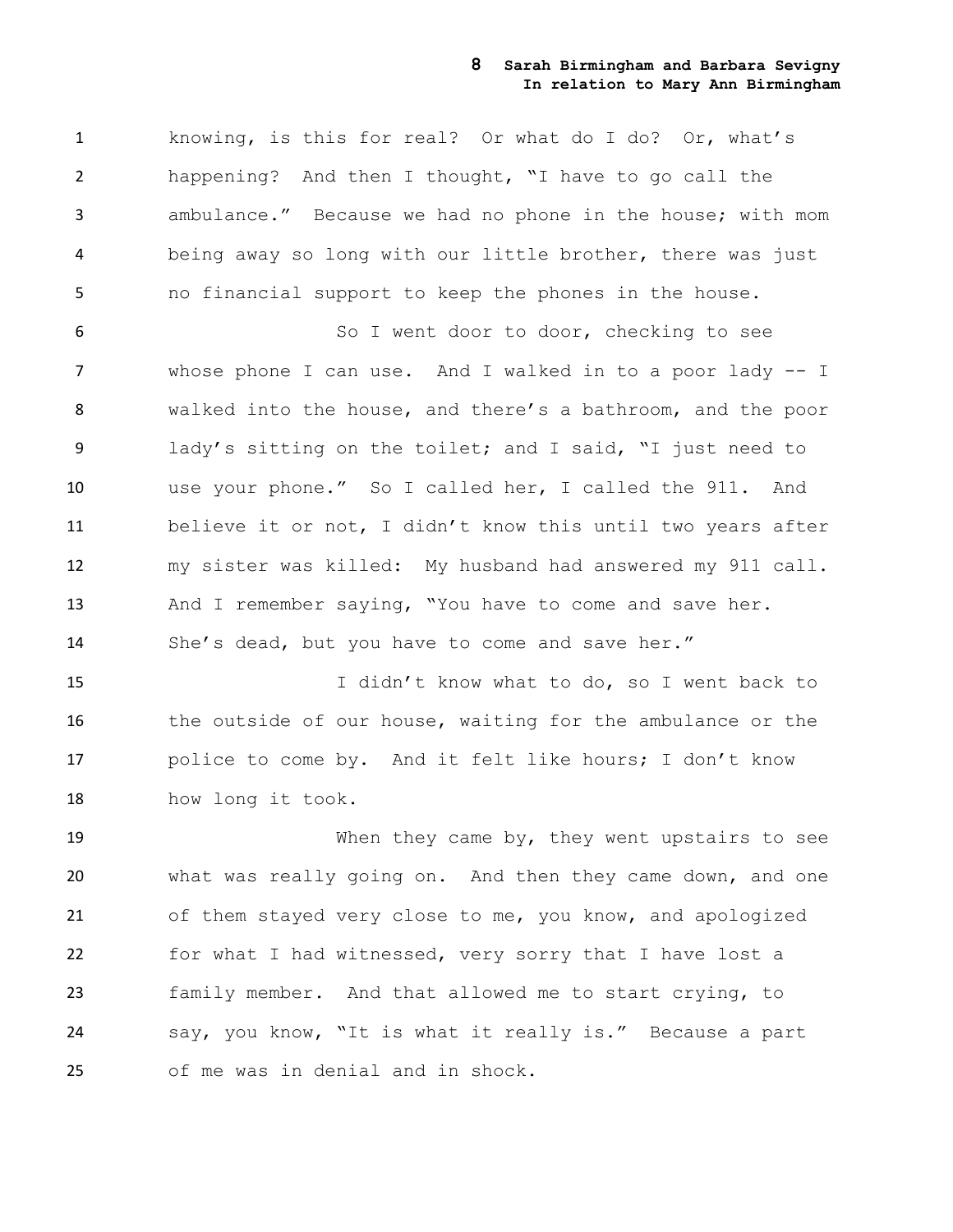1 And they didn't, I can't remember -- I don't know if they questioned me right there and then. But I know I was a little chaotic with my emotions, so he asked if I wanted to go to the hospital. I said, "I'm not hurt," and he said, "That's okay, you're in shock, but it will be good for you to see a doctor." So I agreed, not really having heard, to go see a doctor when you're in shock.

8 It's like -- I'm not feeling sick, so I was a little bit puzzled by that. So I went, and I think I was with a doctor for about an hour, two hours, three hours, I don't remember. But the officer had stayed outside the door, the same officer that provided comfort to me when 13 they had arrived. And I think from there, I really appreciated the support that he had provided me, not having my mother in town and my father not living with us either, and my older sister in Ottawa. So I really didn't have anybody to provide comfort for me, I don't think anybody knew at this point, of what I had discovered.

 So he gave me a ride over to my grandmother's; and I dreaded going over to my grandmother's, because I knew it wasn't a supportive environment. It's about them, it's not about what's going on with the person. And I dreaded going there, but I had nowhere else to go. I knew I couldn't go back to the house, because my sister's body was still there.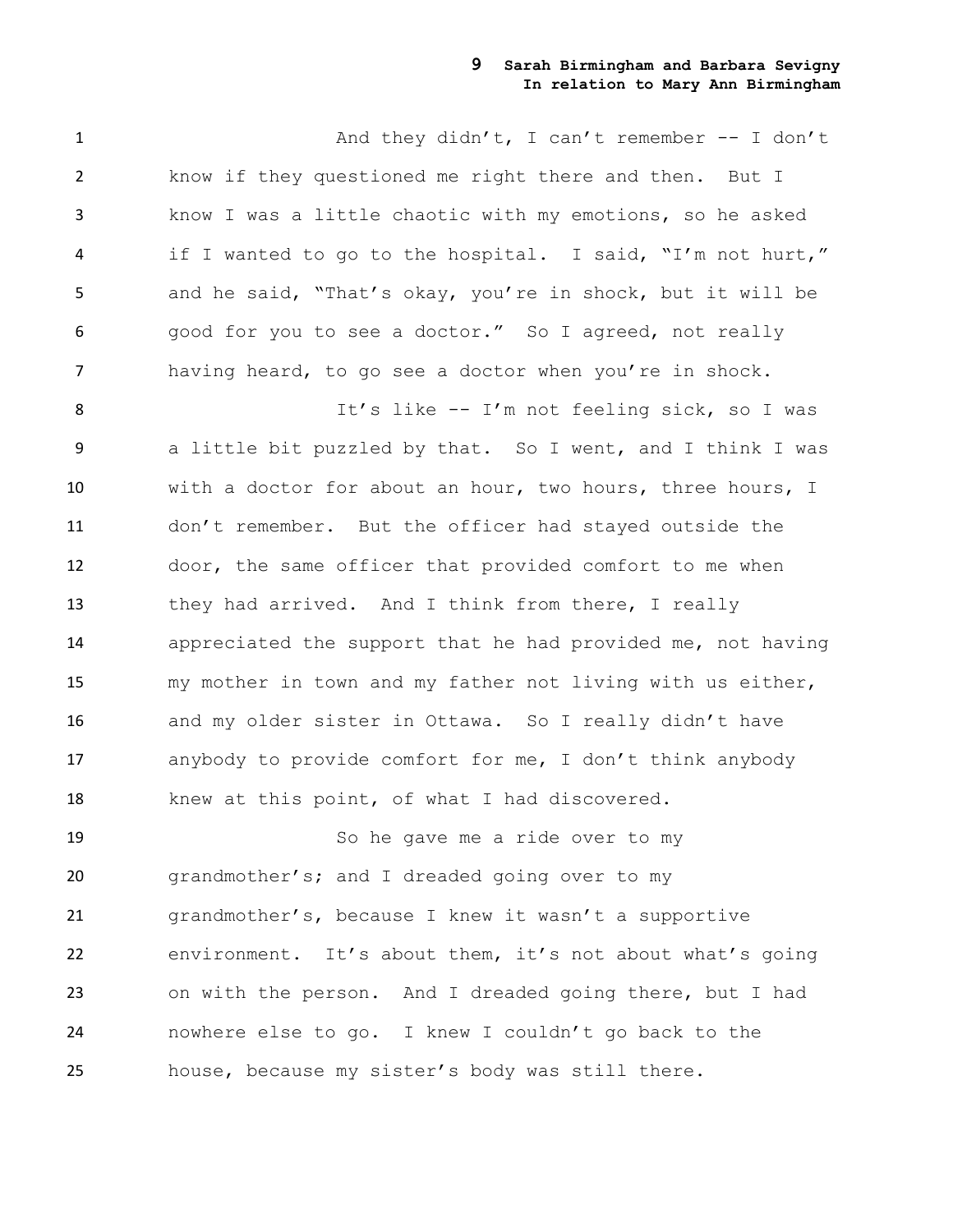So when I arrived there, I can't remember if 2 I informed them of what I had found -- of my sister's body. And then, I don't think I was given the option, but I ended up having to call my father, to inform him of my sister's death. But I think we might have had a priest call my mother, if I'm not mistaken. [Speaks in Native language]. It was the Department of Social Services that informed my mother. At first I thought it was the Anglican Mission I was supposed to call to notify. It was a social worker from the children's hospital had notified her, because she had been there long enough, they had provided a lot of wonderful emotional support for her when my little brother was going through chemotherapy. So they had informed her of my sister being murdered, but I had also notified my sister, my older sister, of my younger sister being murdered.

 So even when the family did come, and I'm 18 just going to speak about my experience -- because that's all I can do, based on what I have been through after finding my sister murdered. Of my well-being, because I know that's the reality of our communities back then and today. No one was there to do any counselling, to say 23 "This is what you might experience, based on what you have found." You know, that was never -- sorry, to go back to the doctor.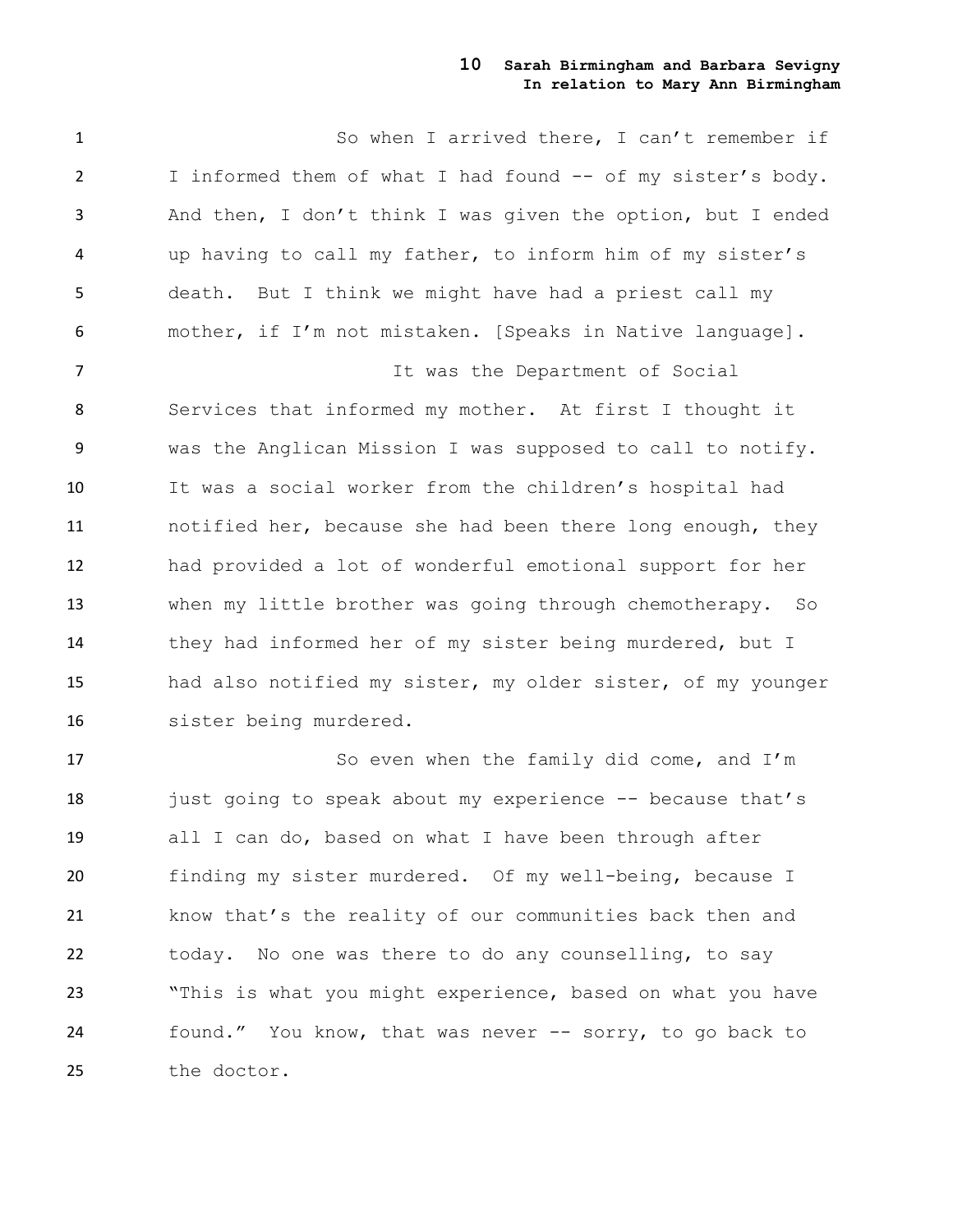**He did, I think, ask me if I want to see a**  psychiatrist. And back in the 80s, when you see movies, they are psychiatrist-psychologists, and I was afraid, you know, they might just lock me up. And I thought, "I'm not mental, I'm not...." I didn't know what their roles were, so I thought, "I'm not mentally unstable, I'm not going to 7 go." So I turned their offer down, to see a psychiatrist, not fully understanding what they can do for me.

 Understanding now what they do for therapy, 10 I could have, you know, prevented myself from getting post- traumatic stress disorder. Although I was never tested, but when I took my training for trauma, when I look at the PCL questionnaire? I had full-blown PTSD, I knew that; because I was hearing voices, I was paranoid; I thought I was going to be killed next. I was crying in corners and I couldn't move.

 Because right after my sister's funeral, my mother had to go again. So that didn't give me a lot of mother-daughter time, to grieve; to work through my shock. It was just not an option. She's worried about her son who 21 is in Montreal and then her daughter being murdered, so that was a lot for her. And me being who I am, I didn't want to be a bother, so now I know where I get it, because she's the same way. So I loved her being -- you know, she needed to grieve, as a mom.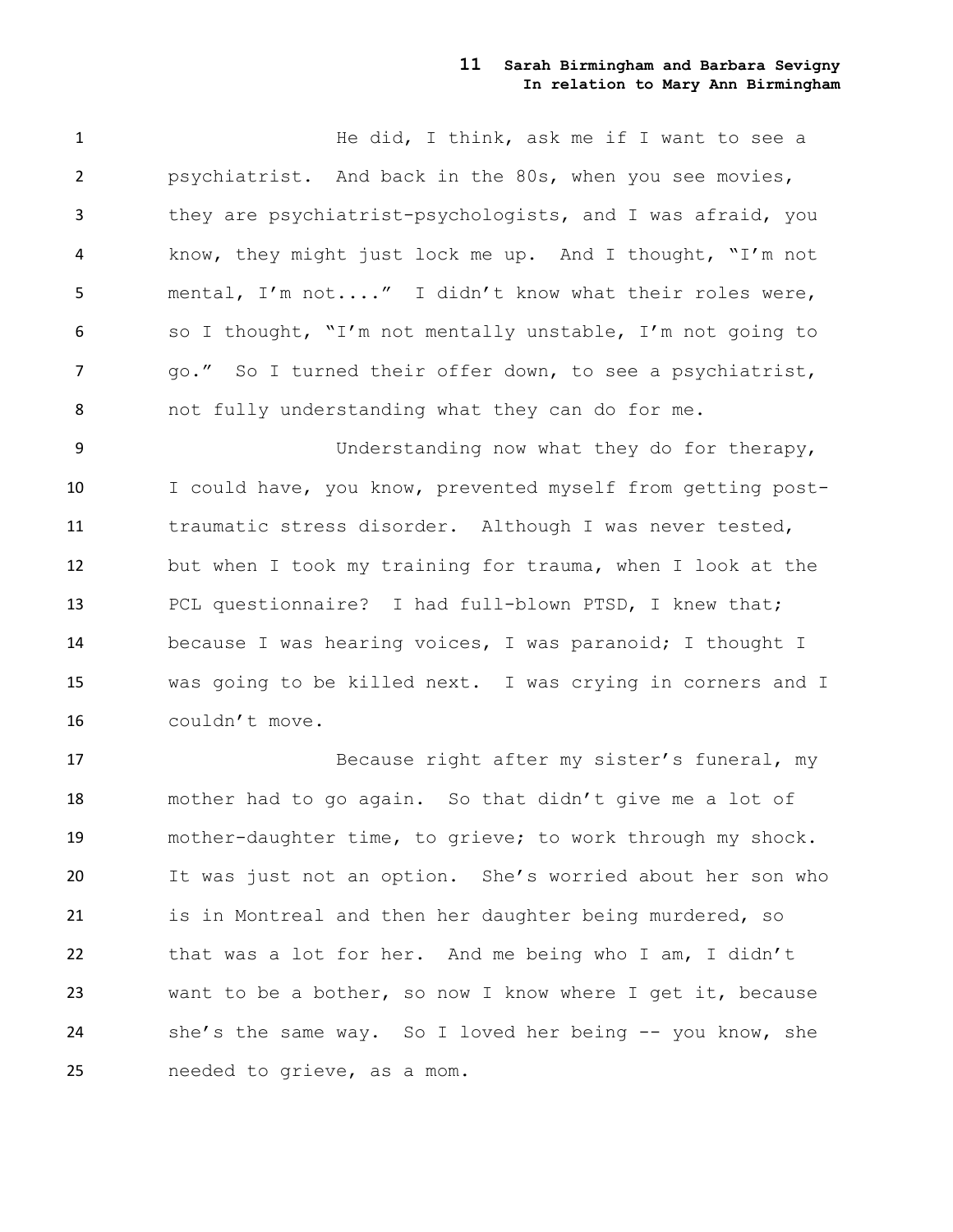1 As Inuit, we were taught to respect and  $-$  not just to know when someone needs help; but to take actions, to not just sit back and watch when somebody's in pain. We're taught to go and provide comfort, as it was shared. So that I made sure mom was okay and our little sister was okay. Because we had -- two of us older sisters really kind of took on that role, to make sure the mother and little sister was okay.

 So once she left, I think that's when the symptoms got worse: being afraid, not having security. But we were still on our own; I don't know how that happened. There was myself and my little sister at the house. And I started feeling like I'm going to be next; fear of being the next person to be killed.

 So I would put myself in places I would not normally go, to the pool hall where there's a lot of drug dealers and a lot of people who are under the influence of alcohol. Where fights often happen, just outside the porch; but I didn't want to be alone. And I know I won't 20 get hurt over there, not from a family member, anyways. I don't want to be scolded, I don't want to be made to do many things; I don't want to be doing chores. I just want to be safe and I just want to be okay. I just want time alone.

And I was not thinking straight back then,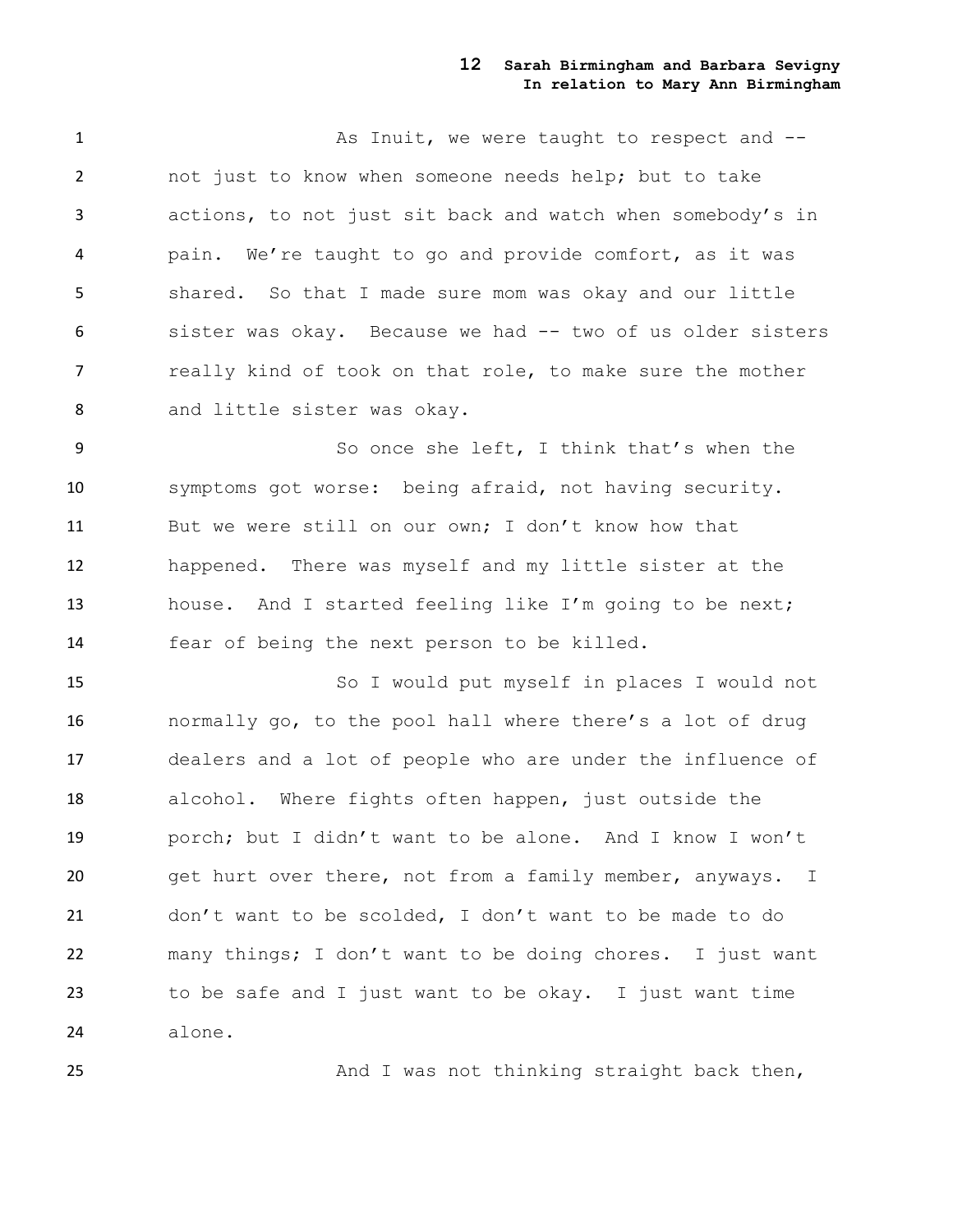but that's where I went to make sure I was not alone. But being there, too, didn't help. Because I was hearing voices, my name being called out. And I thought, "Okay, something's just not right here." I'm looking around, and I know some of the people and they wouldn't be teasing me the way I'm hearing my name; I wouldn't know what to do if I'm going back home. I'm still in fear, so never really talking about it; never talking about it to anybody for that matter.

10 And it just kept going like that for a few months. Where I was still hearing voices and paranoid; 12 that I was going to be next. And then keeping, remembering my mother, that she's there with my little brother, who they can't do anything for. And he was our adopted brother and we loved him dearly like he was our own. I was so happy mom was there for him, because I can't imagine being 17 three years old, four years old, five years old -- you're 18 sick and you don't have a mom there; they need their moms. As much as we needed her, he was the youngest.

 So I was glad she was with him. It was tough not having any real good adult supports that I needed. I know my sister had to take care of her own child in Ottawa; she had her job, and you can't jeopardize that. So I understand that as well.

But there was no system to say, to ask the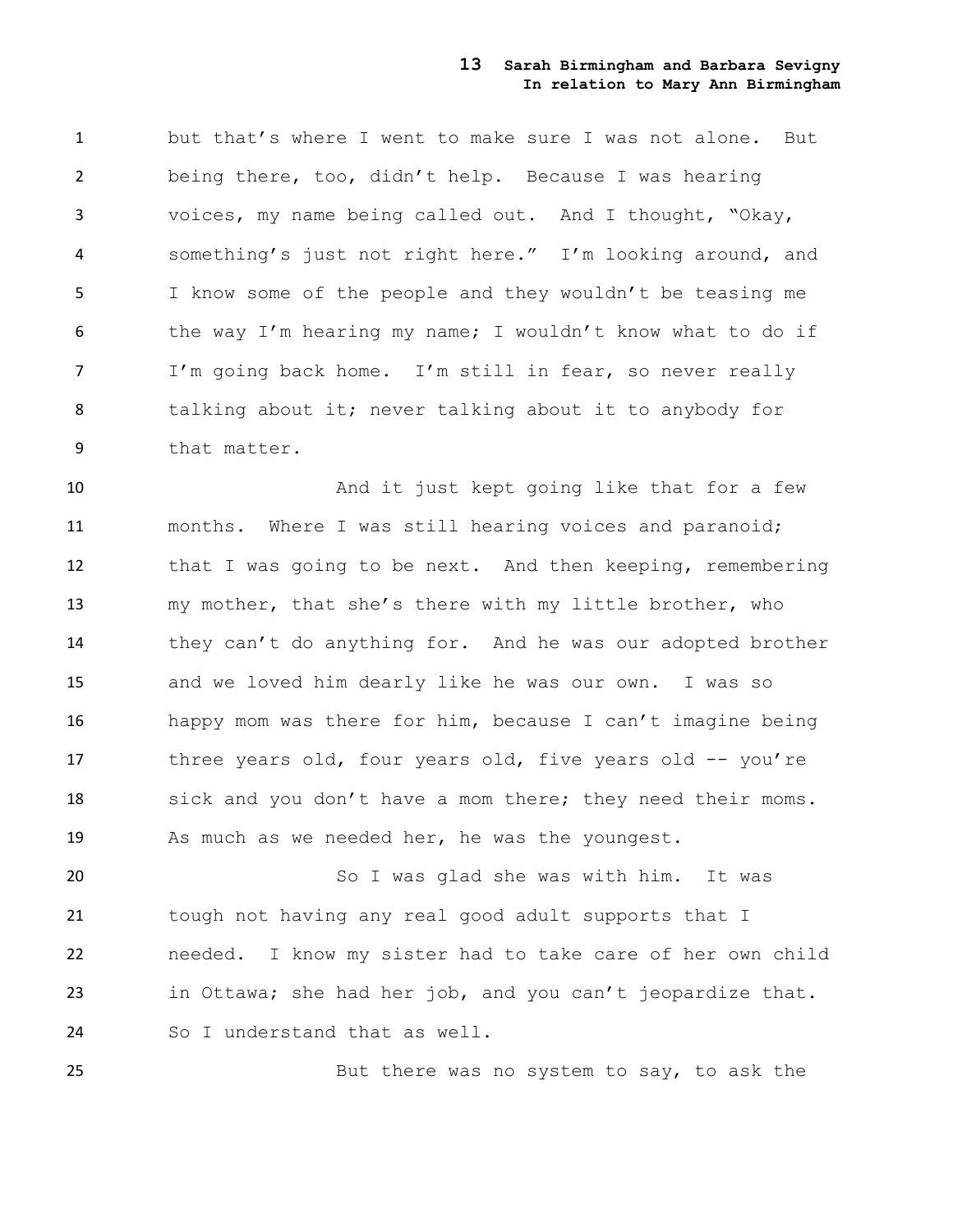family, "How can we support you?" That was never, I don't remember ever hearing any supports offered, to see how they can help us when she's away. Or any financial help when us kids are left behind; to make sure that we have a telephone so that we can communicate with my mother. There was none of that.

**And it was -- I think it was on a Friday**  night in August, three months after my sister was murdered: my cousin and I went to the Sober Cutting & Dance in town, it was the place back then. And there was a nice slow song 11 I really liked. And I said to my cousin, "Oh, I love this song, I've got to dance to this." And he looked at me, I said, "No, you go find somebody else. I'm going to go find somebody to dance with, you go find someone to dance with." And coincidentally, he was the one I asked to dance; and we're still dancing till this day.

17 So that's over 30 years ago, that we started seeing each other. And I think it was into the two weeks where my symptoms really started coming out, when I started trusting him. Because I think I talked, and talked and 21 talked, when we first met.

22 I trusted him, and after that, I could show him what I'm going through. I was able to tell him what I'm going through. Or even to cry. When I was at home, I'd be crying in a corner and stuck in a corner, and I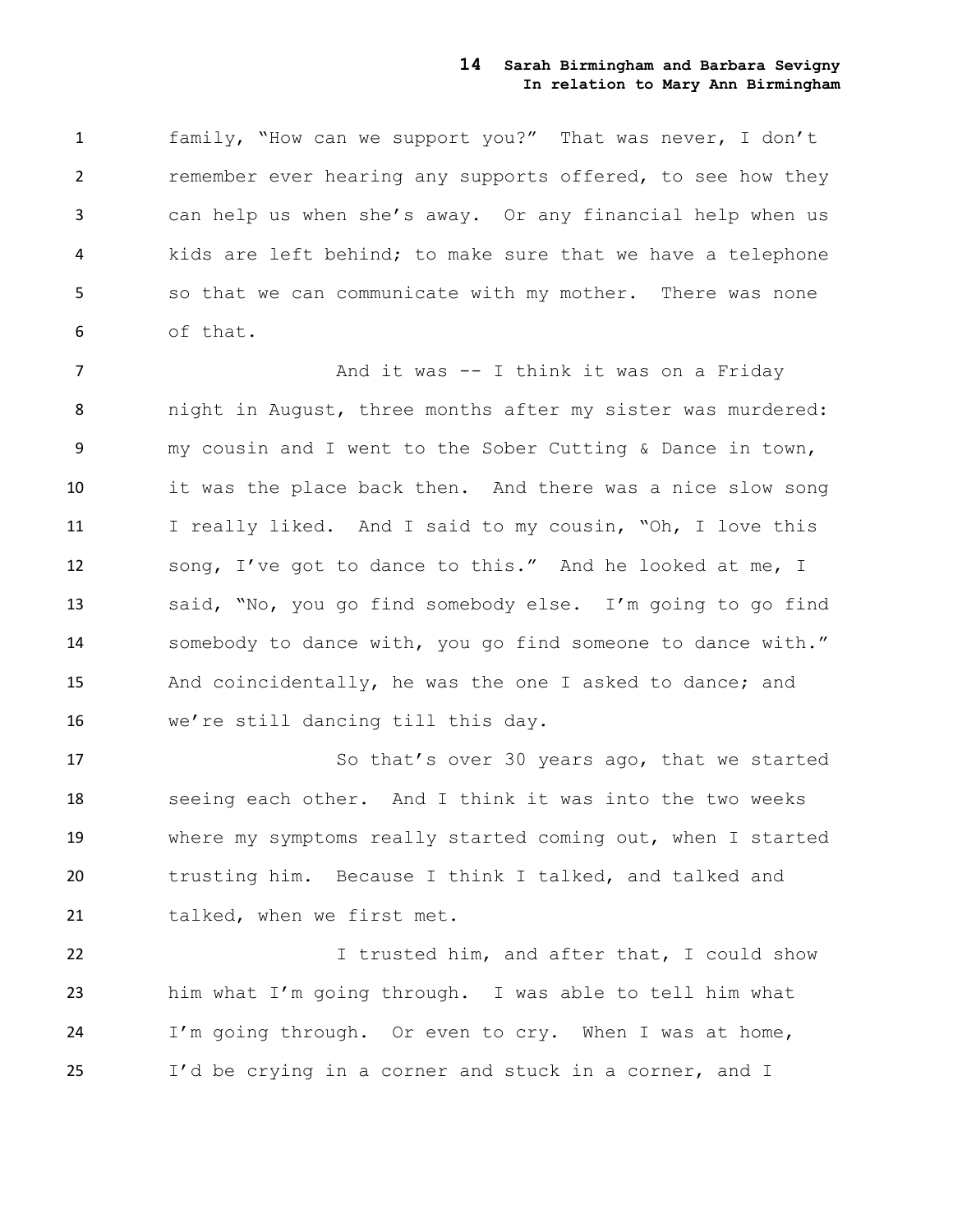could not move. And he was kind, somehow we got our phone back on and he was -- he would usually come and physically get me from a corner. It was that bad.

 And most of the time I ended up sleeping over at his house, because then I felt safer, I wasn't alone. So I think, when I look back, I think I used him, but I think now today: we were just meant to be. You 8 know, I had to teach him my triggers. For many years, it was, "Oh, Barbara, would you stop crying about that. Are you still crying about that? Get over it! I'm tired of you crying."

12 And then the depression came later on in years; you know, poor guy, he didn't know how to handle me. A very strong, stubborn woman who was set in her ways. And here's a guy trying to support his wife and he didn't know how. You know, he doesn't know what PTSD is; he doesn't know what the symptoms of depression is. But he's been 18 there for myself, my sisters and my mother, all the way through.

20 But I know I put him through a lot too, and he's never had support. To where he can say, "Well how can I help?" Basically what he's experiencing, and how it can impact our relationship, "How can I work on a relationship when she's going through that," -- it's not there for the spouses. When we have symptoms of post-traumatic stress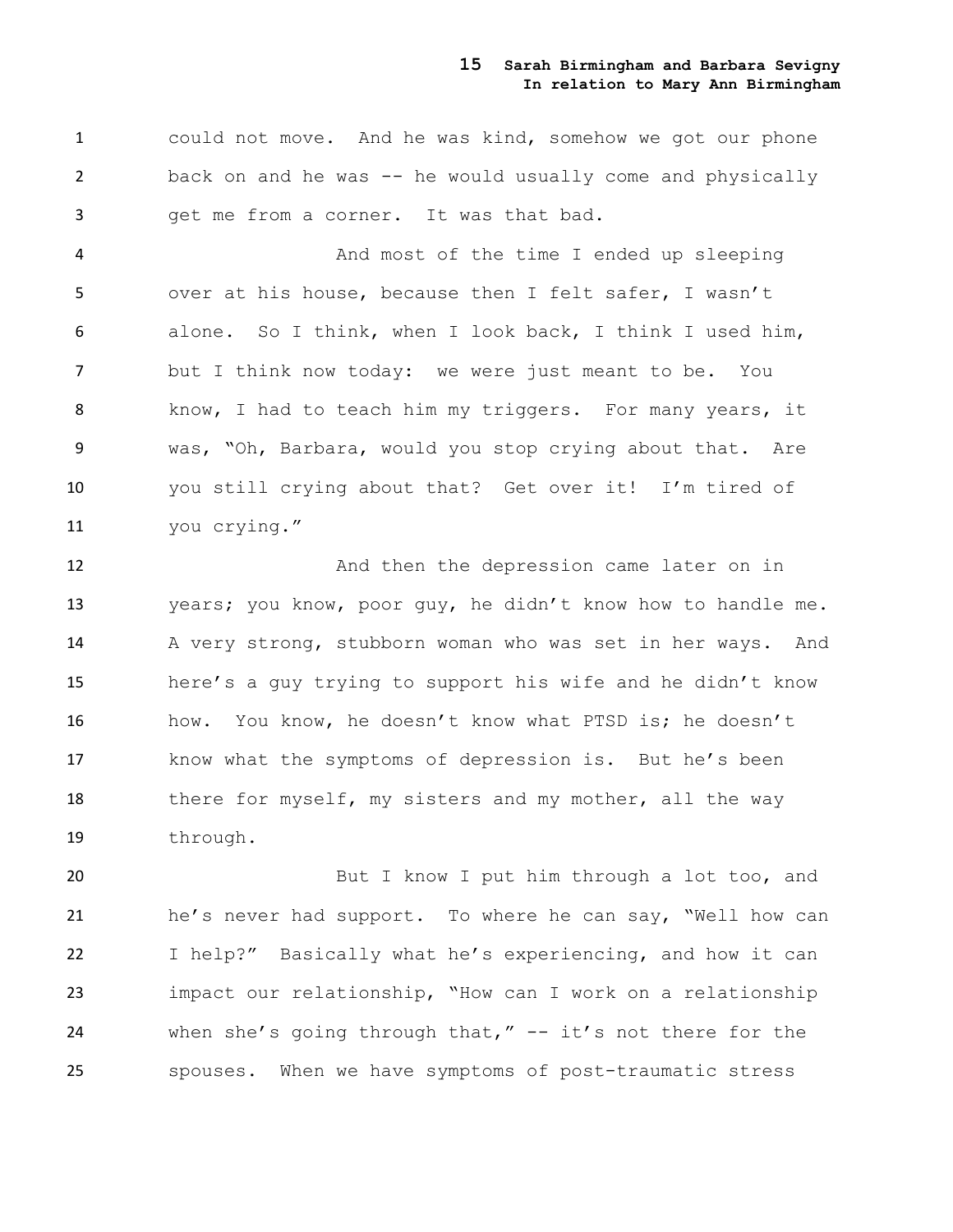disorder or strong depression.

 There's just not enough awareness out there about the symptoms of PTSD and depression. Depression is coming out, but the PTSD symptoms are not very well educated to the public. And that needs to be changed. Only then can we take care of ourselves. And once we understand why we are the way we are, can we make the changes.

9 I was very fortunate that I've always listened to Elders talking, as a child. And we weren't supposed to be listening, but I was around the corner, listening. I understood why, because they were talking about adult topics. About abuse being done to them. And so they were sharing, but I didn't know. I was always curious, "Why is it that we can't listen to them? What are 16 they talking about?"

17 And it turns out it's because they are sharing and it's not meant for children to be hearing to those kinds of stories, so that there's no secondary transfers of trauma over to the children. So I appreciate that now when I look back. But I think it would be good to bring more awareness about, to parents, how -- yes, we have a lot of disagreements as adults in a relationship; husband and wife or partners; to be careful on how we communicate our hurts around the children.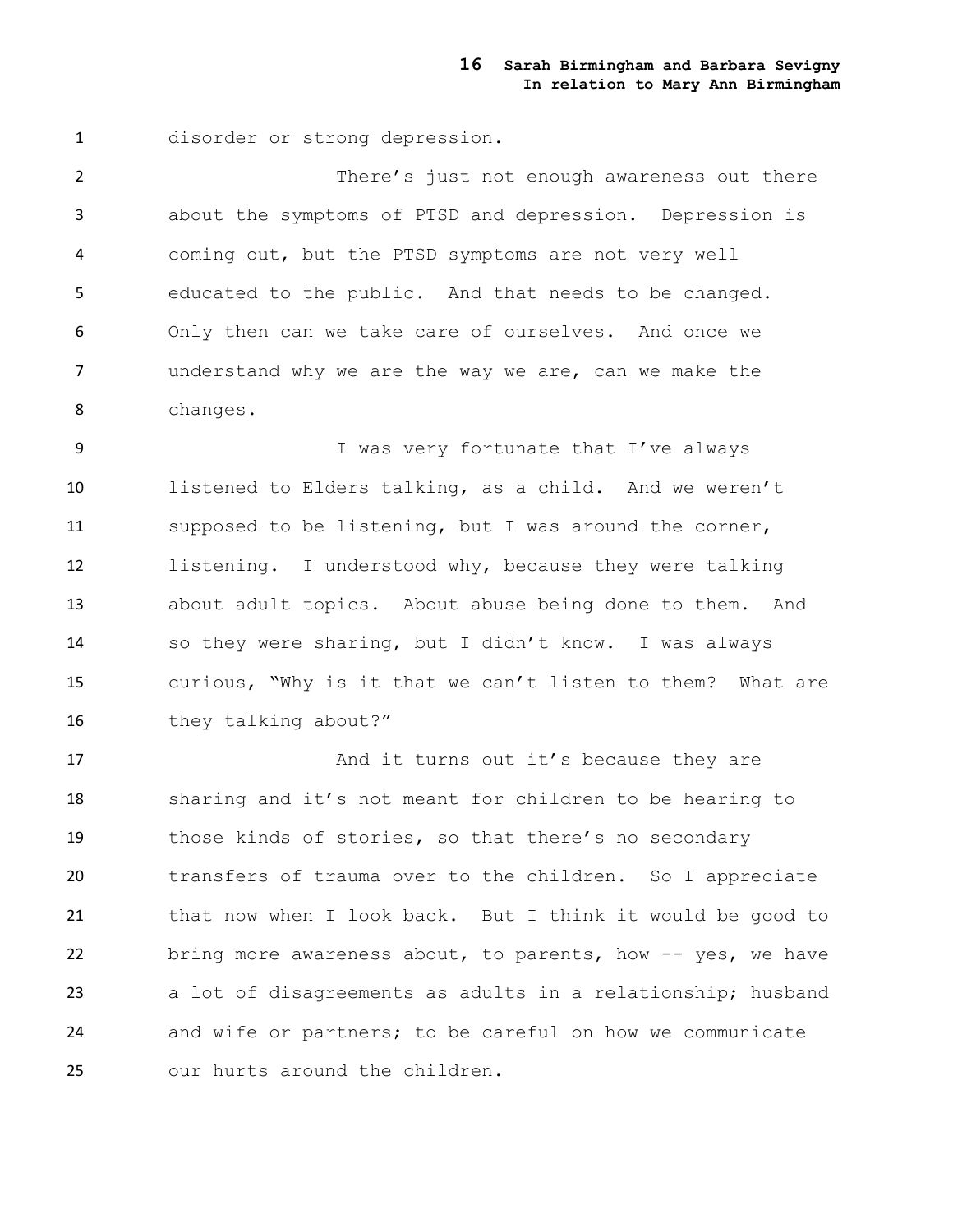What impacts does it have on them? And what symptoms can become if they do listen to these? If they witness these? Because we do get impacted as children. I share that because when I ended up with PTSD back then, I had many layers of trauma before my sister was murdered.

 I have survived sexual abuse; physical abuse, emotional abuse, spiritual abuse; and you know, back 8 then, it was like, "Why me? Why am I always a target?" I always questioned, "What is it that I do? Is it something that I say?" And I've learned that it's because I was a very quiet person back then, believe it or not; really, really shy.

13 And I think that's why I admired my little sister who partied more than I did. As much as I wanted to party, I wasn't too sure about partying, because I was too shy. And very quiet. She was so outgoing. But I think 17 that's why I was targeted, because I would not say anything.

19 And that's why I choose to speak about my sister and my past, that we need to break the silence. Otherwise it will continue. And I have educated my children, that because of my sister's murder and what I have experienced as a child, that there may be things that I have passed on to them, not knowing. And I have apologized to them for that.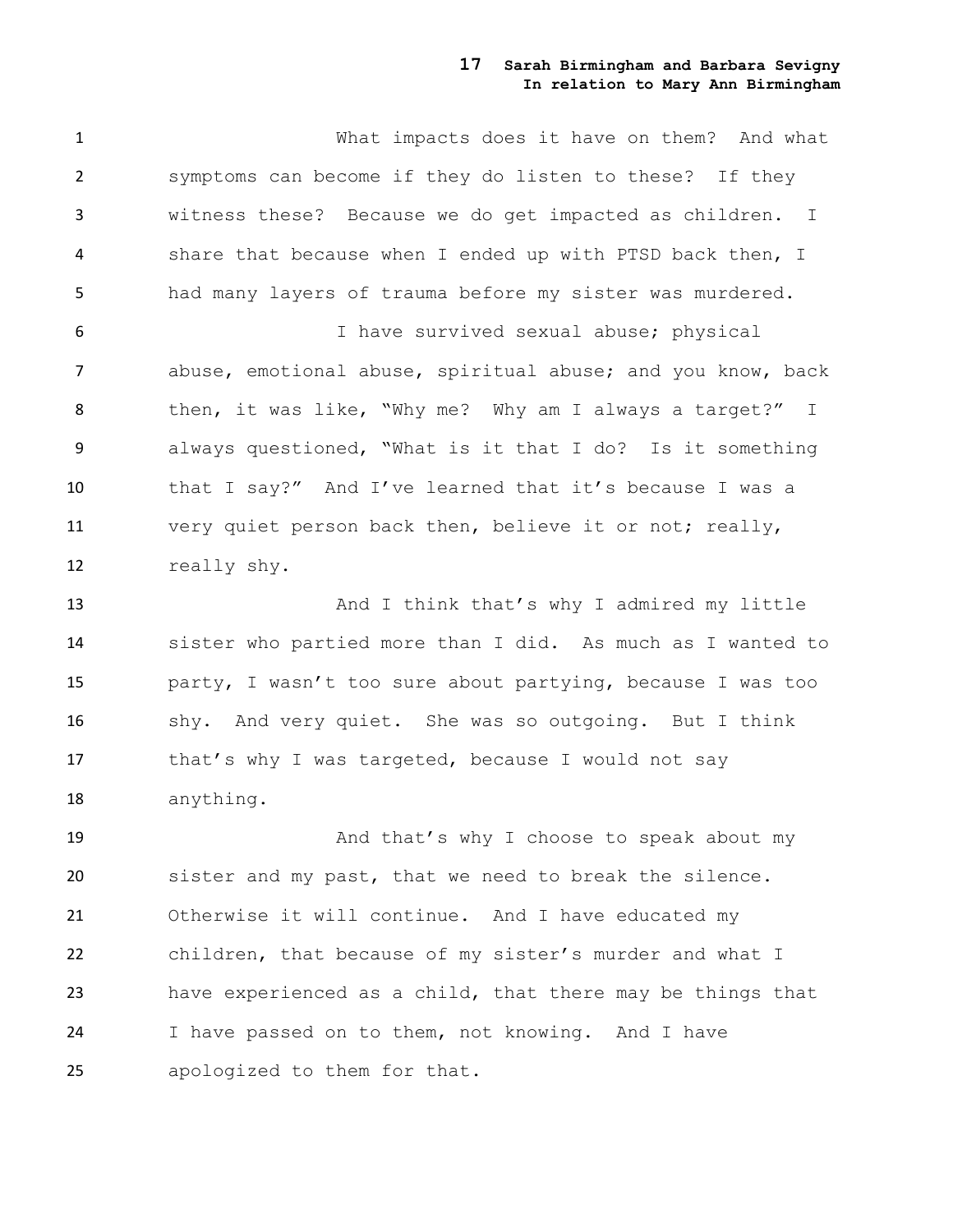1 I have three wonderful children. Sometimes my husband would say, "Why are you telling them that?" If they don't know, how can they prevent themselves from getting in to the same situation? If you can teach them prevention, then there will be more awareness. Right? And 6 then they can think about the pros and the cons before they 7 choose to do something.

8 And my motto to them was always, "Have fun; you go and have fun like you want to; be good so that nobody can use anything against you. And be safe. You watch your drinks and you watch who you're disclosing to." So 'have fun, be good and be safe' was always my motto since they were early teenagers.

14 And I taught them to -- you know, I think it was when they were 15, 16, they were allowed to have one or 16 two beers, but they couldn't leave our property, because we lived in the country. So that they can learn to socially drink rather than hiding it. And letting them know if they're going to use, always let me know or their friends know, who they're with, where they're going.

21 And if they have any hurts -- whether from 22 me, my husband, or anybody from anywhere -- to talk to somebody about it, anytime. That there's no shame in talking about their hurts, whether male or female. Because anger can be so strong that it can be used to hurt other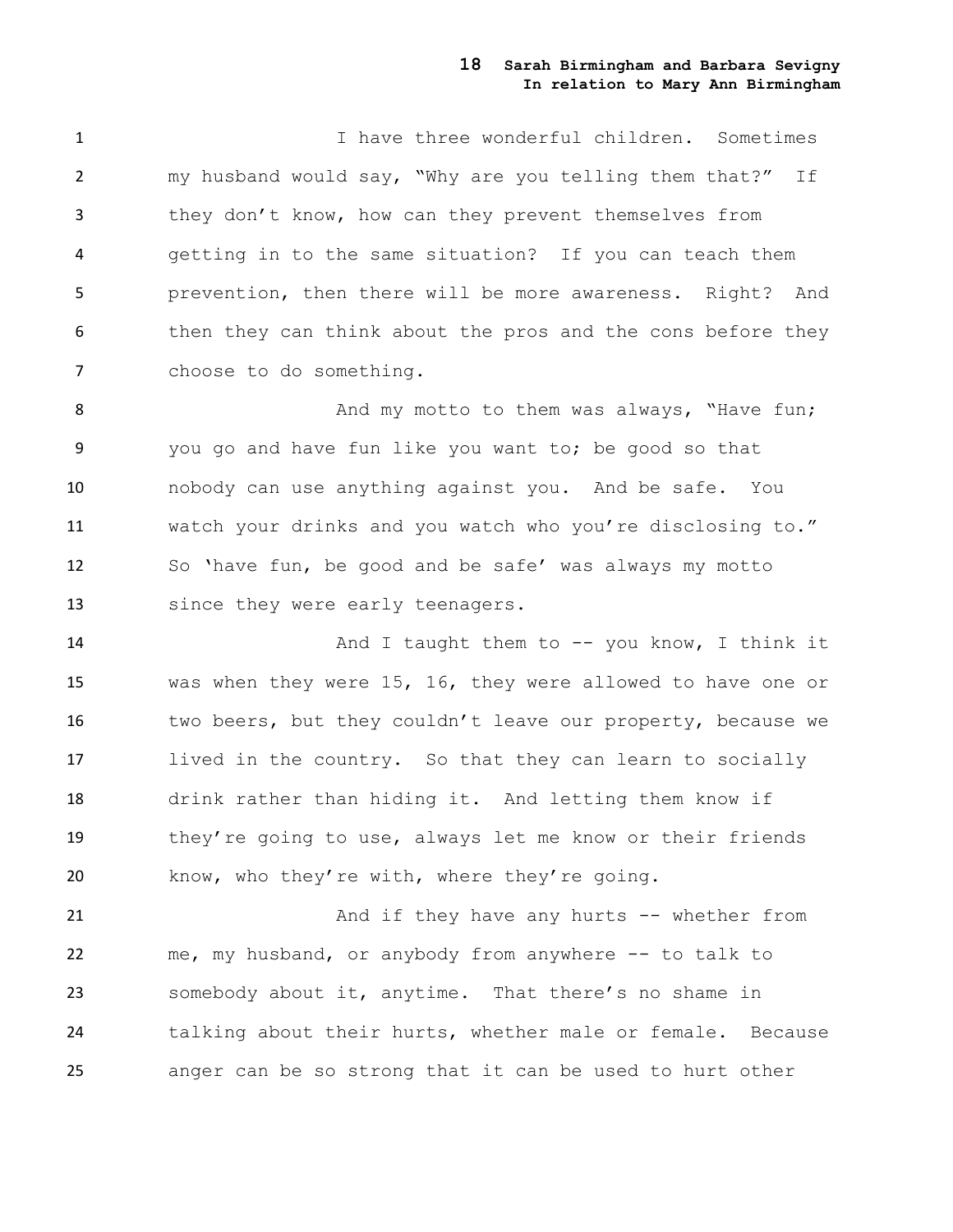people, or they can use it very constructively. And so I've taught them to be very verbal; and I've taught them Inuit history as well at home. To be proud of their Inuit history.

 It was not easy for my children to live in the country, about 70 kilometres south of Ottawa. They were the only Inuit in school. And they did experience racism in the school, but I think the majority of it was from the principal. My middle son, my middle child, my son, has ADHD; and I battled the school for months. Because they kept sending him home.

12 He didn't want to do his work, and I said, "You know, sending him home is really rewarding him." What kid wants to go to school, if it's not a positive experience? So I said, "Well, look at it as if -- try to use figurines; he's into transformers. Use the transformers if you're going to use numbers. How many transformers did we have; 70 transformers, you want to take away 60: how many transformers will you have? It will get them thinking, right, just to capture their interest. These are kids."

22 But they said they didn't have any time to be able to do those kinds of things with children with special needs.

And I said, "Well, it's your job to teach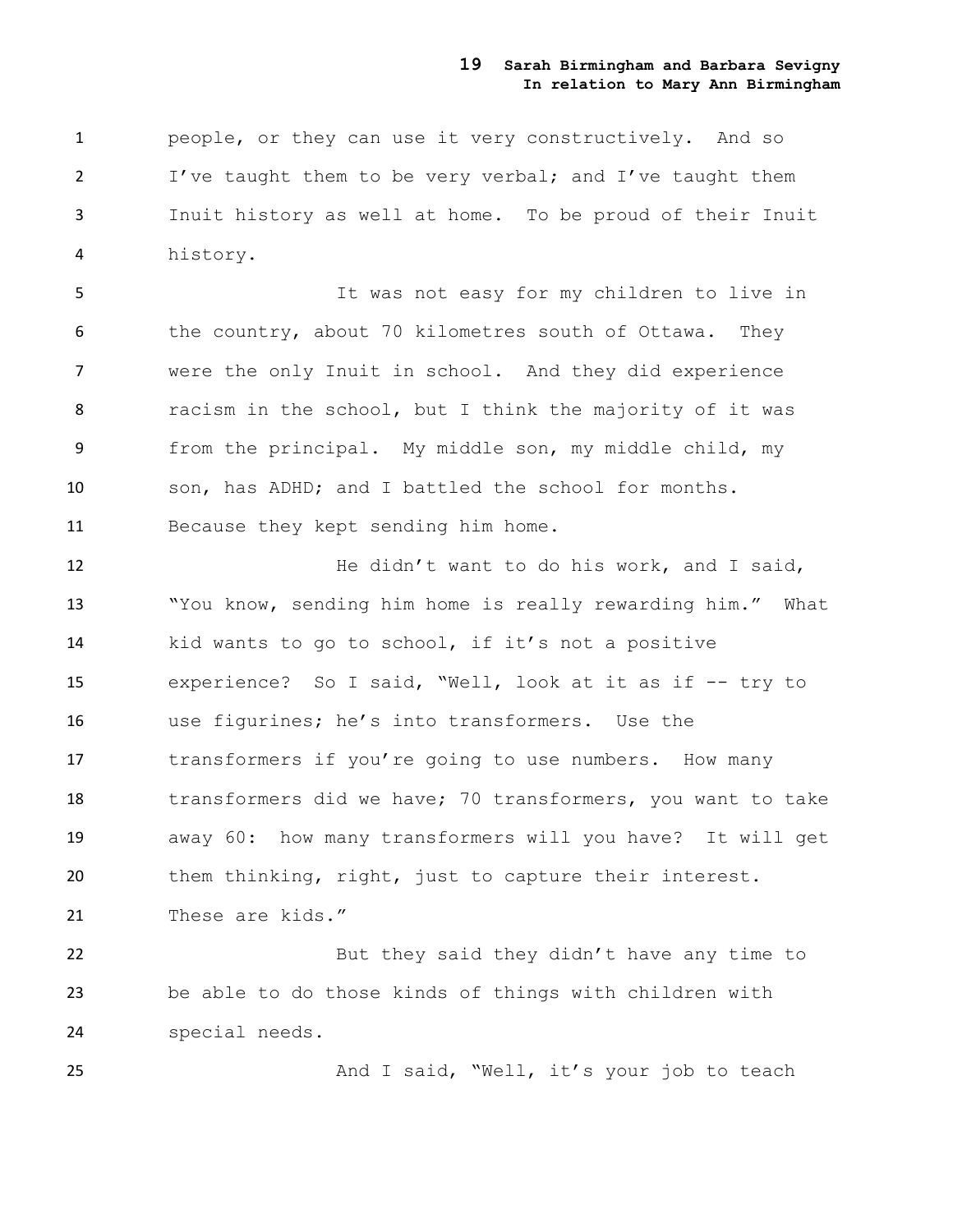him; I send him to school, it's your job to teach him. At home I do the parenting and we teach him the family values and we teach life skills at home. School belongs at school." So I left it at that, but I think it was to a point where, I was working in Ottawa and every other day, I would be getting a call from the school to say, "Come and pick up your son, because he doesn't want to work. He doesn't want to do his schoolwork." I said, "Okay, this is 9 the last straw for me."

 Because my employer can only put up with me having my kid come every other day and me taking two hours, one hour to get there and one hour to get back; two hours, 13 that's -- two, four, six hours a day from work. So they were very, very flexible, I was very supported by my employer. It was in the organization, I'm very thankful for that. But I said, "That's it, I can't do this anymore." I said, "I'm pulling him out of school." Because he was at the point where he says, "Mom," I think he was 11 -- "I don't want to live anymore."

20 That really caught me off guard, because I didn't think it was -- I knew it was hard on any child, but I never thought of the racial -- we kind of had an idea there was some racial things behind it. But I didn't realize how heavy it was for my little guy. And I said, "That's it, I'm pulling him out." And the principal said,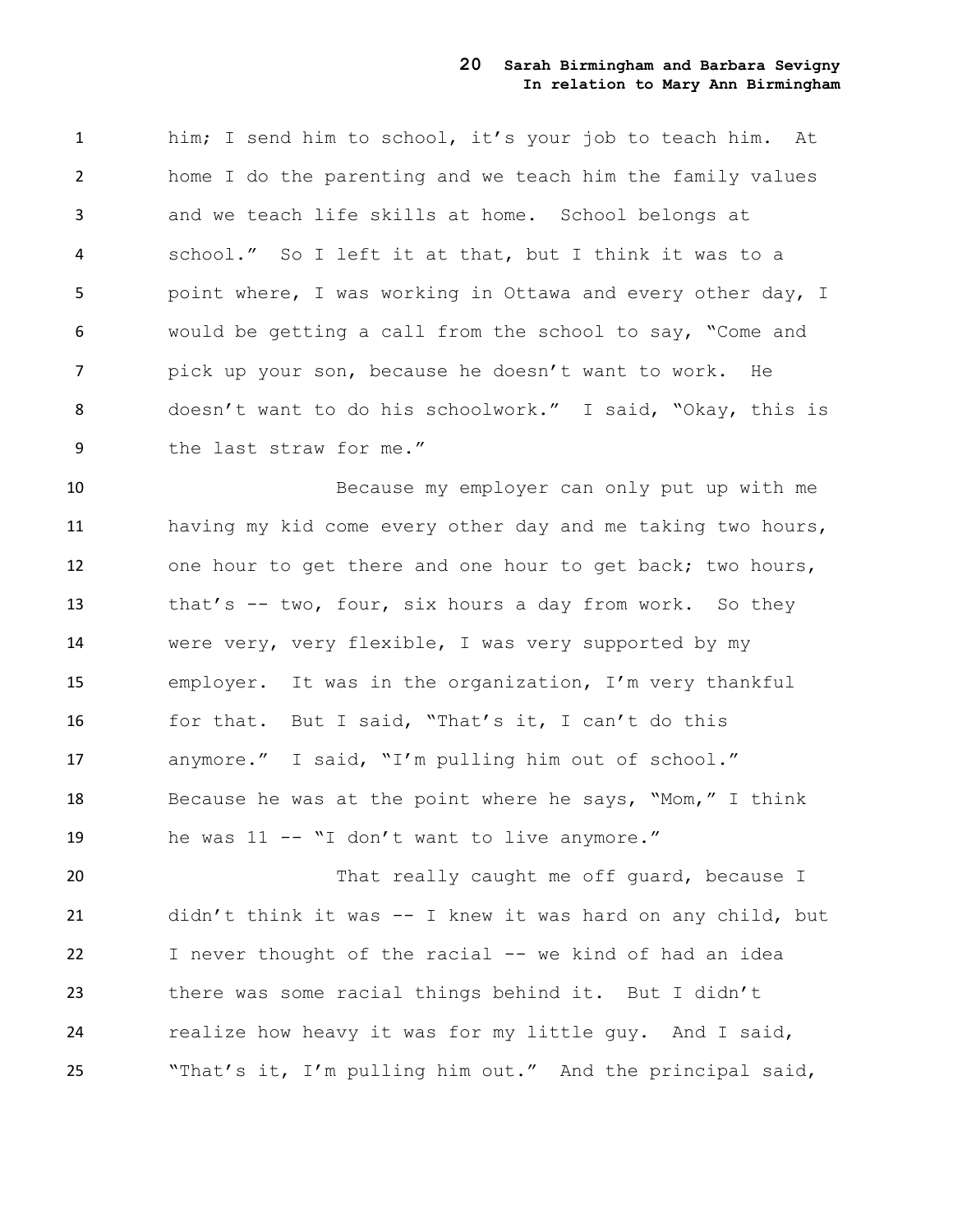"Well if you don't bring him back to school, I'm going to call the Children's Aid Society."

 And I said, "Well, by all means. You be sure to tell them that you're telling me to pick him up every two days, so you've been denying him that much education. You tell them that when you call them." They never did call.

8 But during the meetings for my son, I had to have my sister-in-law come with me, because I was verbally abused by the principal and the teachers. And not believed in, to take actions. And I know there was other children with ADHD, but I strongly believe -- it's because we have a strong culture and our kids kind of taught their classmates Inuktitut as well; teaching them to spell their names in syllabics and such. And I don't think they appreciated 16 that too much; and I know because they were Inuit, they were teased on.

 But this one principal that did not seem to like our children was the one that was giving us the hardest time. So I would be calling around for board members and I wasn't getting any results. So I pulled him out of school for one month and then finally did I get a call, one month later, to say they have a placement for him with special needs; so that was good to hear.

I chose to share that because there's a lot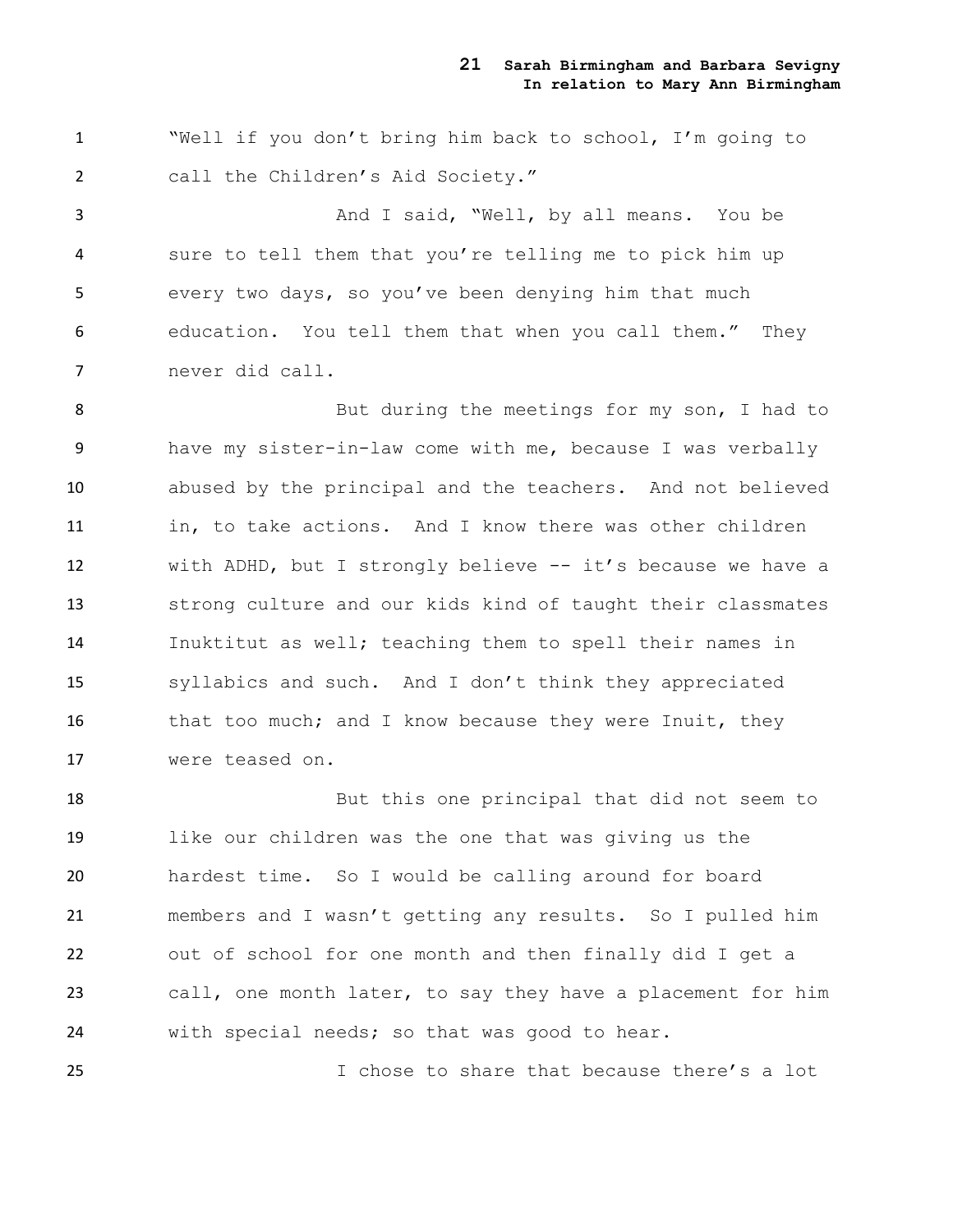of, as it was mentioned earlier, a lot of single parents now. But even non-single parents that have children with special needs, that experienced racism and denied education or denied the support as a result. It's really hard on the parents, you feel powerless, and you feel helpless.

 And you want to do whatever you can for your children so that they are successful in life and achieve their goals and their dreams. You know, my sister Mary Ann didn't have that luxury. So I've been doing everything I possibly can as a mother, to make sure my children are successful.

12 12 It was tough for my mother to not be there for us when she wanted to. And I think I try to go above and beyond sometimes, and they go, "Mom, are you trying to counsel me now?" But it's only because I know, I've lived and experienced many things that they can learn a lot from. And I know my daughter is very grateful to this day that she and I are very close. And she's a very good supporter of mine; but she also has some natural helping background to her as well.

 So she does a lot of self-care and massage therapy so that's the treatment I get. So a lot of good self-care, lots of support from families. And I think 24 that's something that not a lot of family members have, is a lot of family support or any kind of support --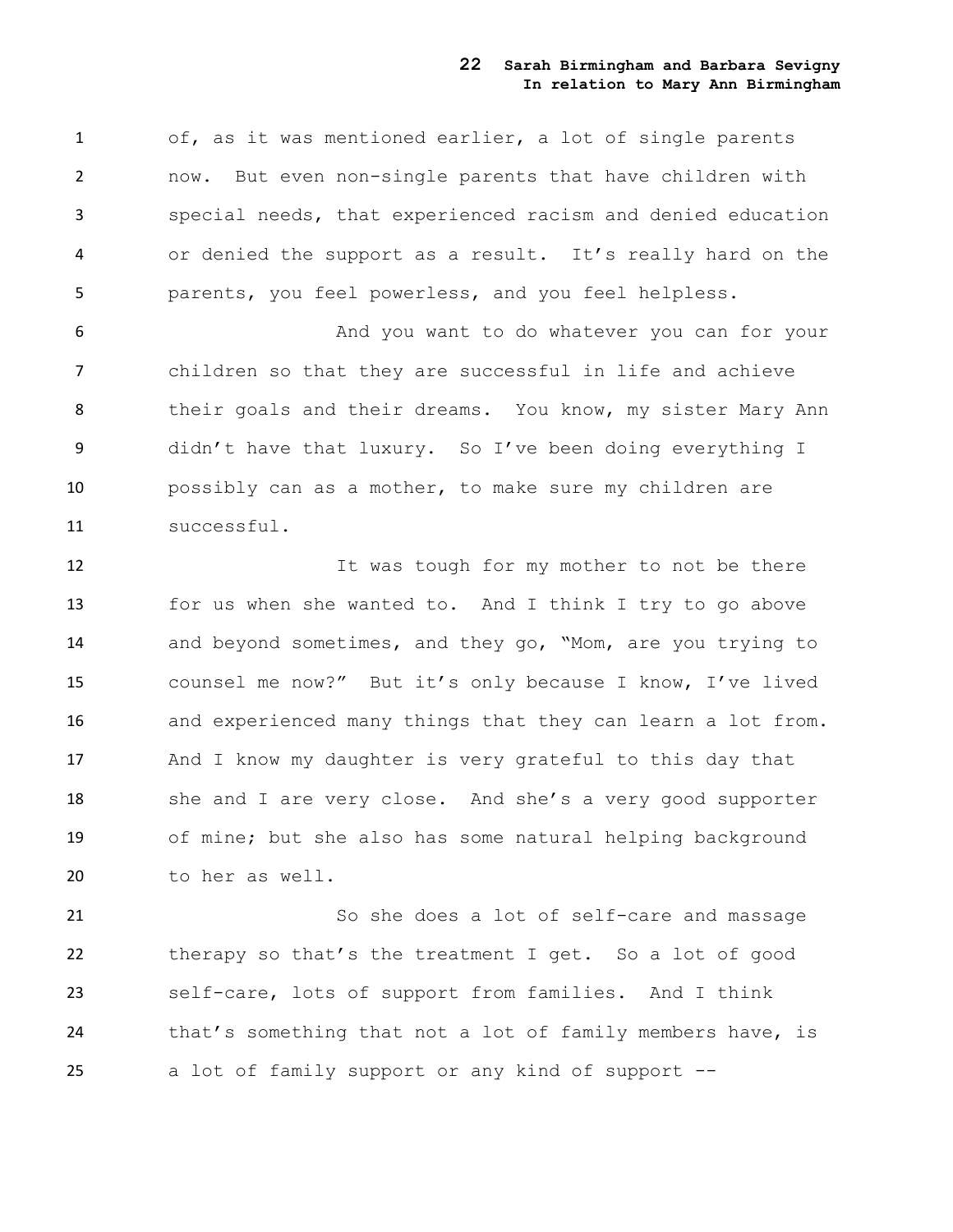continuing support. Continuing support -- when you think of continuing support, NIHB -- we're allowed, I could be wrong, 13 to 15 free sessions a year with non-insured health benefits; if approved. That's just clearly not enough, when you have severe symptoms or you need ongoing therapy.

7 And the majority, even for medical requests, 8 the majority of the time we've been denied, so we have to appeal. And then, only then, will it be approved. And there needs to be more -- and I'm going to say this to the Inuit organizations: they need to fight. So that we as urban Inuit don't lose any benefits when we leave our Territory.

 Because as an Inuk, I did not know when I moved out of my Territory, that I lose some of my medical benefits. They need to be aware of this. And when you think about dental or vision, physical well-being -- I'm still Inuk, whether I'm there in my Territory or not. How come I'm losing my benefits?

20 1 need to take care of myself, and that's something I have had to do, to play catch up. I didn't get it as a child, how to take care of myself properly; so as a young adult, I started learning. And what is self-care? 24 Because we're not taught to -- we're taught to take care of others. Sometimes as helpers, too, we forget ourselves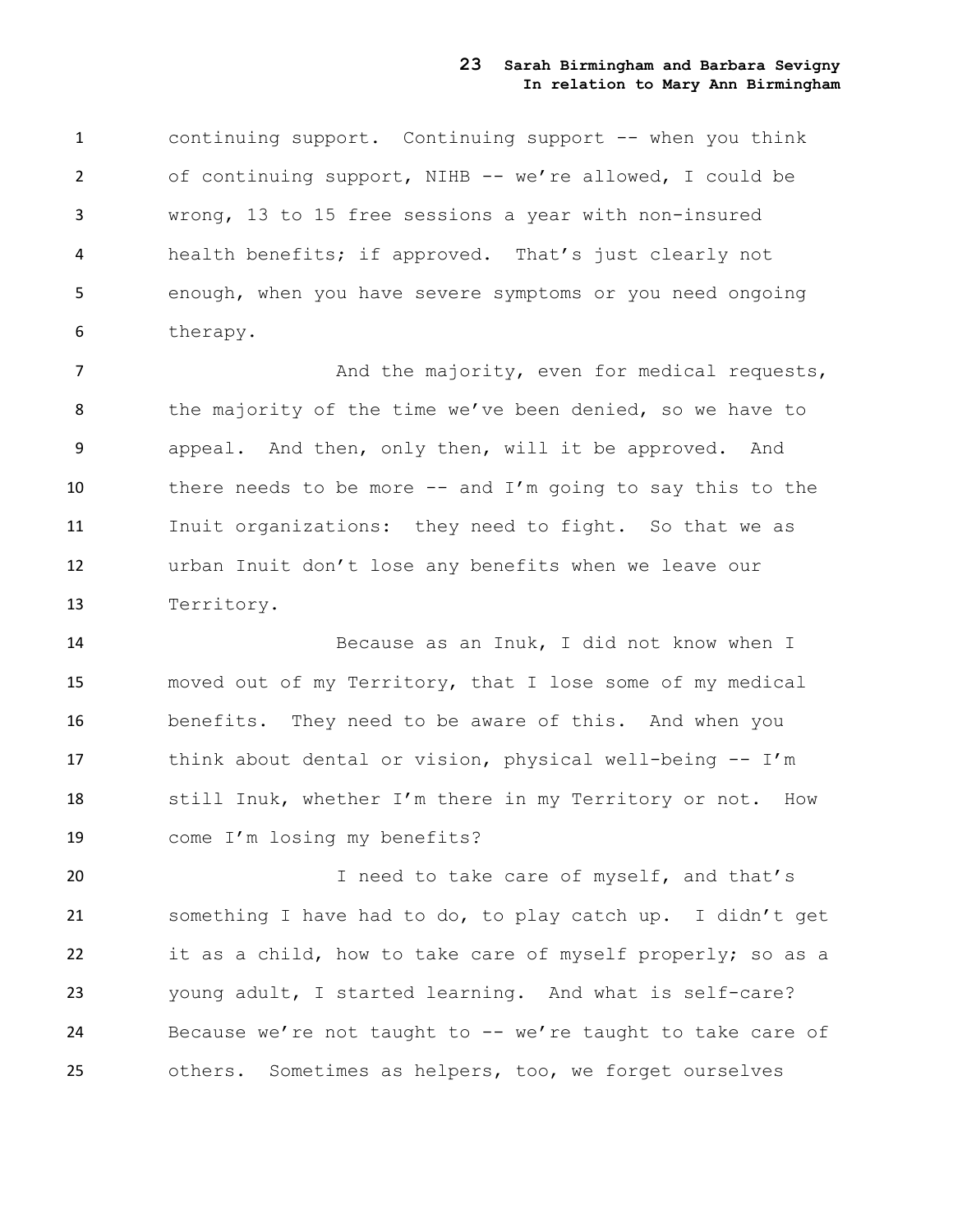easily. So we have to be very careful and make sure we take care of ourselves.

3 And with the minimal numbers of therapy, it's just not enough. You know, when I was in the helping field, at least once-a-week-a-session is sufficient in order to continue where you left off. Once a month? You're going to have to go, "What was I talking about again? Oh, yeah." Half of it is just a recap, and then half of it is just, "Okay, this is where I'm at." And then it's over. It's just not enough, to be able to reduce the symptoms of PTSD or depression.

12 And I share that, because when I had my severe trigger a year and a half ago, after discovering some details of my sister's murder that I was not aware of -- and I can't share, because it's still an open case -- but it really triggered a lot of emotions. And I was doing group therapy for trauma and addiction and I was becoming emotional. So I knew I was not in a healthy place; I had to remove myself and take care of myself for a while.

 So I asked to see a psychiatrist. I know myself well enough that, "Okay, it's time for me to ask." So I went to the Family Health Centre and right away, I think it took a few weeks for me to get an appointment, which was pretty quick, I thought. So we had our initial first getting-to-know-each-other appointment; because I was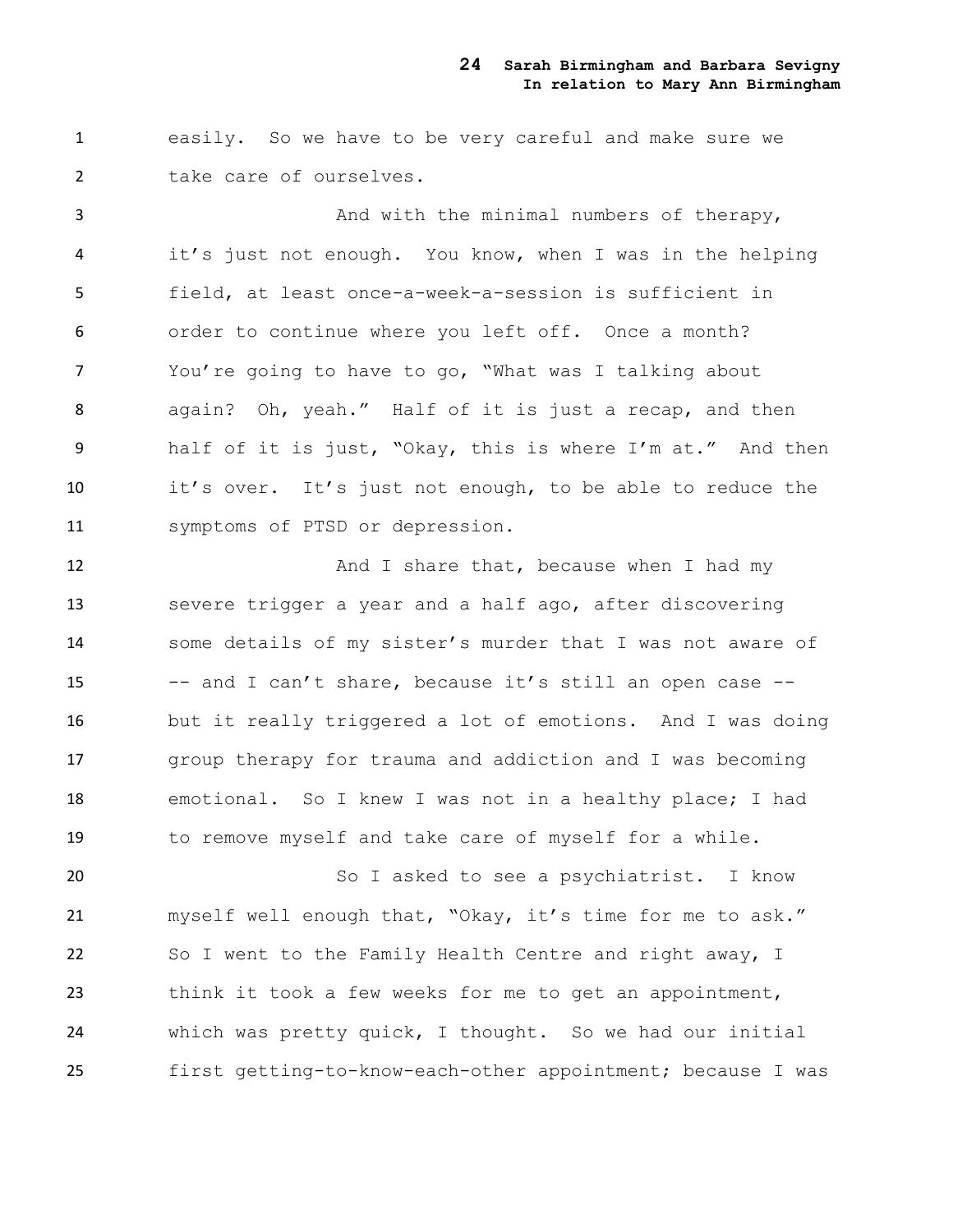very, very raw and emotional with my trigger, I was -- I cried a lot first, and then I shared why, where my emotions were coming from -- I think I know where they're coming from.

 And I know from what scene from where I'm being triggered from; so I said, "I need to work with these now, because if you don't work with me now, I will close up." Because it's a learned behaviour, because I was not cared for as a child after being hurt; or I've witnessed so many things, I've learned to just hold onto it if it's not addressed right away.

12 And when your emotions are not there, it's 13 hard to really get deep down inside and to address it; when our hearts and our minds are together, that's when there's that good flow. And that's when you know you're getting a release. And I thoroughly explained that. And she goes, 17 "Oh, you know what you're talking about." I said, "I know myself, I need to do this now. If I don't, then you're going to lose me." She says, "Okay, so I'll give you a call next week with an appointment."

 Two months later, I said, "I give up." This lady was working with the Royal Ottawa Hospital, that I have the utmost respect for; because they're supposed to be highly recommended. But that's the second time I've been disappointed with their therapists, or the psychiatrist,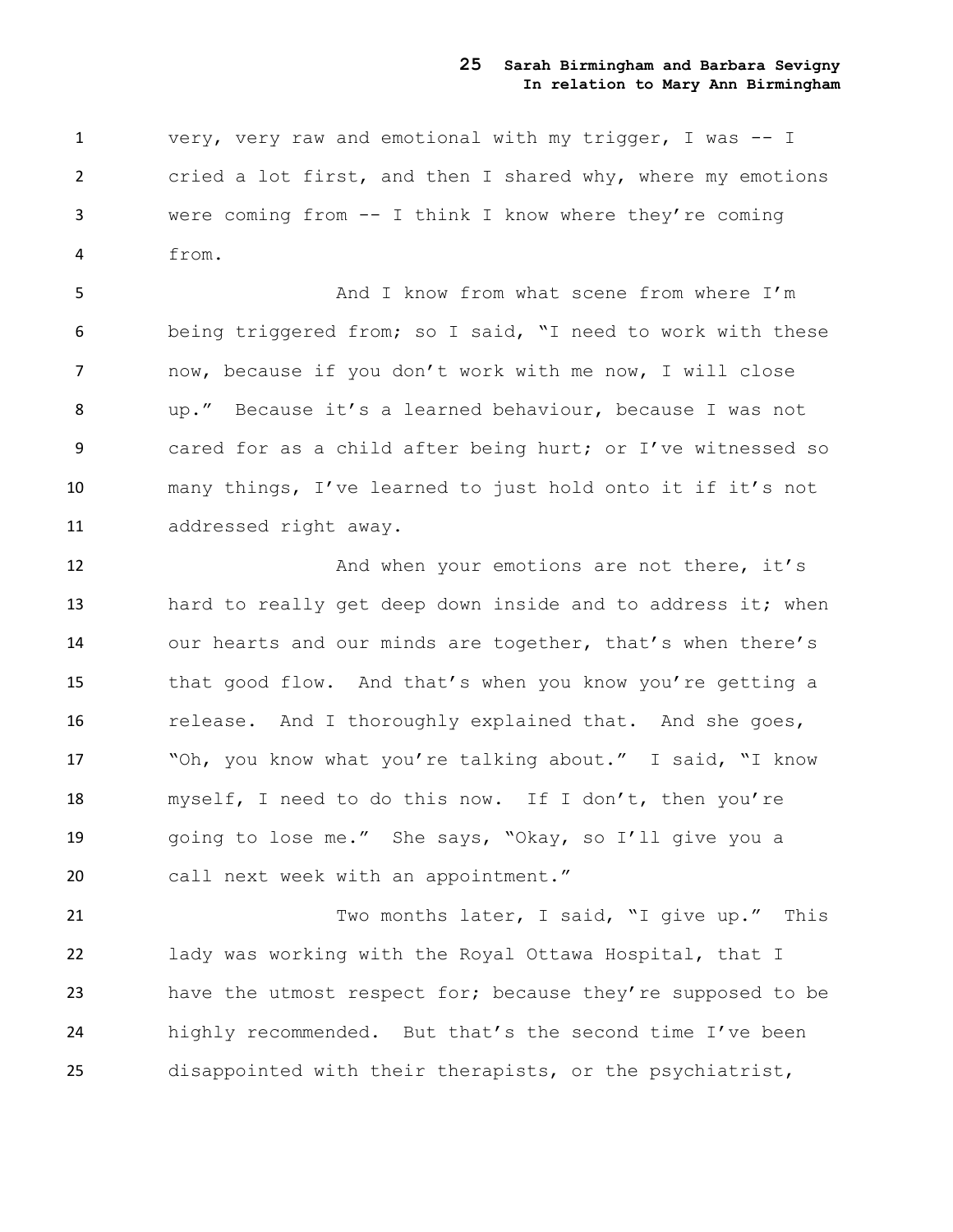from Royal Ottawa Hospital.

 I've never gone back, I will not see that person again. Again, the trust has been broken. And it's been broken too many times. I'm the kind of person, I'm so private, I need to make sure I connect with somebody. I will just not disclose for the sake of it; today I disclose because you need help to give recommendations to the government. And I share that it's Royal Ottawa Hospital because Nunavut Government utilizes them to go up to Nunavut as well, for contract work.

11 And I have a family member who was struggling with a severe crack addiction who was -- who had access to, unlimited access to substances and injecting herself. And she had like about 40, 50 needle-holes on each arm. And she had said, "I want to go to treatment." And she was told, "No, you can do this on your own."

 That's from a psychiatrist, telling her no, you can do this on your own; it's just not right, it's not right to tell somebody you can do this on your own when 20 they're asking for help. It's hard enough asking for help. So these kinds of things are just not acceptable. When 22 they don't know the history, when they don't know the Inuit; when they don't know how your mind works. Yes, we're all human beings, all minds are

affected in such a way by trauma or depression. But our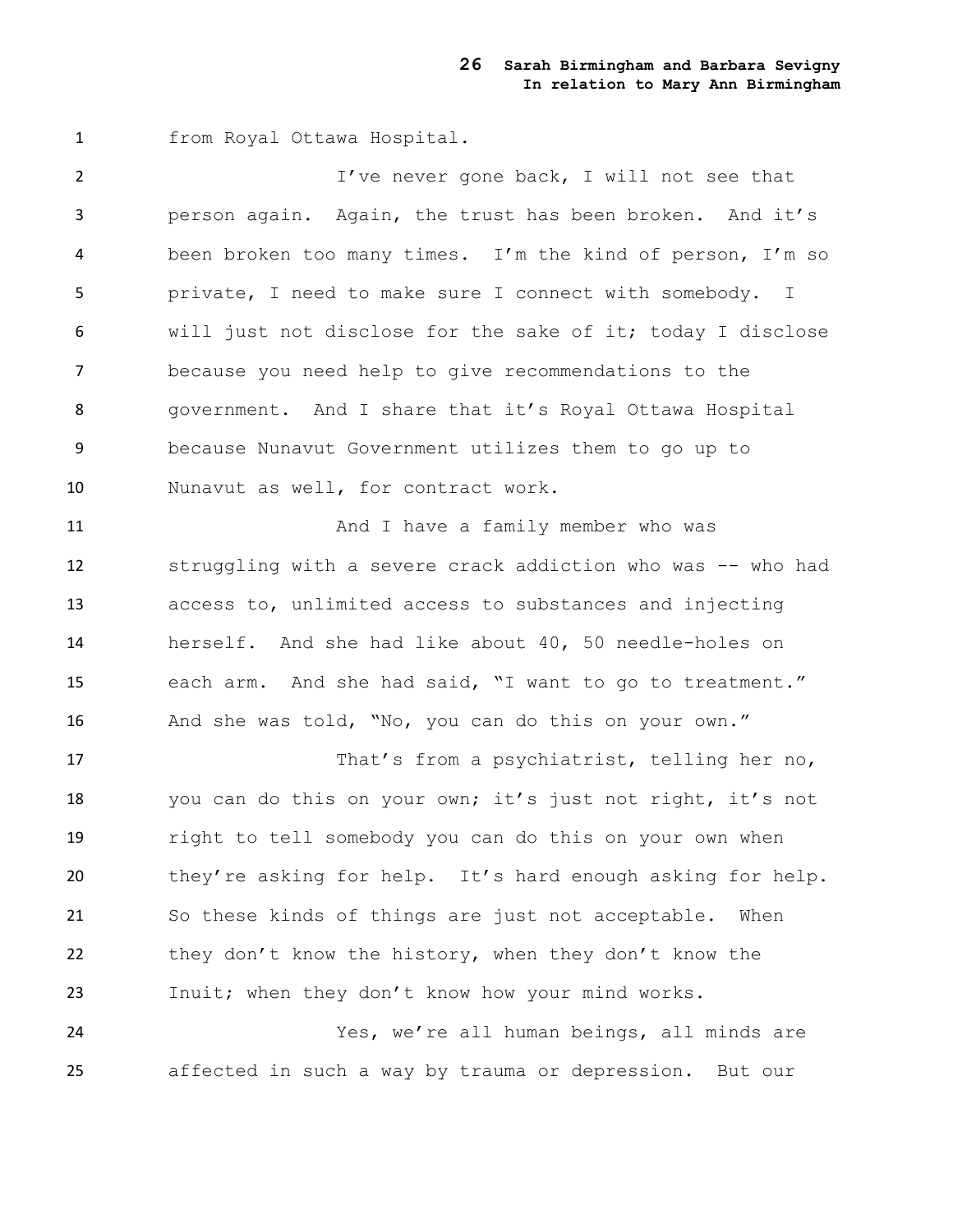history and our language has a huge impact on how we're going to move forward. Without that knowledge, it's hard for them to go forward with case planning; and that's very important, to have that knowledge.

 To study the Inuit history, the impacts on the Inuit; there's not just the residential schools: there's the dog-team slaughter, there's the relocation, the inter-generational impacts from the family households with, you know, multiple families, generations living in a house? They're going to step on each other's toes, they're hurting each other. So one person in the family that's impacted in 12 the house is impacting everybody in the house. And then you have a household of people who have been traumatized.

 And you know, we talk about the residential school survivors, how they have hurt other students as well. It goes the same way in the house, when one has been impacted. So that whole family needs to be addressed, when working on healing.

19 That's something I really admired yesterday, with the big circle yesterday in here: like wouldn't it be magical if it was in Iqaluit, in my hometown, and having a lot of family there so that we can really share what it's like in the home. And what's not working; what is working; what are the gaps; and the recommendations, because there are so many of us as family members, there's a lot of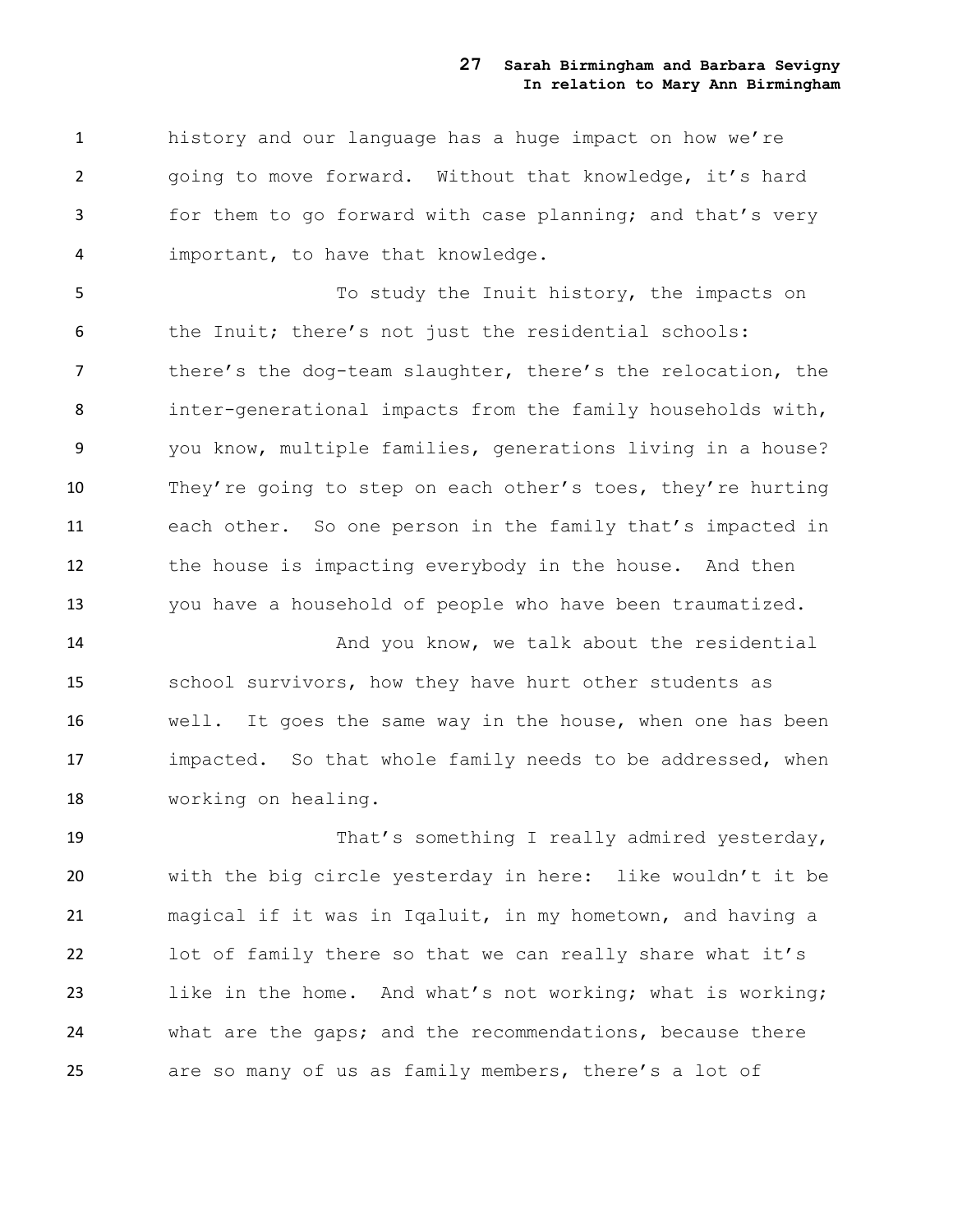family members that are struggling with mental health issues; with addictions; and there's a cycle of going into the institution.

 And I share the institution, because I mean, if my mother's boyfriend was not in the institution, he would have been home with my sisters. If they could do some prevention work in the institution, for those that -- for the men who abuse women? To look at, what is the root cause of your violence? How can we prevent this from happening? What would help you? These kinds of things would be good for them to explore when they're in the institution.

**13** [Speaks in Native language]. Just making 14 sure she's okay. So yeah, those are the things that I believe have led to, when looking at before my sister's murder and shortly after -- but one other area too, is I wanted to make sure that it was shared. I want to make 18 sure that we don't forget anything between my mother and I: Is that when my little brother was -- three? He would be crying, and you know that when there's children crying it's maybe an ear infection or something, there's discomfort there. And it was a hard cry, so she'd take him up to the hospital. And get him checked. And they'd say, "I don't see anything, but here's the tempera." And they'd send him home, and that went on like that for about a year.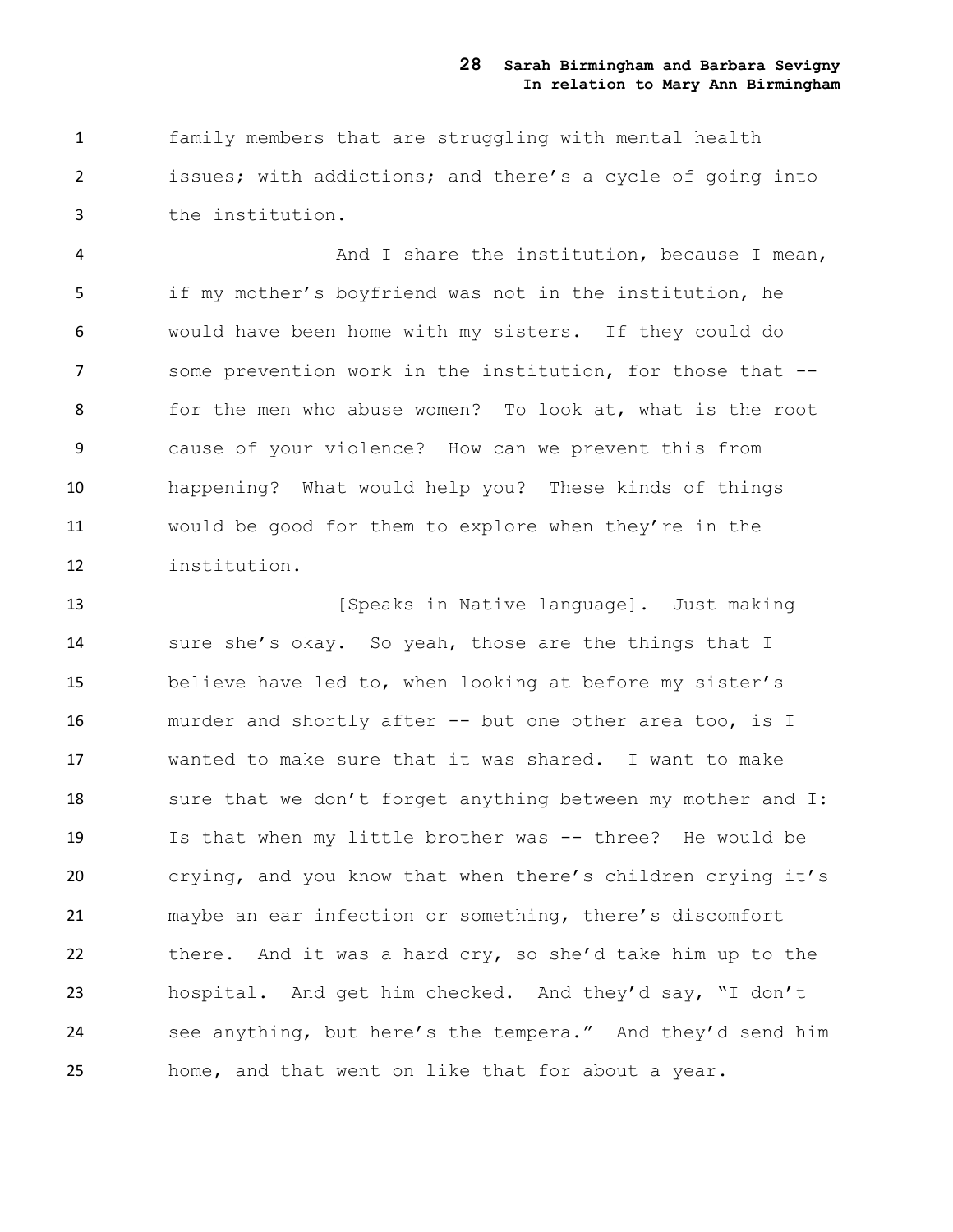For a long time, she'd be walking up to the hospital, and every time she's sent home with tempera. Until one day his eye could not move anymore. Then that's when they shipped him out and then she followed him to Montreal. That's when they found out he had leukemia. So this little guy was feeling the pain of leukemia for months before they even discovered it.

8 You know, that's something that the doctors need to be aware of. It's not that -- some doctors think we're complainers, but we know our bodies and our minds. When our mind is not well, our physical well-being is not well. And they don't seem to understand: we feel it.

 You know, I asked a physician before if I could get a prescription for massage therapy, because when you hold a lot of tension, your body is sore and you want some kind of way to relax your body. And he says, "No, you can just do some stretches." You know, there are so many things that the health care system is failing as well. When you request something, it's hard enough to ask; you're trying to take care of your physical-mental well-being; you're denied that, it's very hard to take care of yourself.

 I'm very fortunate, I don't have any -- I don't like to self-medicate; that I haven't turned to alcohol to self-medicate, over the -- for a short period I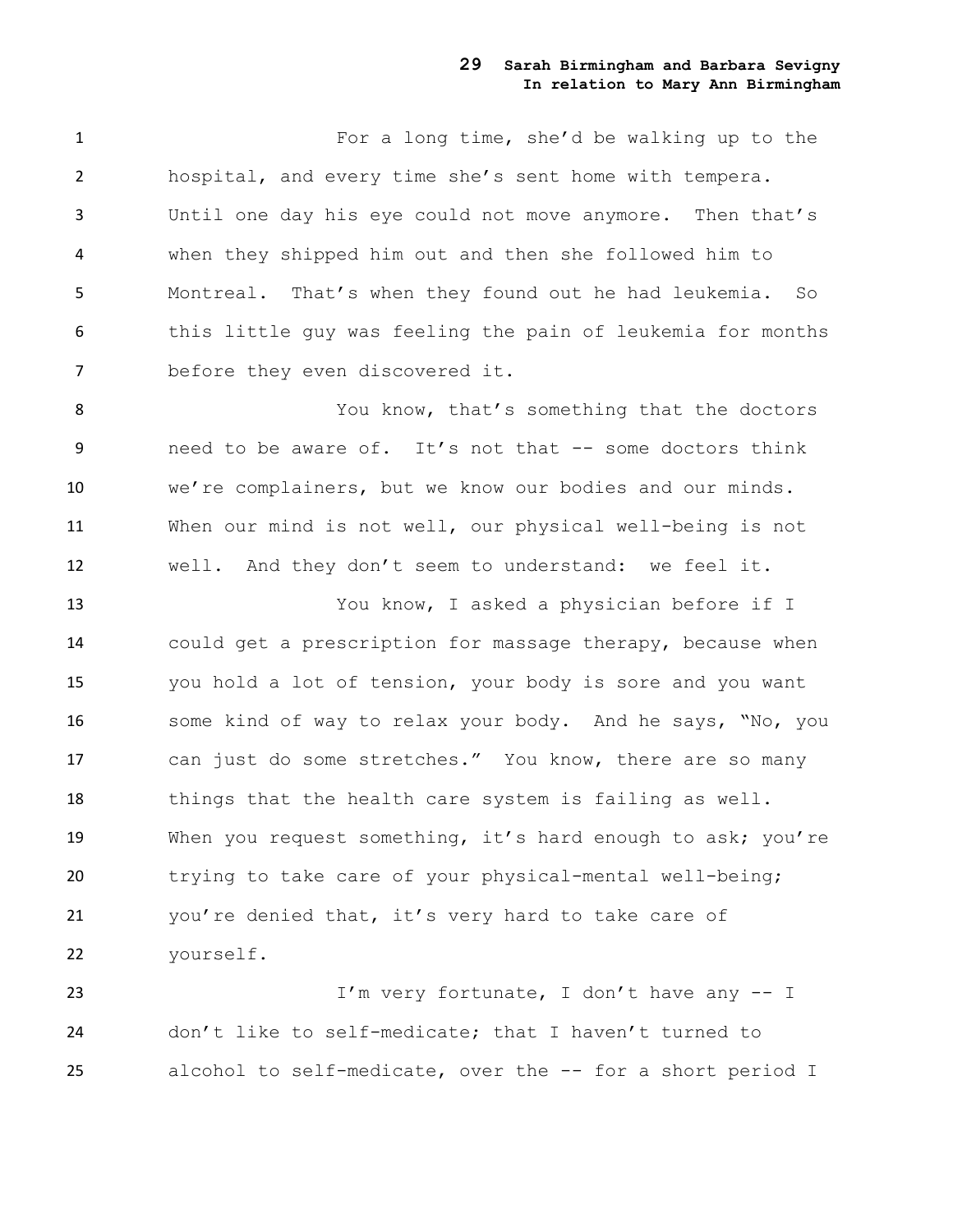did, our marriage was broken apart for a while. It got too heavy and then I started drinking; and I think it took us about six months to work through things out. And then we, we started talking things through and saying what's not working. And then look at what is working, and then focus on what is working.

 But you still go back to what's not working 8 and how can we resolve that. But without that, I don't think we ever would have repaired our marriage. And I think that's something that couples need, to prevent them - 11 - as it was said so many -- our Inuit way is not to just separate when we start struggling; we're supposed to be there for one another. And when the parents are not in a good place, a lot of the kids are being taken by the system. There's no prevention work being done. So that needs to change as well. 17 17 I think I've shared a lot, so I'm going to

pass this on over to my mother for now.

 **MS. FANNY WYLDE**: So Commissioners, I'm going to ask for a short recess so we can let Sarah stretch her legs. So a five-minute recess, please? Thank you. --- Upon recessing at  $14:37$ --- Upon resuming at 14:56

 **MS. FANNY WYLDE**: Thank you. I would like to ask Sarah if she is ready to share what she wants to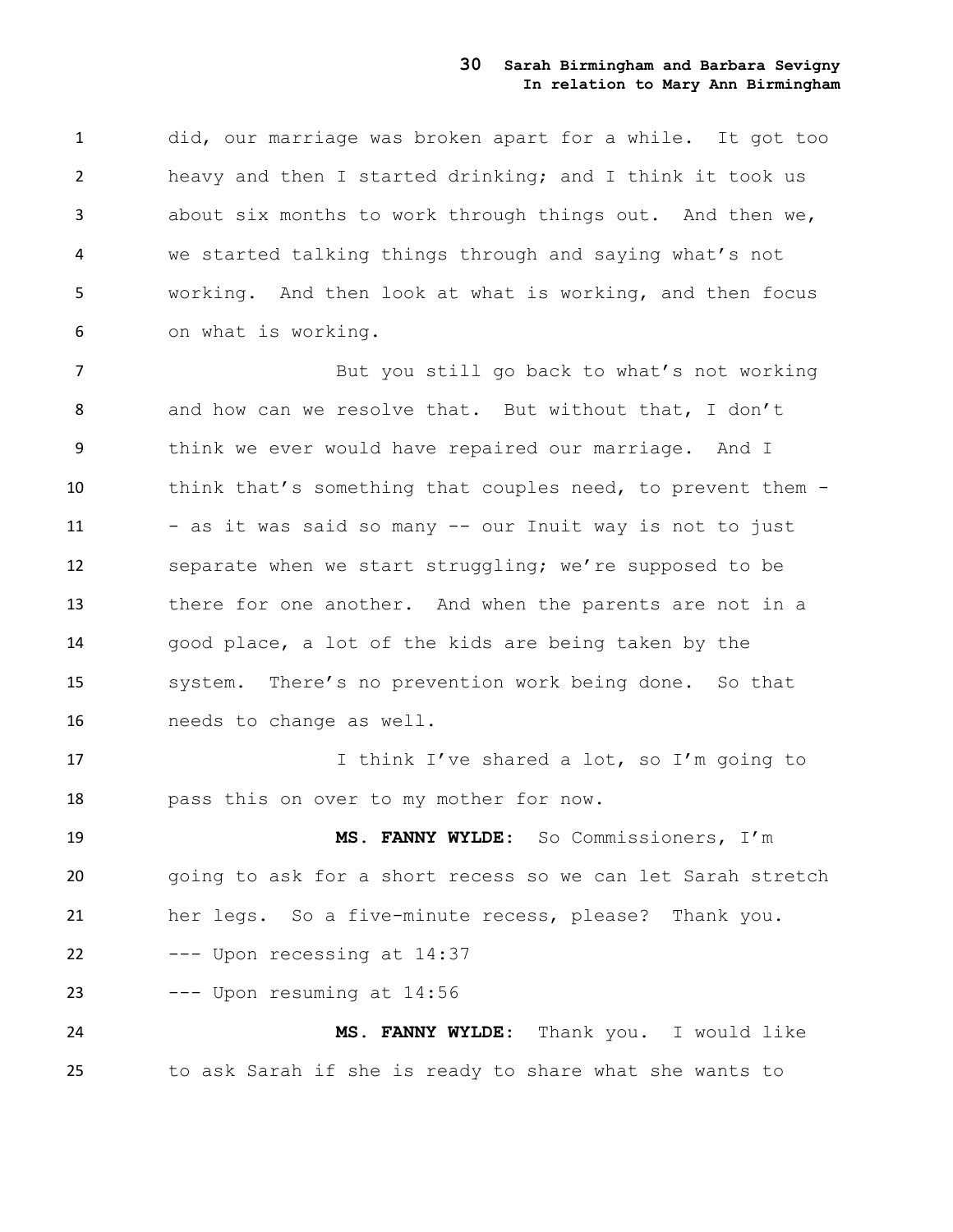1 share about her daughter, Mary Ann? **MS. SARAH BIRMINGHAM:** *[Speaking in Inuktitut]* I took my child to hospital and left my daughters at home. I was supposed to leave the same day that I was notified, to leave for hospital. I was there for a long time and I was unable to leave my child. 7 The Chamber of The United States once I was told by the doctor to take my child to hospital out of my community, I cried when I heard. I didn't think it would be of any use. It was only in the evening that I became able to cry. Not to anyone else, but I was unable to leave Montreal Hospital when I heard; it was strange to not be able to go home. 13 13 In the morning, in the early morning, I was summoned; I was told that a social worker wished to see me. It was then I would be told, as it turned out. I couldn't cry. Mary Ann was so important to me and I couldn't accept that she was gone. It turns out even though she is far away from me, she is still close; she has always been close to me. Even here and now, even when I am old. People have always been friendly and supportive, so I'm still here. 22 And I will be here as long as I need to be. And I will keep moving forward as I have to. In spite of the murder of my daughter. I was sad that I had to leave my two girls behind to be in the hospital with my son, with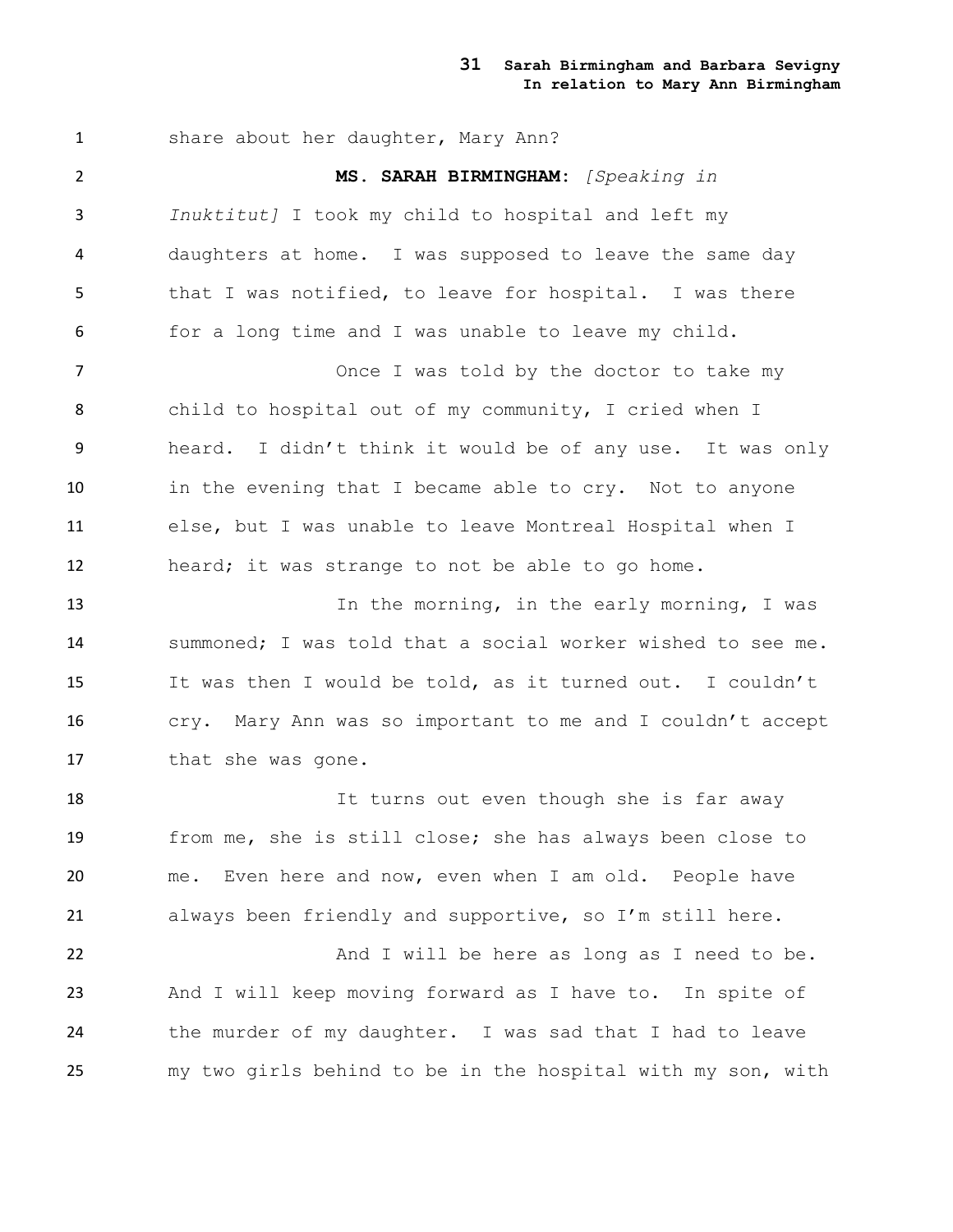the youngest child in my family. I had no choice in the matter.

 I adopted my son; he stayed in hospital for five months and he died of leukemia. He was three years old. It was extremely difficult. I went home eventually, but I have accused my son of causing the murder for my absence. I figured it wouldn't have happened if I was at home; if only he weren't ill with leukemia.

 It was for his illness that I was away from my home when this happened. I have never spoken of this in all those years. I have never said that I blamed my three- year-old son who had leukemia for my absence. That was not the best way of thinking, I know now. That was not right of me.

 But it turns out that I should have maintained my direction and I'm just letting people know, who want to understand. I have never talked about it. I 18 have never dreamed about it; I have never had dreams about her. I was asked, had I had such dreams, I would have asked her, "What happened?" But I have never had any dreams of such. This is a long waiting period for me. I want to know: What happened?

23 This has come to pass, but I had to keep moving, forward. We have a lot yet to live; we have time left to live; and I have had support. And God helps me and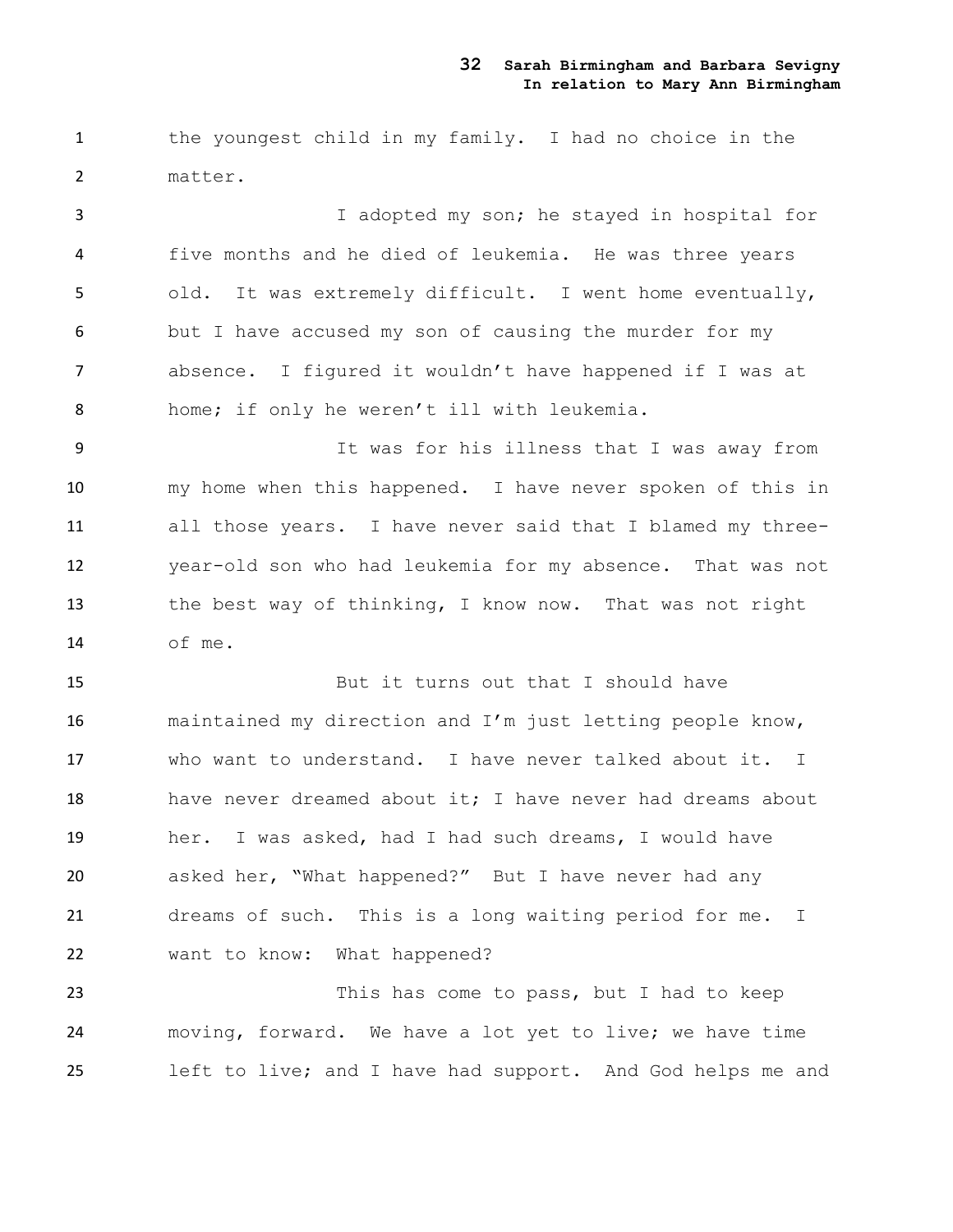He helps us.

 Sometimes I lose my patience, but I keep on living. It was meant to be this way. When there's a murder in one's family, you become blinded with blame; you become blinded with anger. We buried her in March. I didn't see her body. It was only when we said our prayers that I saw her. Just before they buried her into the ground.

 I have never, ever talked of this before now. I have had conversations with my Creator, but I could not agree or, was I biding the correct time to agree somehow, some way -- and I often thought, "What is this? Why us?" And I did not know what to expect.

 I, in a sense, gave up; be that experience I still lived and I have had to keep going for the rest of my family who are here with me today. And I thank them so very much for being there. I do tell them I am grateful, because I could not have made it without their support. I am so grateful; all my relatives and family members have been there.

21 I hope to go back to my community, but my relatives are few now that are left. I have three daughters who live in Ottawa and that is where I live now, and that is fine with me. They treat me with kindness. So I thank you for providing this opportunity to speak before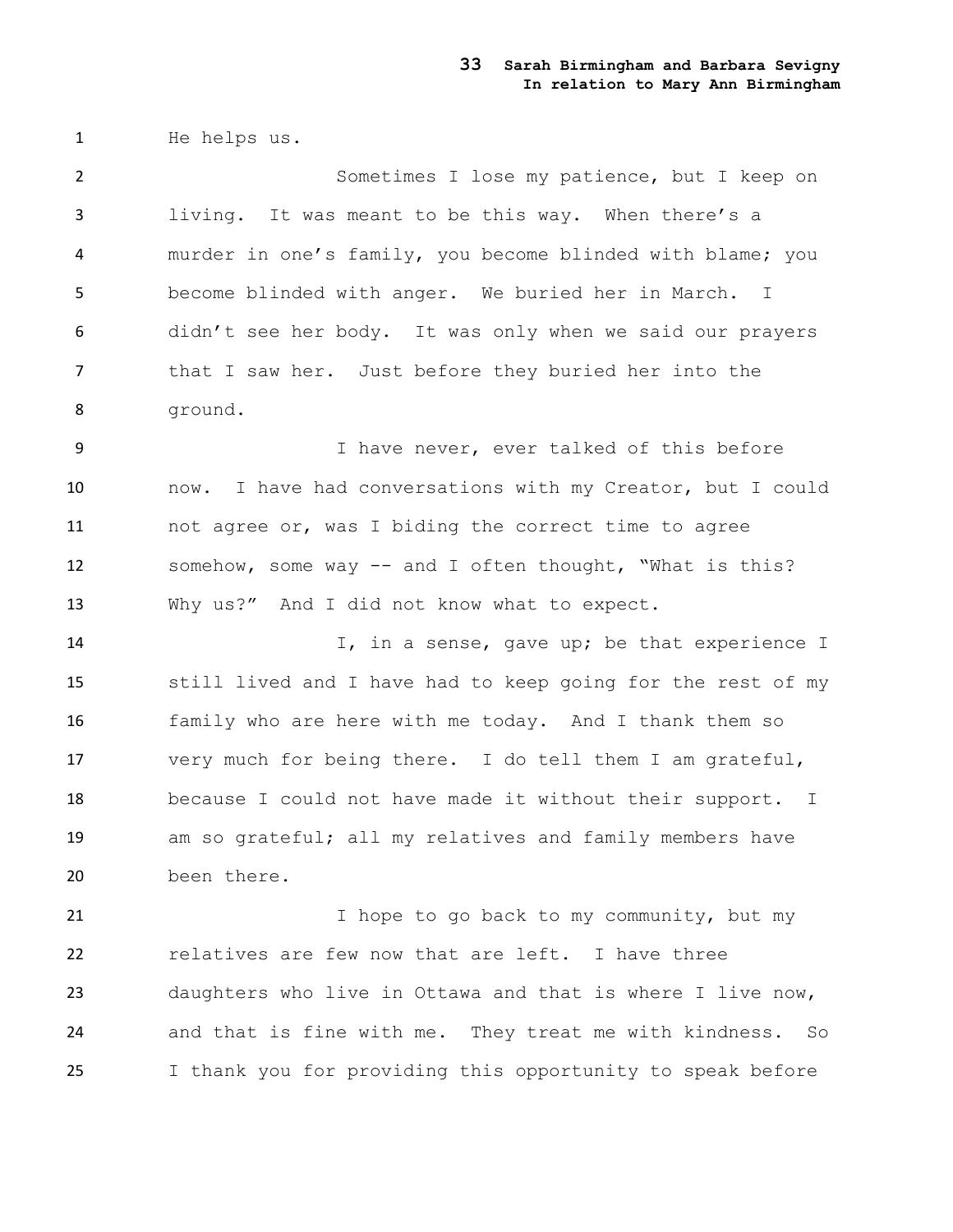you.

 I have been shut down, I have clamped down my emotions for this long and at last I let them go before you. I know there are others who feel the same way. We still don't know who committed the murder. We have no idea. I thank you so much for this opportunity to speak. I would otherwise have never spoken about it, ever. But I am looking forward to healing and helping others, too, my precious fellow Inuit who are friendly with me, all the time.

 Let's keep moving forward together; I still have life in me to live. With kindness and regards to all of you. From a long time ago, it has been many years. I feel now, from this point on I will be able to speak more about it. I want to start healing too. It is not something I need to be ashamed of, as it turns out; it's not shameful to speak of: it is not my shame.

18 I need to cry. It's healthy to cry, let it out. Yes, indeed; it's good to let it go, it's good to lessen the burden. I, too, want to feel better; and I, too, like you -- need to heal. Like my fellow Inuit. I have always been welcomed anywhere I go by the Inuit. And I am grateful for your kindness; I am weak now, much weaker 24 than I used to be.

Yes, let's -- we want to avoid any more of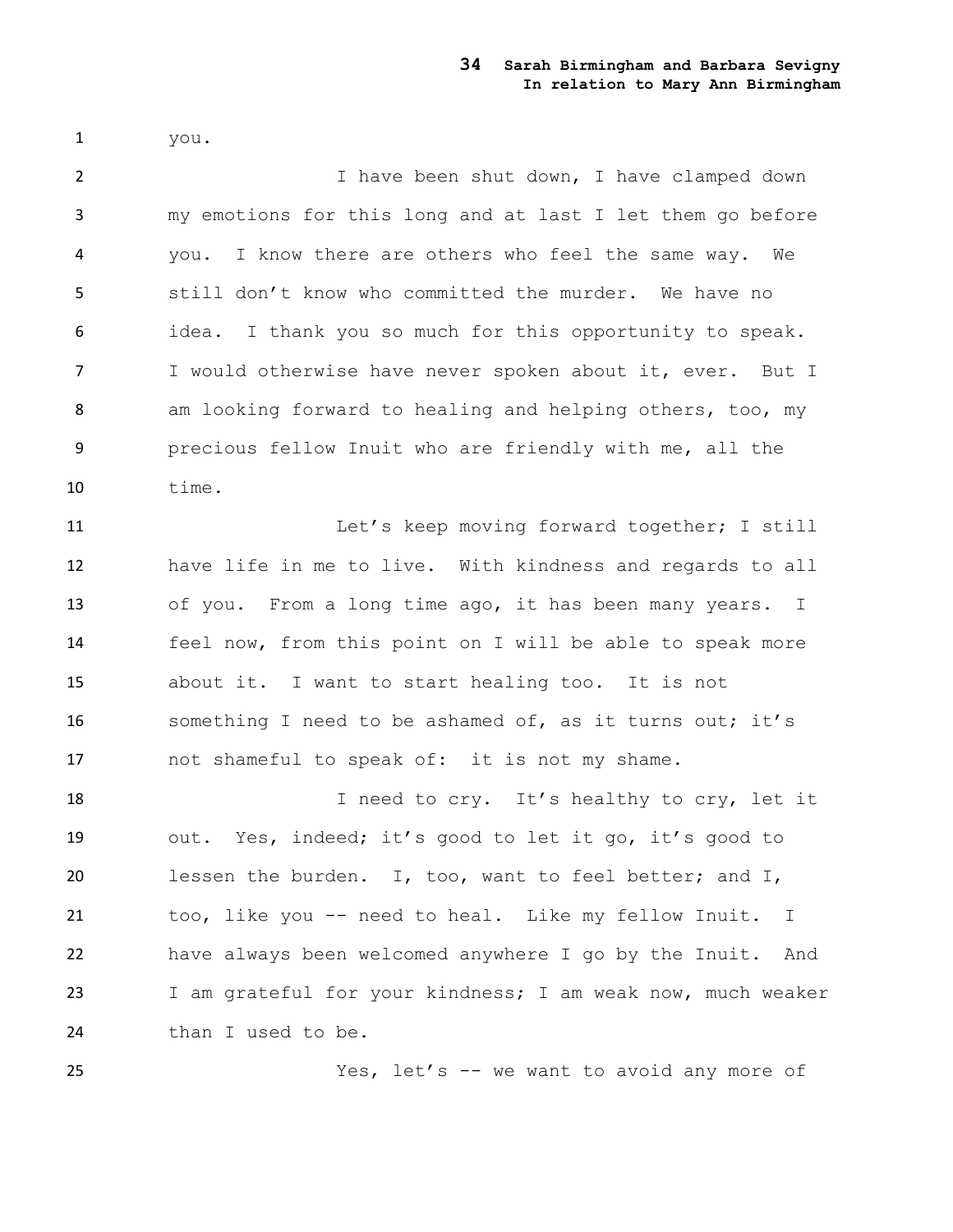these murders. Let's try to put a stop to this. We once used to be called strong people. Even in my weakness, I am still able to live and move forward. Being the case, we have bypassed many things from the days of old and sometimes the emotions come very close, they come back again.

 When I think about the memories; when I 8 think about who she was -- it's like getting to understand one another and each other, and the pain that's there. If I can understand the complete story of who committed the murder, I think I can only get better if I do. But I still don't know to this day who committed the murder.

13 And it's been many long years, and it will never go away. Other people have gone through murder of their loved ones. It is our job to find out what happened. 16 And that's my thought: we need to know.

17 I want to feel better now that I have spoken 18 about this. It is not something I ever talk about; I can't. And I remember how welcoming and friendly a teen she was. And we used to dress her up as a hunter and pretend she was going out hunting when she was little; we used to play with her, and she enjoyed it, in the days when everybody was fine.

**And we had other children who are okay** today. And we visit them regularly, the other grown adult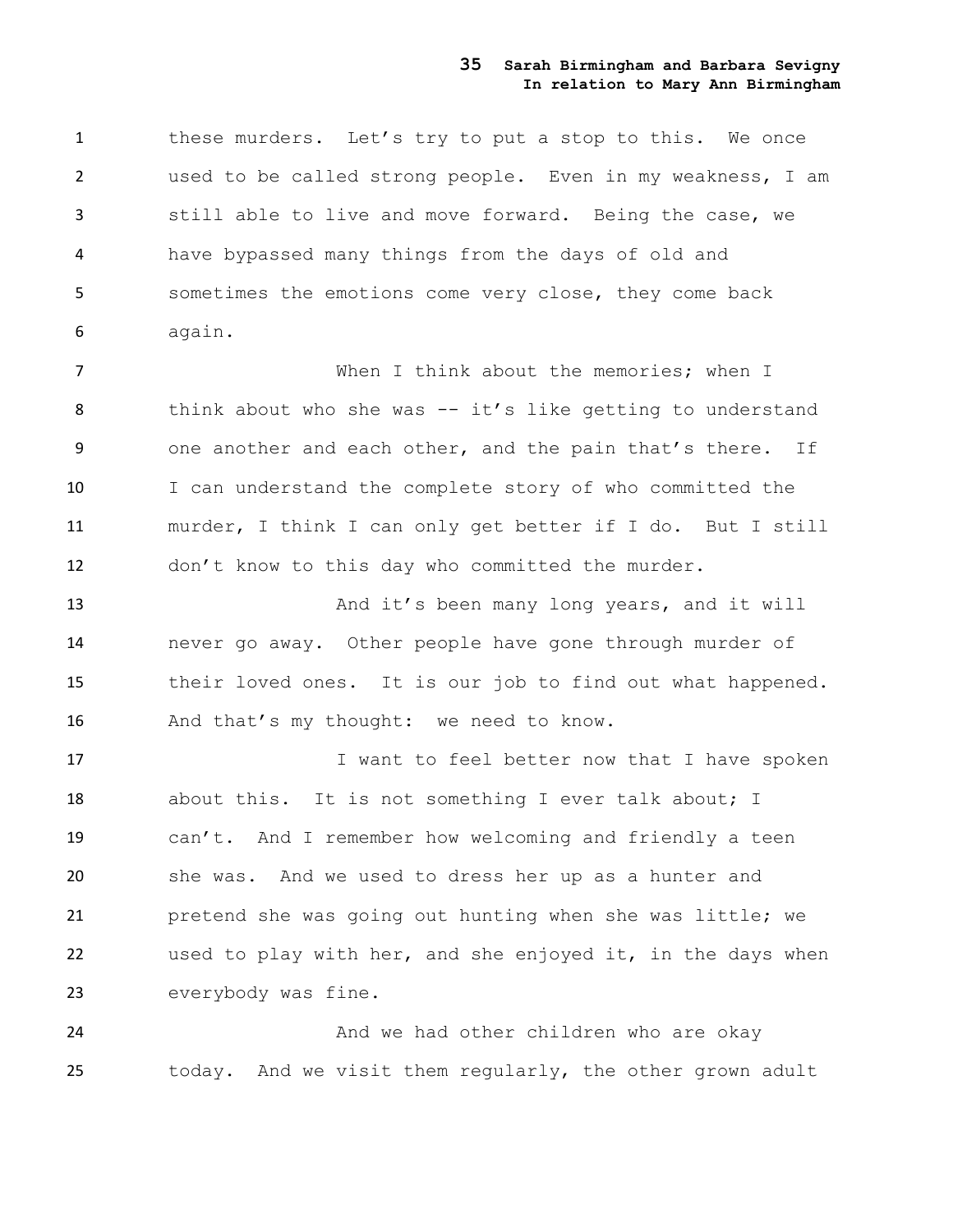children. I do get up once in a while and -- I'm not sure what else to add to this, in the circumstance.

 My children have saved me a great deal, being supportive of me. Especially the youngest daughter's child, comes and sleeps over; she's such a capable woman. And -- now the memories will never end. There are so many memories, the things I remember about her. Seems so real, seems so in-the-here-and-now.

 I wish I had never left my home. I did not know any better. You see, when we got to Montreal, she was 11 the only one who didn't come with us. We had three children when I was here in Montreal. And it's true, it's only when you get the real information that you start to believe. Only then. I will not believe every bit of gossip or talk about what happened, because I don't have the facts before me. No wonder it's hard for me to trust anything but the facts. I wish it was a known, but -- we don't know. There is some information that is there, but there still remains missing information.

20 1 don't really have anything further to add in my mind to the subject at hand. My memory seems to fail me on the further details. I wanted to say a few more my statement, but maybe another time, when I remember, I will try to reach out once again, if I'm okay. If I am able to. I will conclude my statements right now, then. Thank you.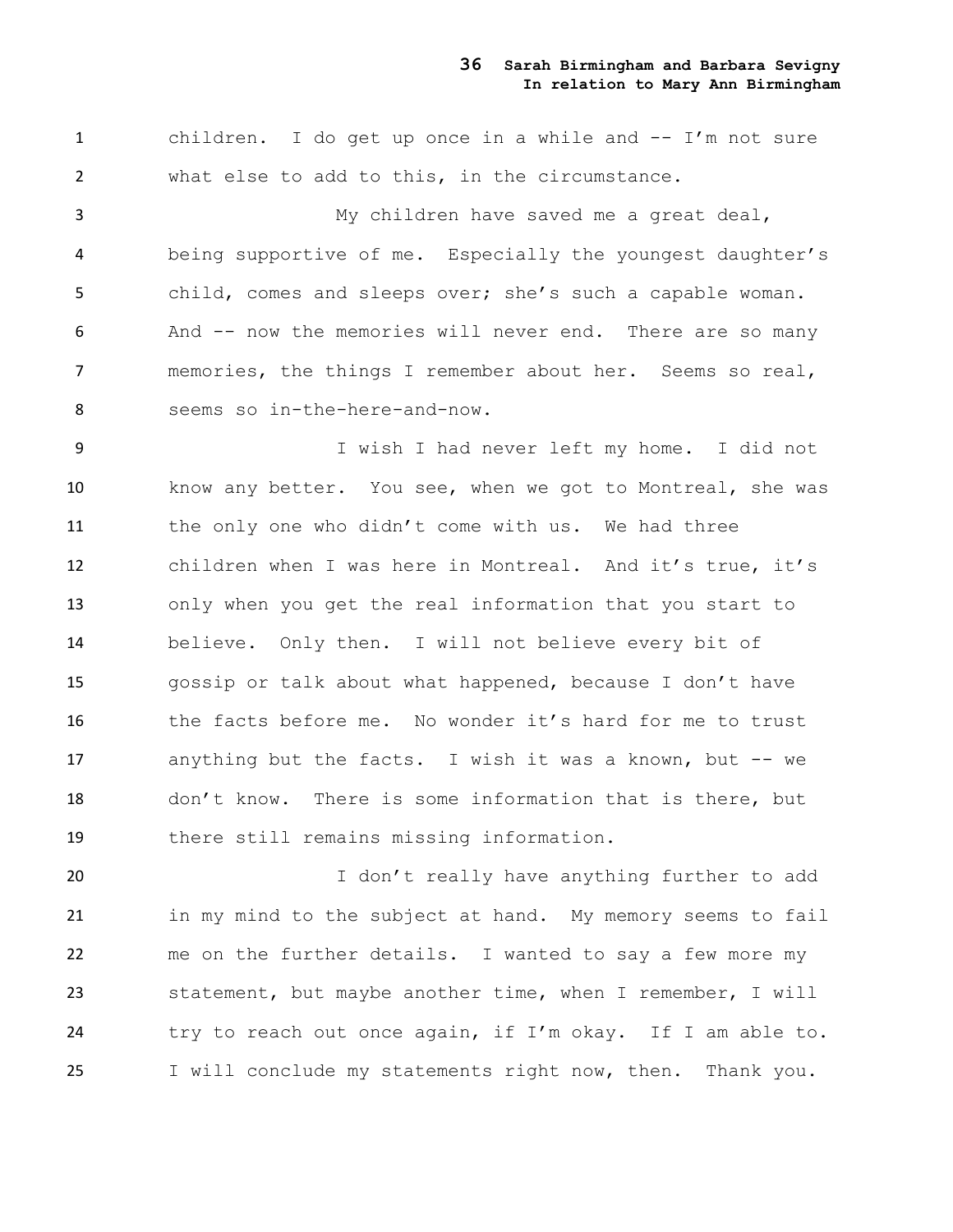**MS. FANNY WYLDE**: All right, thank you, Sarah. Do you have anything else to add for the Commissioners?

 **MS. BARBARA SEVIGNY:** One thing I did not share; though I did share a little bit of it: When I went for a medical at the age of 15 to Montreal, I did not have an escort. And I was sexually abused at the medical boarding home. And I think it's important, when anyone travels so that they're not vulnerable, taken advantage of, that they have an escort when travelling from their home to 11 the South, or anywhere. So that they are safe.

12 Another recommendation I would like to see, is some more Inuit-specific grieving programs delivered in Inuktitut and English. Often I see a lot of non-Inuit hired to deliver Inuit programs, that don't speak Inuktitut but are Inuit. But it's the language that really connects, for those of us that do speak Inuktitut. We need to speak 18 our language when we are feeling.

19 19 I choose to speak in English, because I'm comfortable with it, too, I'm comfortable in both. I chose to spoke in English, but if I choose to share and work on my healing, it would most likely be in Inuktitut. Because I want to make sure that I am understood and I am not -- losing anything during the translation, so that's why I am speaking in English. So more grieving programs in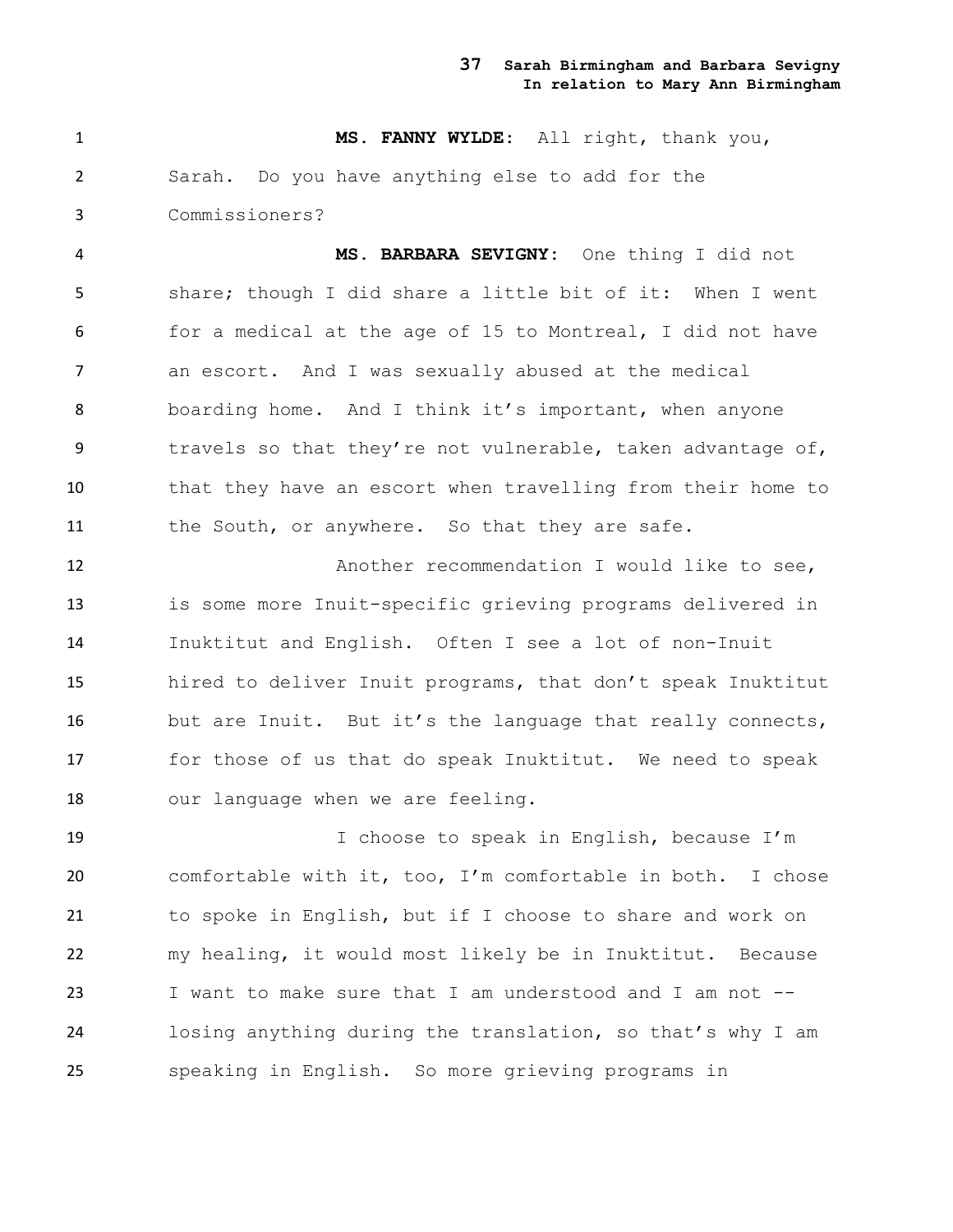Inuktitut.

 In the employment field, there's a lack of Inuit therapists, and I would like to see more Inuit in the therapy field. Counselling is very different from therapy and in therapy you look into the root causes, not so much 6 just listening; and I find that really helps when looking at the root cause. Because then we're not going back and 8 forth when triggered; you're learning grounding techniques, coping mechanisms, and finding where things are stemming from. So that would be very, very beneficial.

11 11 I have been very fortunate in that I have had a lot of training from a very knowledgeable Inuk Elder, Meeka Arnakaq in the Inuk traditional healing methods, and then combining the trauma, how it impacts the mind and the traditional teachings. That I've been able to educate my fellow Inuit and looking at the core symptoms of their root causes.

18 And changing the abusive behaviours within relationships. Working with families, and not just the individuals. Because often, they just look at, the Mental Health Board, just the addiction; but for us, we're connected mind and the heart. So they need to be combined, very holistic programs. We need specific, holistic treatment programs, would be very beneficial.

25 As it was mentioned with Manmay Salvek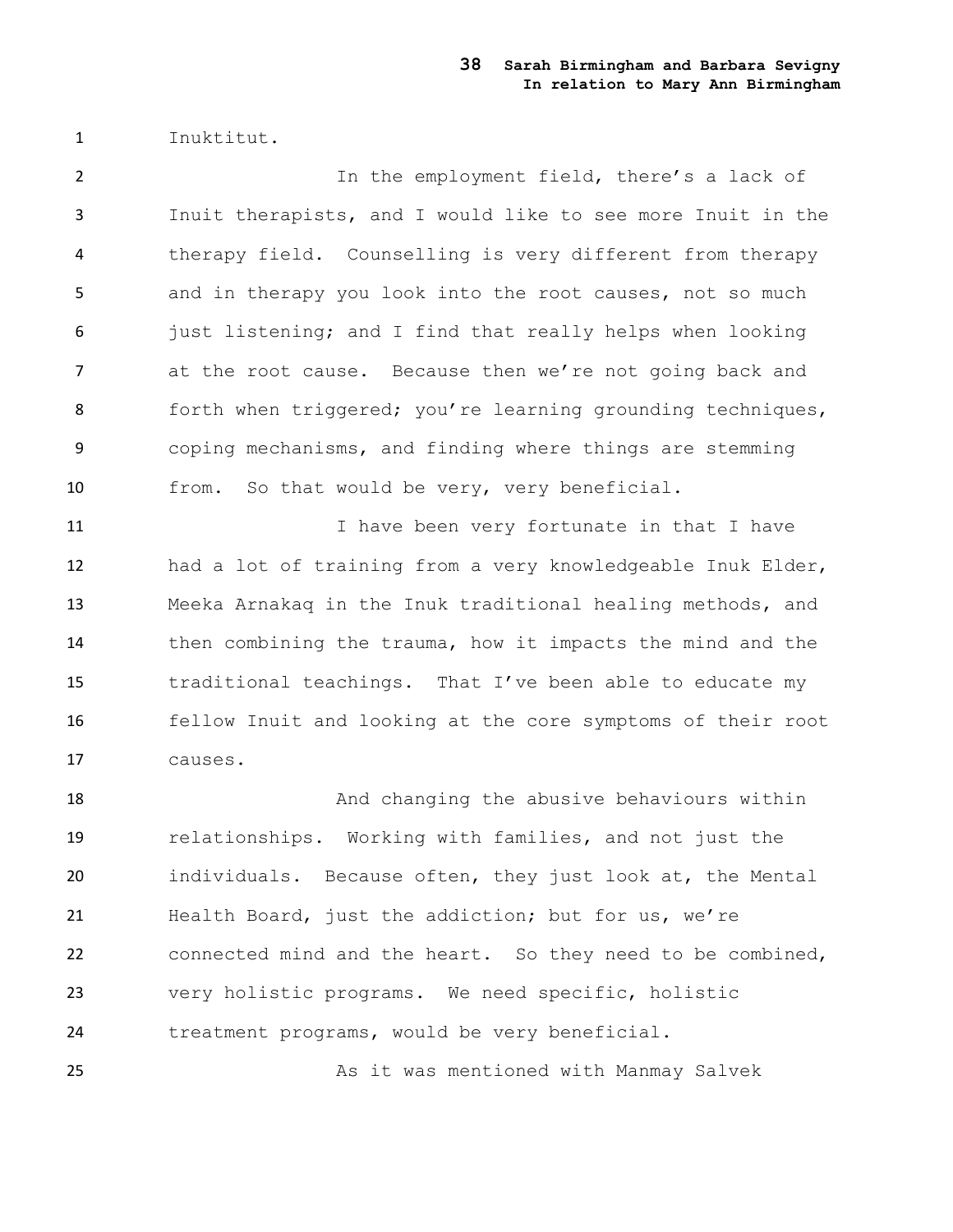(phon) that was recently closed, this -- and I'm going to say, First Nations-Metis-Inuit healing services -- as much as I appreciate them being under one umbrella, they don't work that way. We need Inuit-specific treatment centres so we know it's our teachings. I myself appreciate this much, I know what the background is. But a lot of our people are not comfortable with this now, because it's not on our 8 land. So there's very different teachings.

9 And for that, and the history is different from First Nations-Metis, very similar, but there is some difference there. And that's just not -- because I hear, here I haven't heard the dog-team slaughter, or the 13 relocation. Or the suicide; the suicide rate is very, very high. I haven't really heard that, but I know that for a fact, that this happens a lot.

 And for myself, because I battled with PTSD and severe depression for a while, I had thought about suicide myself. And you know, it's not a good place to be. And luckily my daughter, who has in the natural health field, educated her father about the depression so he is able to work with me again on that piece.

 So there is a lot of lack of awareness and education about those to the families. And the family help support programs, when they have a loved one experiencing that? They need to be able to work with the families and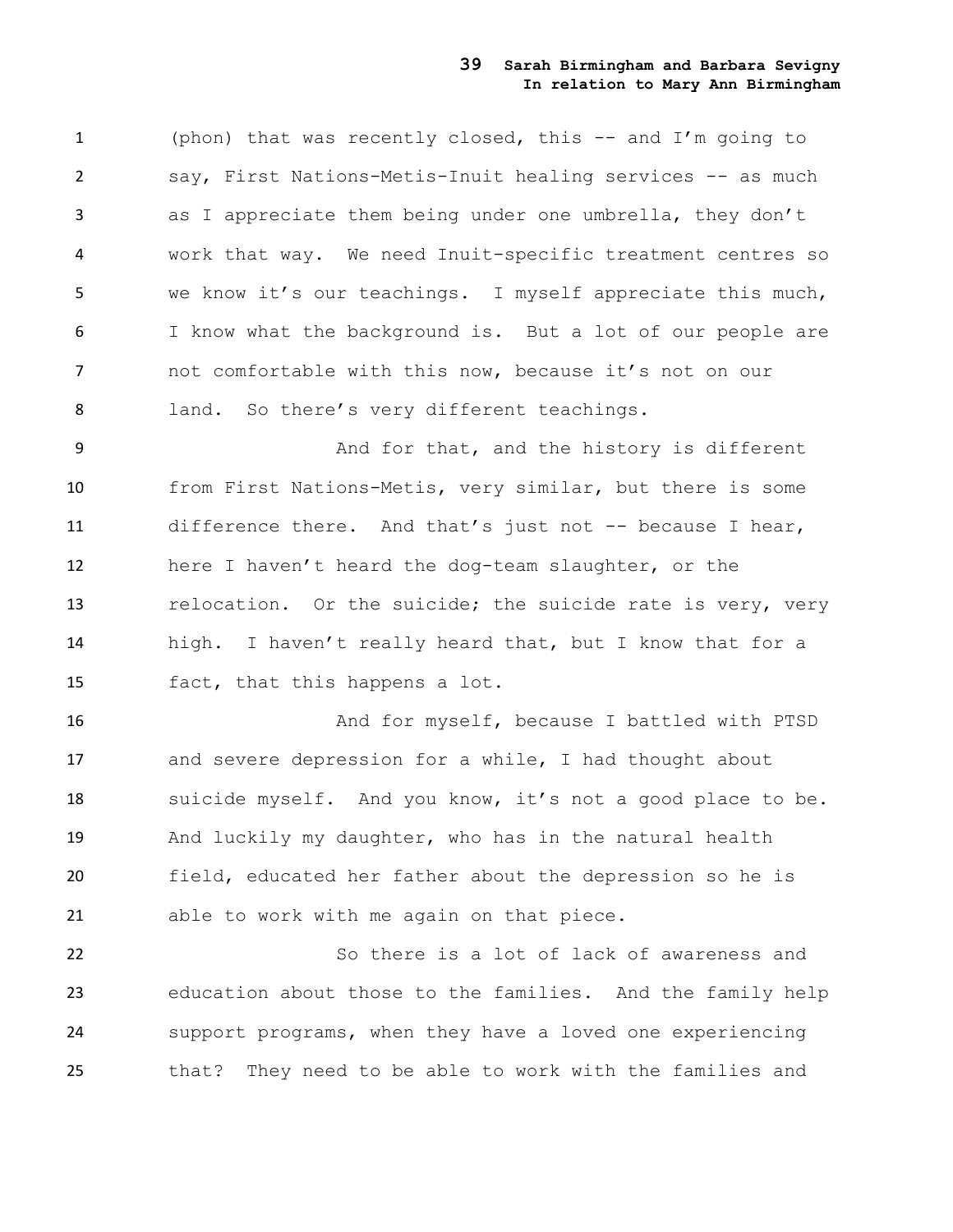not just the individual experiencing that. So the families know how to communicate around the trauma and the depression.

 So that, you know, it does a lot of prevention work, when you're looking at the Health Care Services; you're not going in and out to the doctors, you're not going in and out to the psychiatrists. They're not -- their kids will stay home if they're working together as a family. They could do a lot of good **prevention work that way.** 

11 And when I speak of, you know, the 'kids staying at home' -- and I want to share this, because that's the reality of what I know. When I was a member with the Children's Aid Society in Ottawa, there was a lot of meetings about how can we recruit foster parents. There's a lot of meetings about those; how can we find adopting parents? Lots of meetings about those.

18 I said, "Why are we looking to see how we can keep the children away from home? Why are we not talking about how to keep the kids home? You're going the wrong direction; we should be looking at how to keep them at home. I don't want to spend any time working on how to find foster parents, how to find adopting parents; they belong with their family, their homes."

And I find there's a lot of work around 'how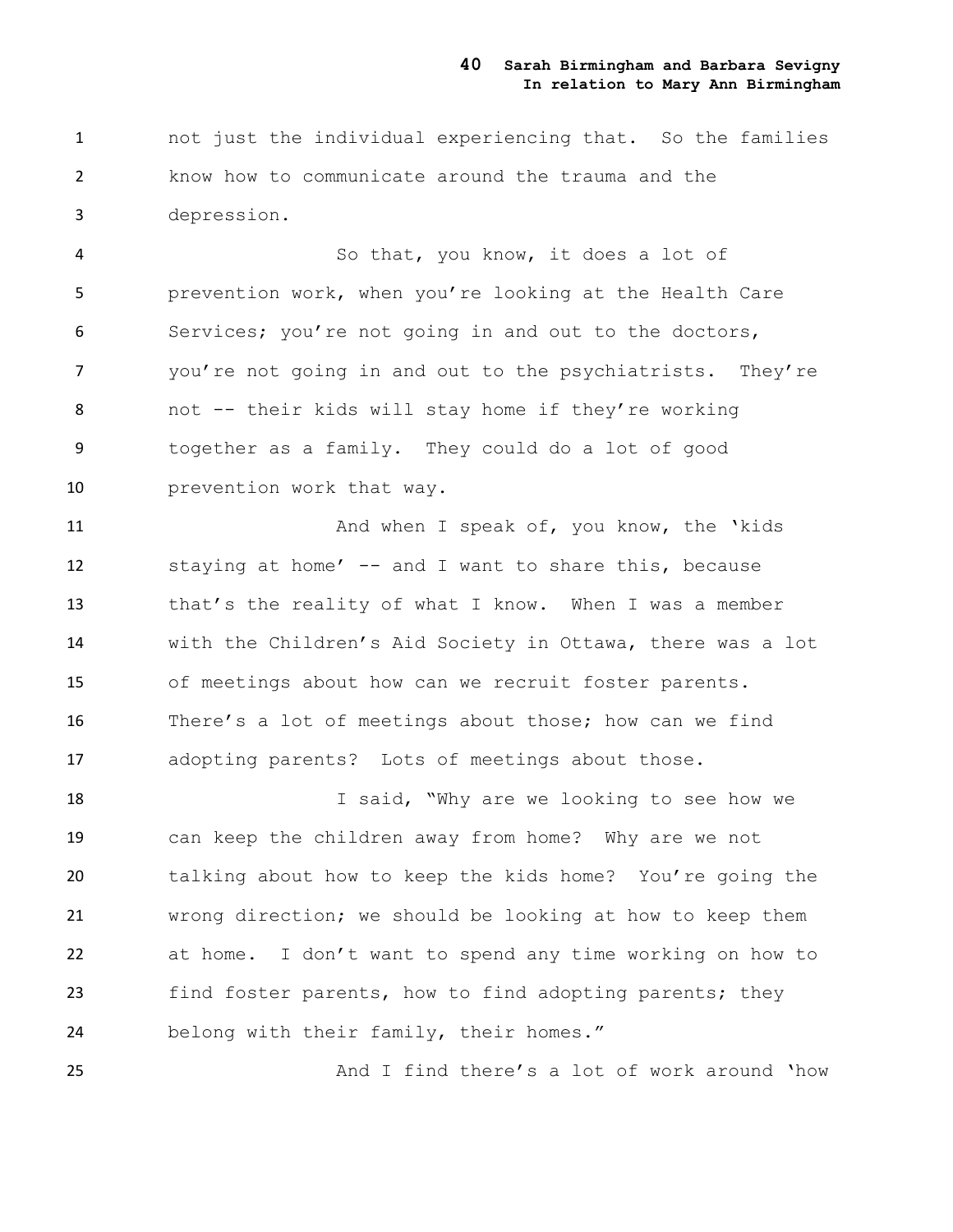can we find services', but they're not looking at 'how can we keep the family together'. And I find, they need to -- like in the North, the social services are very holistic and in the South, it's not that way. They need to work more in the urban settings, work with the Inuit -- and I say Inuit because like I said, it's different teachings, different ways of doing things - and I want to be respectful of that, the Inuit ways of how we parent our children may be a little bit different from others.

10 10 I have a grandson, and I was so proud, my very first grandson; and my husband may be a little bit embarrassed but I'm going to say it anyways: I once nose- kissed my grandson's little buttocks. It's just what we do in our culture, right? Out of love. And I'm not ashamed or embarrassed of that. And I was doing that outside, he's running around naked and I grabbed him and put his little buttocks on my nose and nose-kissed him; he said, "Stop doing that." "Why?" "Someone's going to call CAS." "Well, let them!" Right? Nobody's going to stop me from kissing my grandson's buttocks; this is my grandson.

21 So he's learned the hard way, all the way through, how to be married to an Inuk woman. And as a grandparent, you know how the Inuit -- the first child goes to the grandparents, right? And I'm sharing this because I 25 don't have access to my first grandson.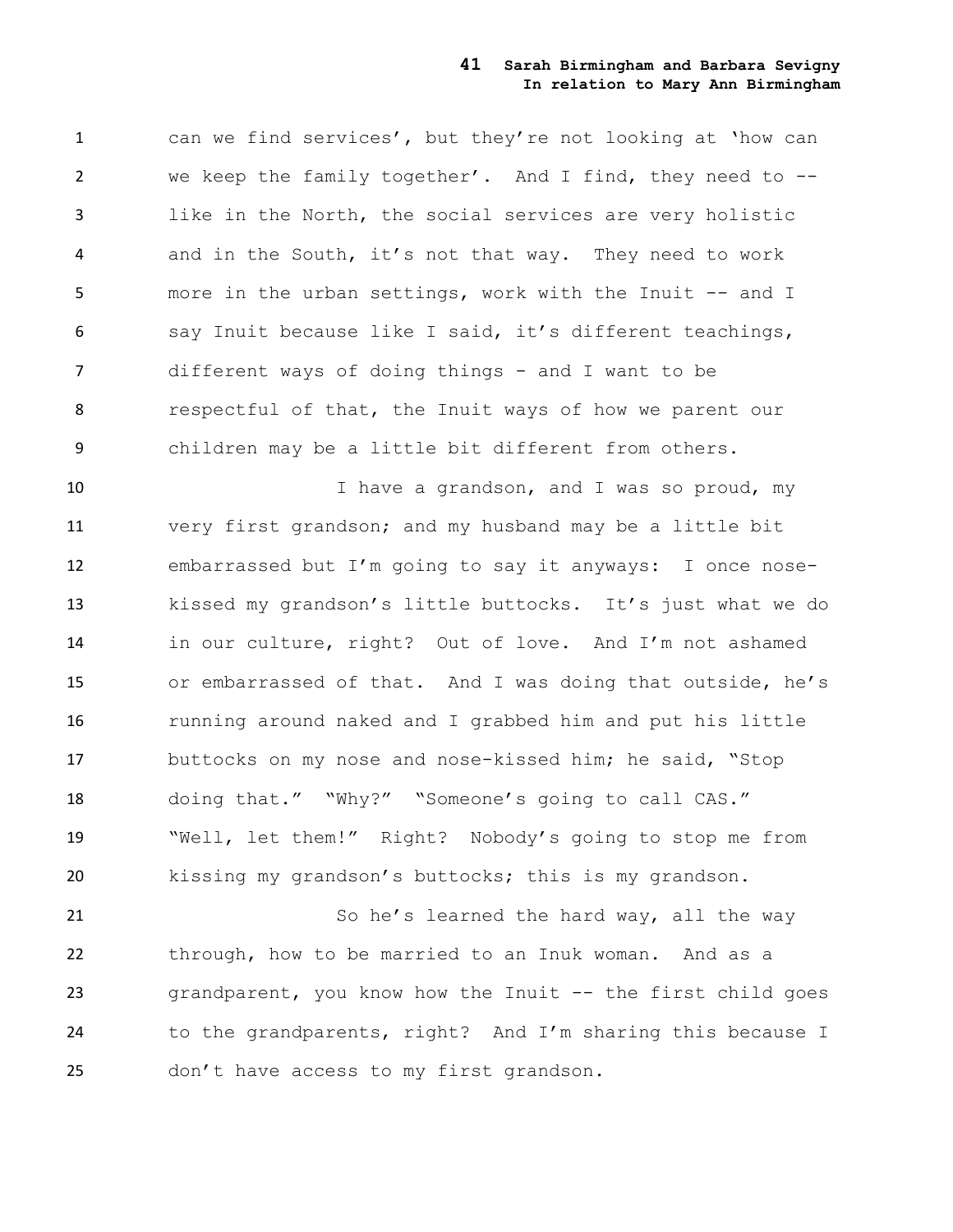There was false charges laid against my son. And I didn't believe this; I am a strong believer in believing the women, because I witnessed a lot of my mother being physically abused. So I have always believed the women. Up until I met this one woman who was dating my son, and I didn't take it to word, but she said, "They'll believe me over you, because you're Inuk and I'm not." And she proved me right.

 And although I was an advocate for the violence-against-women and I did what I can to support him, and the system still believed the non-Inuk over my son. And no investigations: with accusations. There needs to be proper investigations when there's charges. Because they didn't come asking me, because I had a role in some of them: to say, "Go see your spouse, she has a newborn, go check to see if she's okay." And she called the police and said, "He's stalking me."

 Which was not the case; and they failed to come and ask me if I had suggested that he go there. You know, those kinds of things that they should have asked. The lawyers didn't ask; and when she decided she was going to move out of the Province, we looked at shared custody. I helped my son, tried to come up with an agreement so that he has shared custody, as a father; because I'm a believer that a child has to have a father and a mother, it takes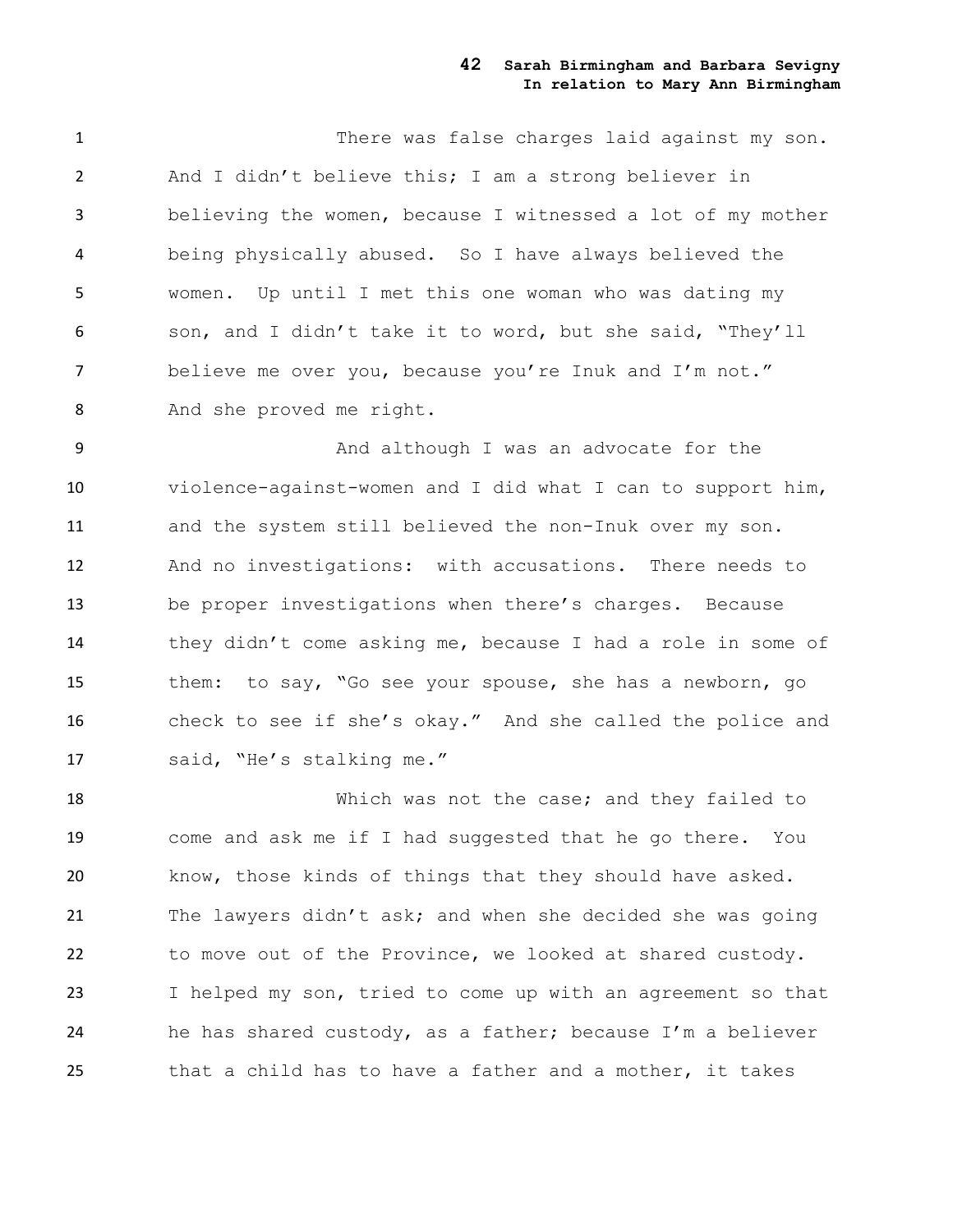1 two to make one. And whether they're happy or not, the styles -- the child is still entitled to both parents.

 So I was trying to help him get shared custody for his first son; and she left the Province before we had a chance to complete the documents, the agreements. And I brought it back to the laywer's attention, that she left, it's like we're not done with the agreements, I thought she can't leave the Province also approves that he can leave the Province.

10 And the lawyer told me, "Well, there was nothing signed, so you can't do nothing about it because he's not in the Province anymore." So I thought that was 13 just so wrong, with the justice system, when people try to take good care of their children. You know, he was trying to do the right thing; but when one manipulates the system -- I didn't realize how easy it is to manipulate the system until I met this individual. Man, she's good.

 You know, abuse can go two ways: on women and on to men. If a woman has been hurt, she will in return hurt the men as well. Whether intentionally or not. But I don't think -- there needs to be a proper investigation when there is a shared custody battle going on, to make sure that the child gets both of the parents. The child is entitled to that for their well-being.

I say that because I grew up without my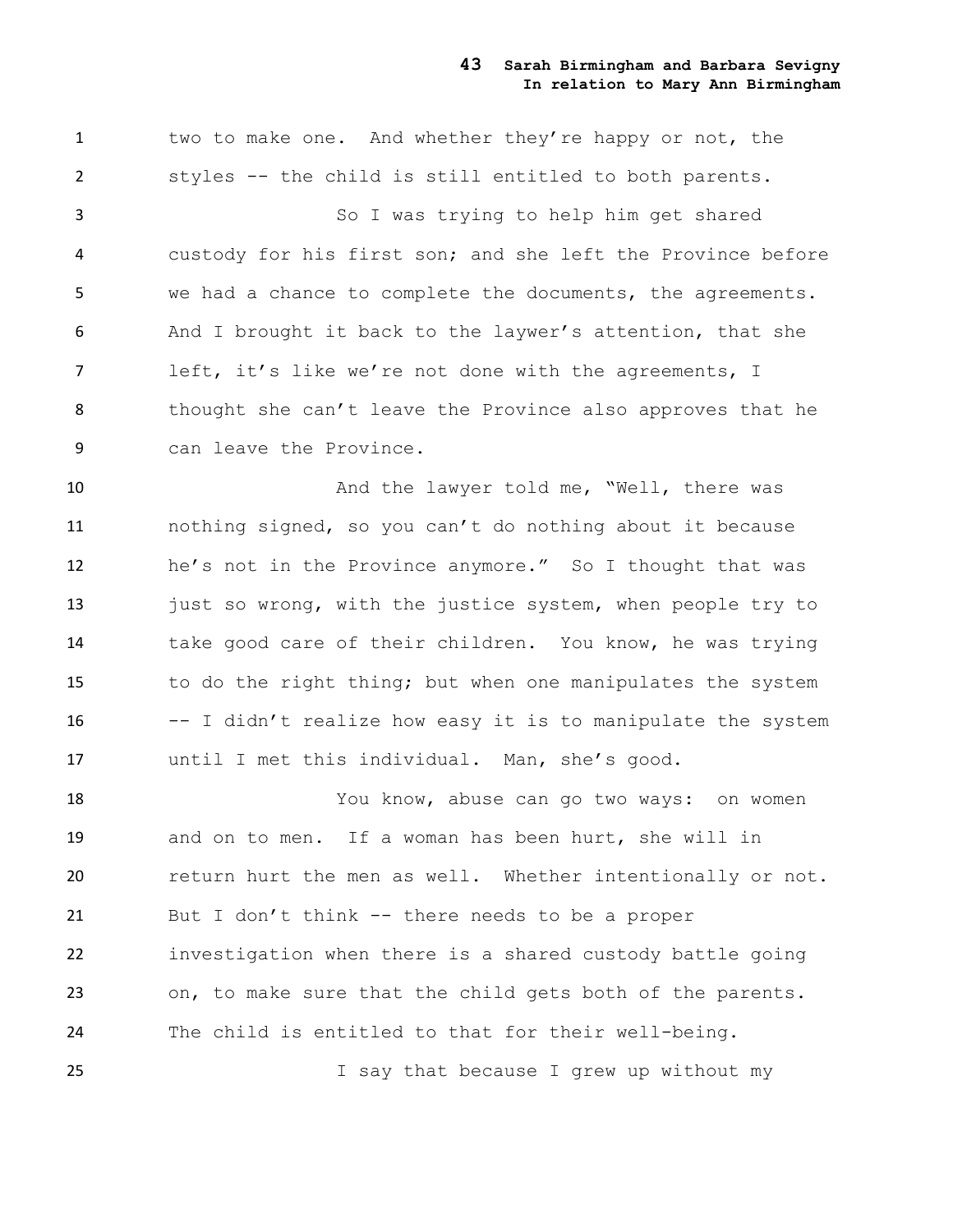father. And there was a custody battle; but we would go visit my father without permission. But I needed him to know, he's there, he's my father. And every child deserves that. So I believe that there should be a proper investigation, even when there's charges laid, to do a thorough investigation just to make sure these stories are absolutely true before they lay charges on anybody. Because there was no investigation when there was that false charge on my son. It doesn't happen just to the men, but to a lot of the women as well. So I would recommend a good, thorough investigation when there's reports on the Inuit.

 **MS. FANNY WYLDE**: Thank you. *Qujannamiik* to both of you. I will now ask the Commissioners if they have any questions or comments? This is the time to do it. Thank you.

 **COMMISSIONER QAJAQ ROBINSON:** *[speaking in Inuktitut]* Hello Barbara, hello Sarah. Thank you.

 **MS. SARAH BIRMINGHAM** *[speaking in Inuktitut]***:** You, too, to you too, any time. When I would have any further thoughts to add to my statements, I would be able to do that, even in Ottawa. I wonder if I would be able to continue or say further things?

 **COMMISSIONER QAJAQ ROBINSON:** *[speaking in Inuktitut]* We're not going to be speaking further again, or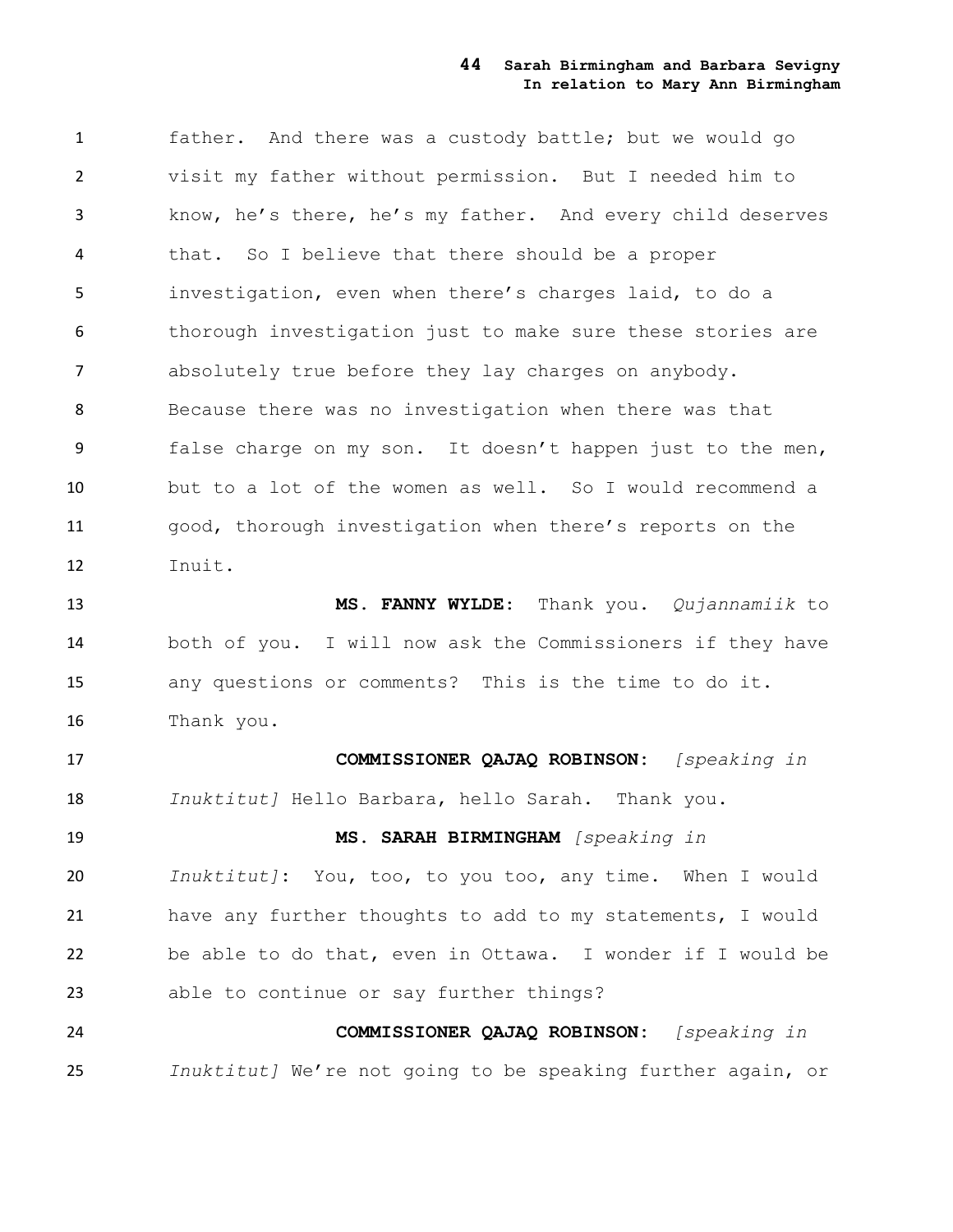having another Hearing; but we will be able to meet together so that you can say further things as you wish. Thank you so much for being here, each of you. And your husband, Barbara.

 I lived in Iqaluit for 11, 12 years before I moved to Ottawa and we know, I know that this is a need, to have a Hearing in Iqaluit. I thank you. I would like to recognize you. And you have done so much work to make sure that family survivors are heard and supported in your management role and with the Inuit team, to make sure Inuit women have space. And you've been a teacher to me and an inspiration for a long time, and I want to thank you.

 **COMMISSIONER BRIAN EYOLFSON:** Sarah and Barb, I also want to really thank you for coming here, being here, and sharing and telling us about Mary Ann and having the strength and courage to talk about all the impacts. So I want to thank you, and Barb for all of your 18 recommendations, your very thoughtful recommendations.

 I was really struck by some of the things you said about prevention, various aspects of prevention and the importance of that; and of breaking the silence and speaking; part of what you are doing today here. So I just 23 really want to thank you for that.

 **CHIEF COMMISSIONER MARION BULLER:** Thank you both. I've learned a lot today, from both of you. And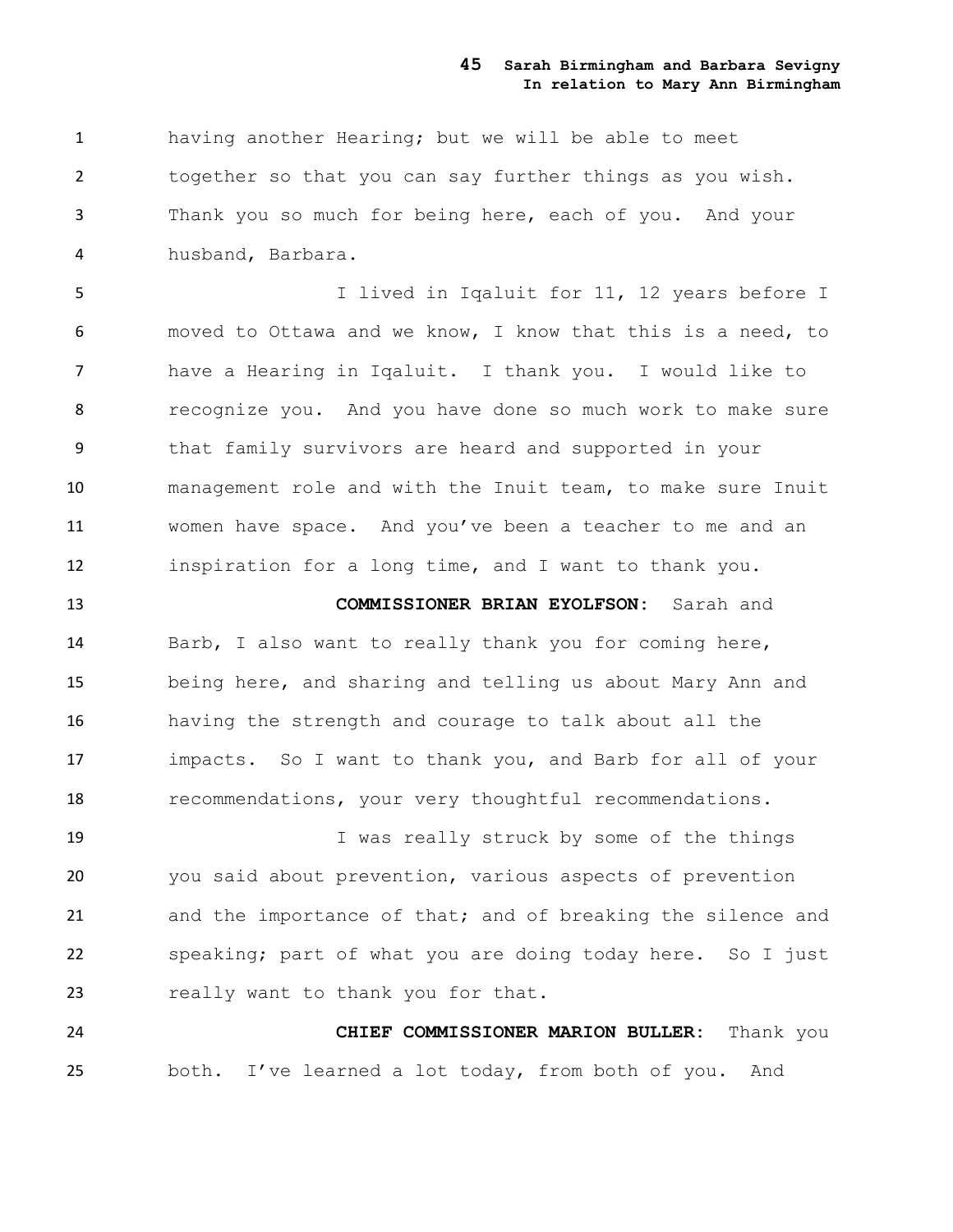Sarah, I hope this is the start of good healing for. Thank you for sharing today for the first time, about your daughter and the impacts on you.

 Barb, thank you for your thoughtful recommendations. I'm sure we will talk some more about that. And Paul, men like you keep us together: thank you; 7 thank you for being a good man.

8 We have some gifts for you. And we're going to break from tradition a little bit for you, Barb, but it's going to be a bit of a surprise. I hope. So, we have an eagle feather for you, Sarah, to lift your spirits and hold you up. We have some tea, Labrador tea; and some cotton as well for you.

14 And I'm going to ask the staff to join us. Any National Inquiry staff, please come forward and Grandmothers.

 For the record, we will close this part of the session.

--- Upon adjourning at 15:37

#### LEGAL DICTA-TYPIST'S CERTIFICATE